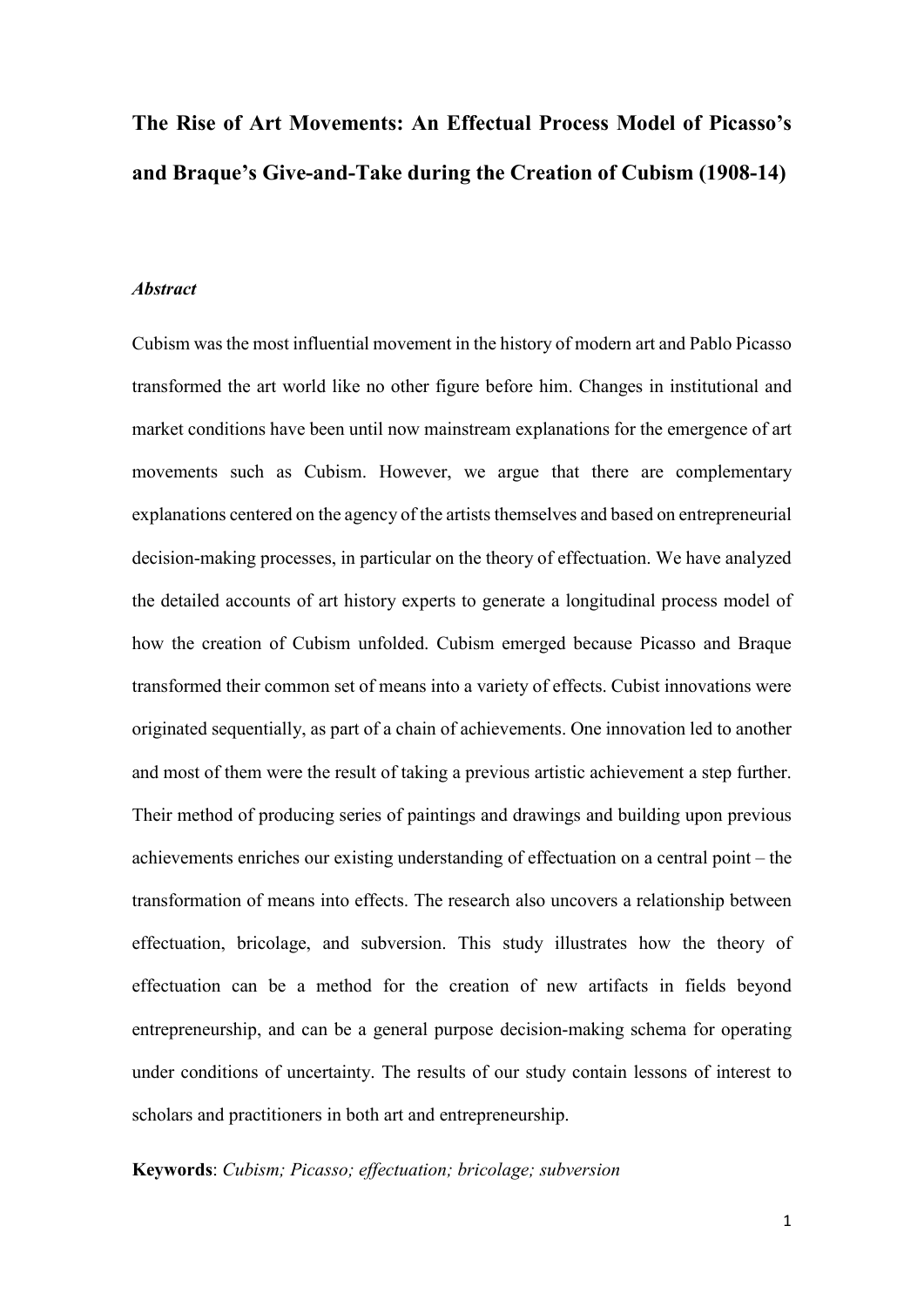**JEL classifications**: D81; L26; M13; M31; O31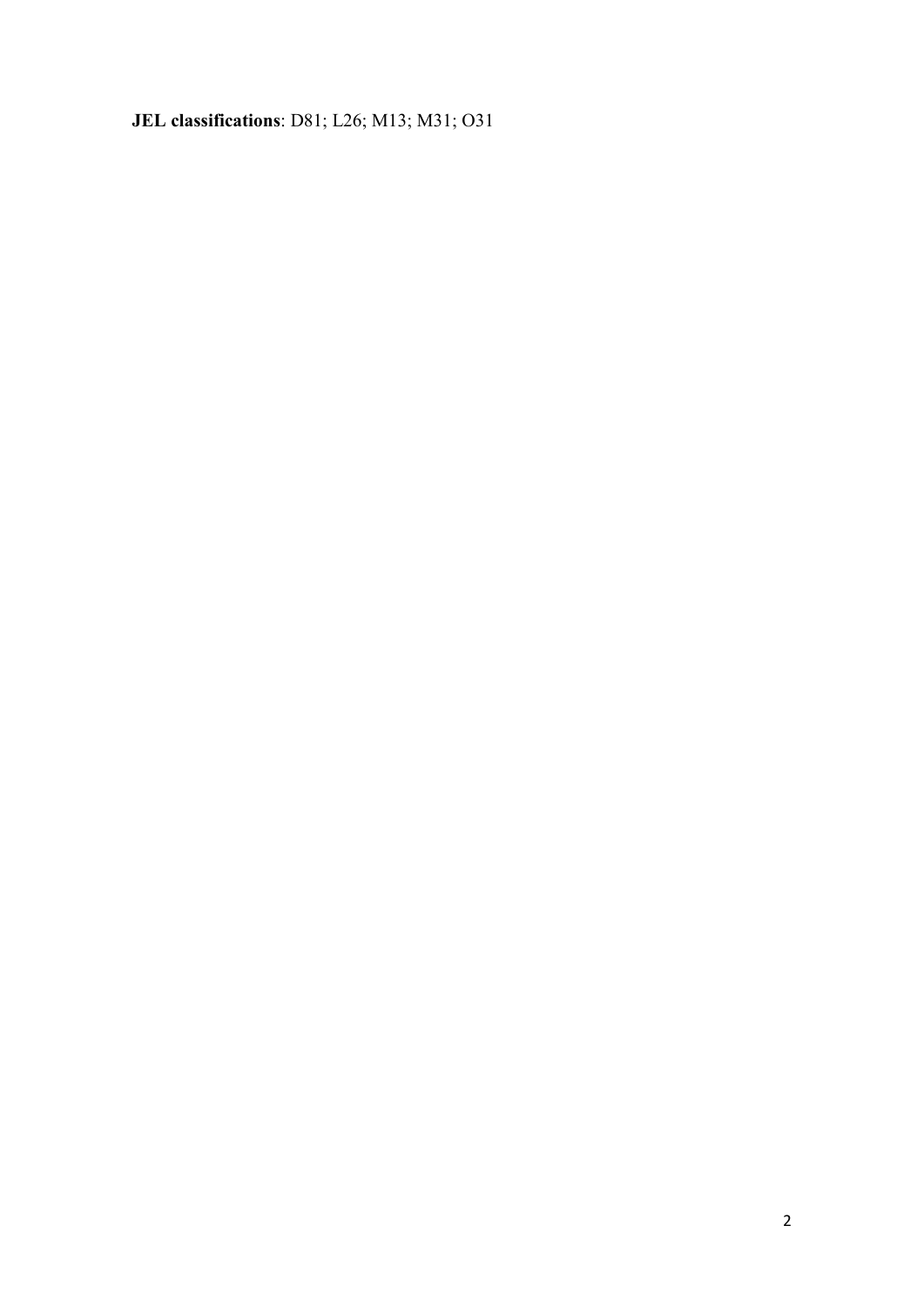#### **1. Introduction**

The emergence of art movements is relevant not only for art scholars but also for scholars interested in the creation of human artifacts. The purpose of this study is to offer a complementary explanation for the emergence of art movements centered not on changes in institutional and market conditions and location factors but on the agency of the artists themselves. This explanation is based on entrepreneurial decision-making processes and, particularly, on the theory of effectuation. As we use an entrepreneurship lens to enhance our understanding of the emergence of art movements, we first define "art movement" and Cubism and follow with a series of exogenous and endogenous explanations for their emergence.

# *1.1. Art movements*

An art movement is a style in art with a particular philosophy, goal, or purpose, followed by a generation of artists during a period of time. We cannot speak of art movements as such until the appearance of Impressionism in the mid-19<sup>th</sup> century. The  $17<sup>th</sup>$  and  $18<sup>th</sup>$ centuries were dominated by the Academy, national academies in which the accepted quality of an artwork depended on the judgment of peers who evaluated whether the artwork was in accordance with current orthodoxy. Artists competed in the Salon for the honors of prize-winners' medals and state purchases (Cottington 2005). However, by the turn of the  $18<sup>th</sup>$  century, the ability of the Salon to act as a sales channel was diminishing as the number of works exhibited increased (Cottington 1998). Also, there was a rapid rise in the number of aspirant artists in the thirty years after 1870. The removal of the state's monopoly of control (and thus guaranteed support) of the Salon from 1881 led increasing numbers of artists to find themselves dependent on the new dealer-based free market. The consequence of this privatization – in modern terms – of the Salon was a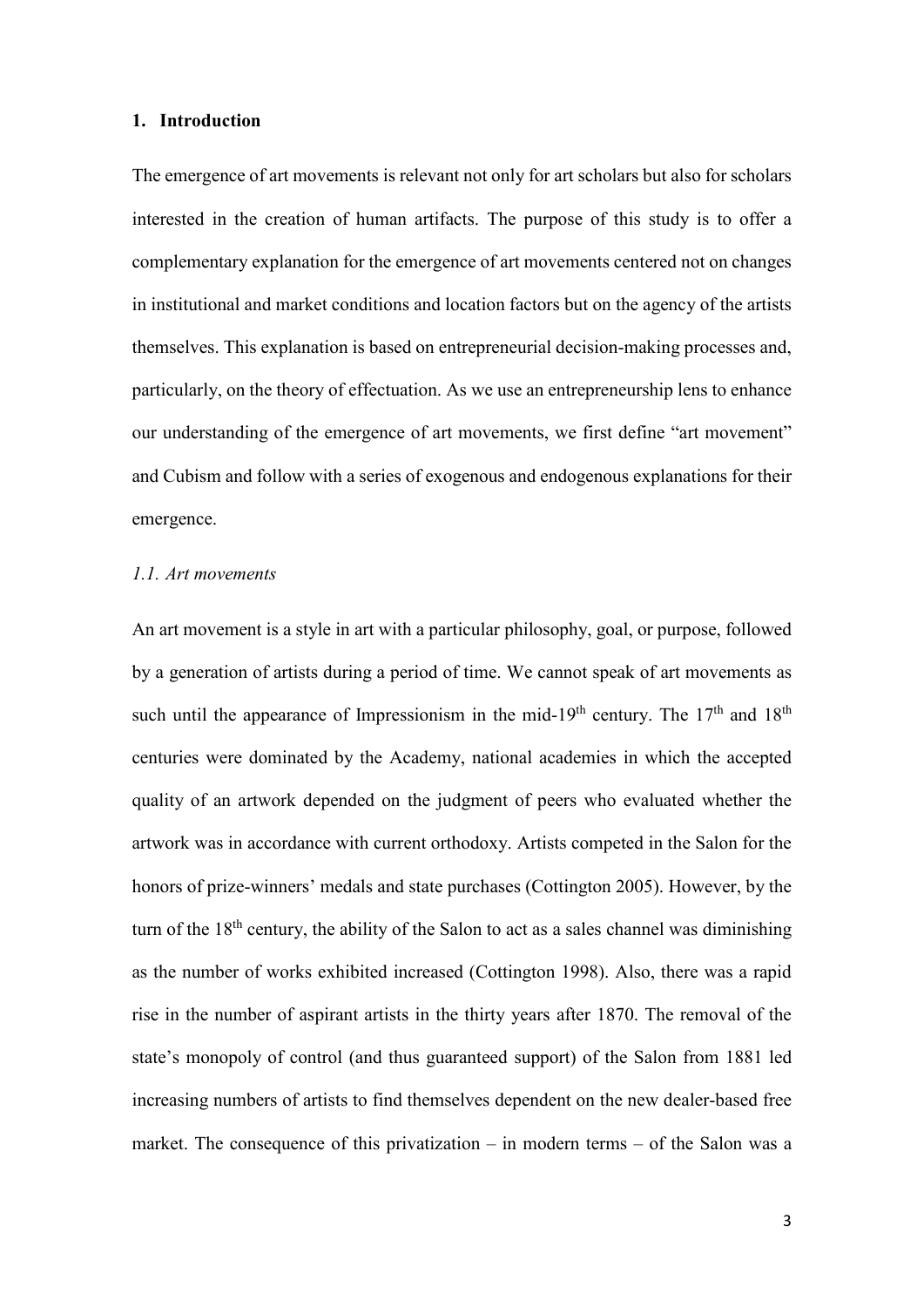multiplicity of pictorial styles for an increasingly diversified and expanding bourgeois clientele with the money to spend on artworks.

In 1870 Paris, the emergence of the dealer-critic system gave rise to Impressionism (White and White 1993), which was born as a reaction to academicism. They explain that the emergence of the dealer-critic system was the result of the Academy's inability to provide work for the growing number of painters centered in Paris. In the new regime dominated by traders and critics, a break with the academic conventions was encouraged.

Hook (2012) states that the factor which ultimately facilitated the rise of Impressionism was a change in the way paintings were marketed. The powerful dealer interpreted and marketed the new art to the public, and simultaneously employed the artists he was promoting by guaranteeing to buy their work. Hook (2012) concludes that the sophisticated contemporary art market of the twenty-first century has its origins in the way Impressionism was marketed by Paul Durand-Ruel from 1870. Furthermore, it is worthy to remark on the role of critics. *"The history of modern visual art is also the history of those critics who were among the first to recognize the importance of new groups and movements"* (Wijnberg and Gemser 2000, p. 328).

Impressionists also had a role in the creation of a market for art and in the emergence of the subsequent art movements: *"By coupling their new aesthetic with the establishment of a commercial and critical system to support their art, they (…) laid the foundation for the succession of modern movements that would dominate art through the twentieth century"* (Fitzgerald 1996, p. 7).

There are two existing explanations for the proliferation of art movements throughout the 19<sup>th</sup> century. On one hand there was an increase of the number of painters that made it harder to ensure the internal coherence of the members of such a large professional

4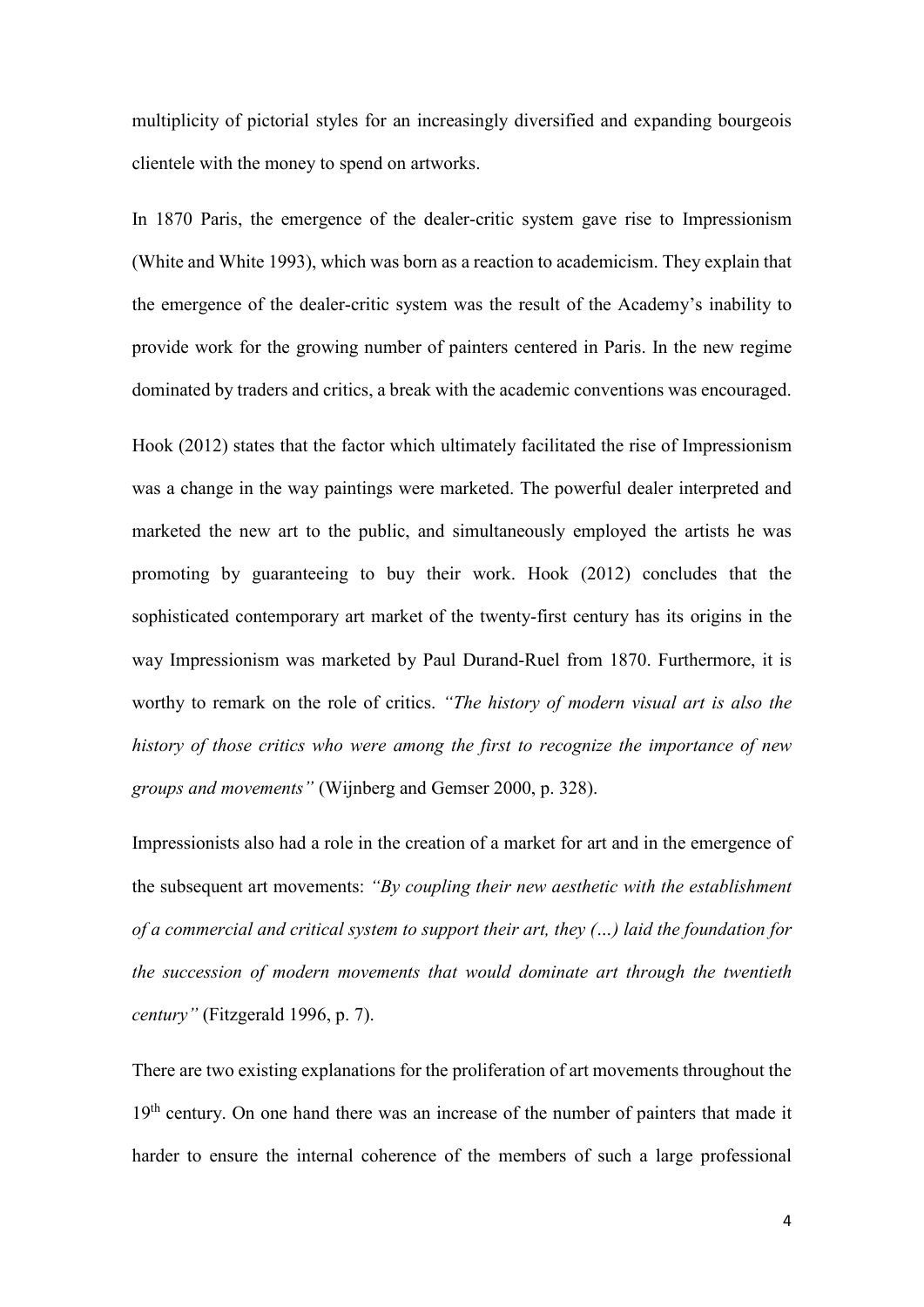society (White and White 1993). The second explanation has to do with institutional order, as the guild system was officially abolished, destroying the artists' existing support structure (Hauser 2005).

As Cottington (1998) explains, the rise in the number of painters led to a proliferation of smaller salon exhibits, organized by the artists themselves, and to market saturation. Ironically, the growth in the number of salons, itself in part a response to the problem, had thus served to exacerbate it, contributing to the fragmentation of the art world. There was little stylistic similarity among the artists exhibiting in the salons. In addition to the proliferation of salons, the incapacity of the Salon to handle the growth in numbers also led to a well-developed hierarchy of art galleries that provided viewing conditions more comfortable, less crowded, and more domestic in appearance that those of the Salon (Cottington 2013). Moreover, galleries displayed the work of novice, unorthodox, and unknown artists (Cottington 1998).

# *1.2. Cubism*

Cubism is an art movement created by Pablo Picasso and Georges Braque during the period 1908-14 in Paris. It was, among many other things, *"a new way of representing three-dimensional reality on a two-dimensional surface"* (Wilson 1983, p. 3). In overthrowing classic principles of representation (Sgourev 2013), Cubism formed the very basis of modern art and was also the most influential movement in its history (Wilson 1983). In addition, Cubist syntax is the syntax of twenty-first century art (Karmel 2003).

# *1.3. Exogenous explanations for the emergence of art movements*

Although the influence of art movements such as Impressionism and Cubism has been extensively documented by art historians, less attention has been paid to the *birth* of these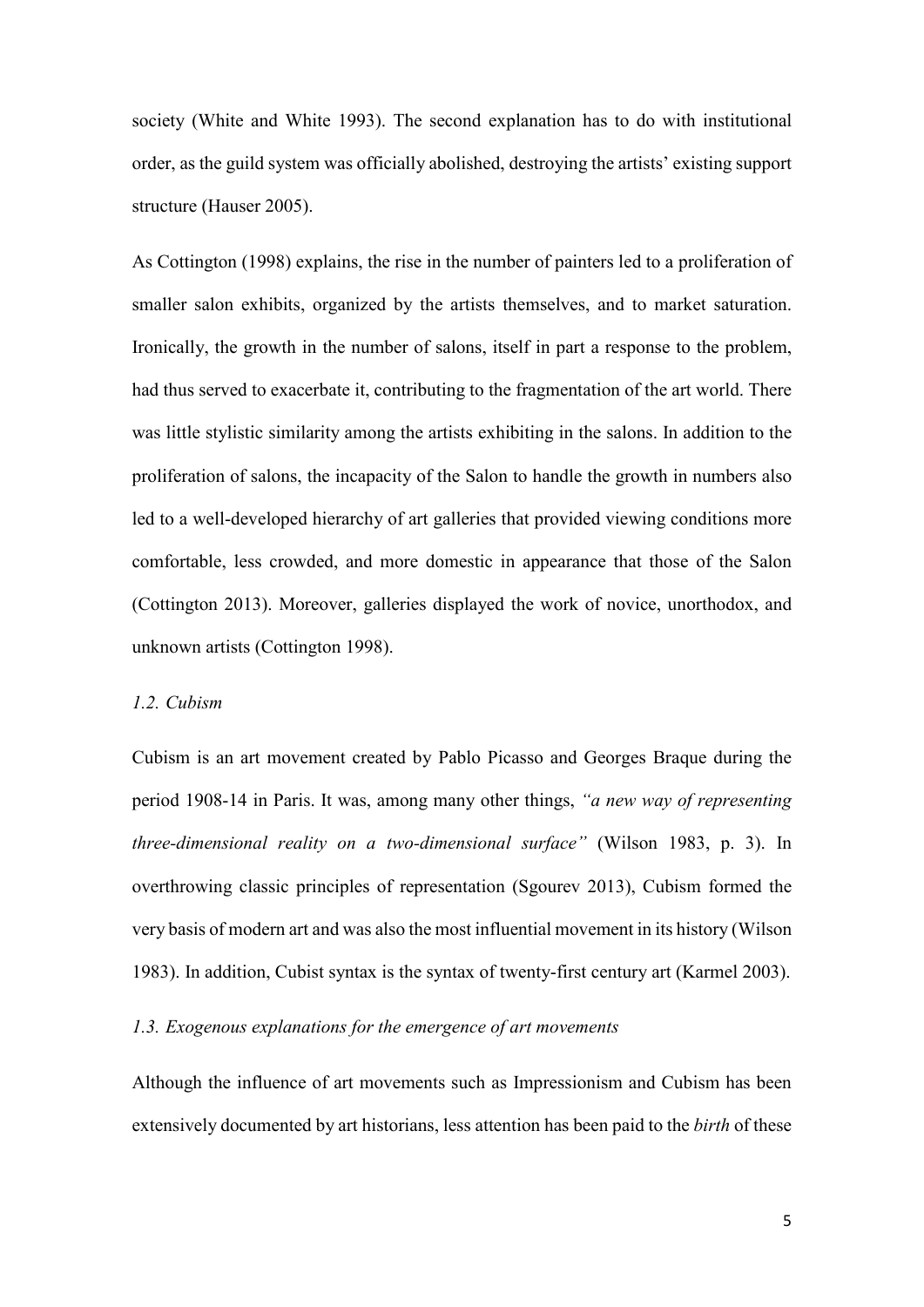movements. Changes in institutional and market conditions have been until now mainstream explanations for the emergence of these styles.

Wolff (1981) says that social institutions have a role in deciding who becomes an artist, how artists practice their art, and how artworks are produced and marketed. She concludes that the dealer-critic system emerged due to the decline of an outdated institution and the increase in the number of potential buyers. Cottington (2004) points to a progressive disengagement of artists from the established institutional framework of art education, professional practice, and exhibition. Cottington (1998; 2005) highlights the role of collectors. While galleries needed artists willing to place their work with them instead of in the salons, they also needed collectors willing to buy this work. Without a willingness to speculate on the part of collectors, the new market would not have emerged.

Some experts emphasize the significant role played by new market conditions. Cottington (1998, p. 50) refers to avant-gardism as *"market-driven avant-gardism."* In a similar vein, *"the market was not peripheral to the development of modernism but central to it. It was the crucible in which individual artists' reputations were forged as critics, collectors, and curators joined with artists and dealers to define and confer artistic standing"* (Fitzgerald 1996, p. 4). Particularly in the case of Cubism, *"the market played a critical role in Cubism's emergence"* (Sgourev 2013, p. 1608).

In sum, the rise of Impressionism *"was facilitated by a change in the selection system of the visual arts industry from one dominated by peers into one dominated by experts"* (Wijnberg and Gemser 2000, p. 323). The former *"was strongly biased in favor of tradition and continuity"* (Wijnberg and Gemser 2000, p. 324). Then, innovativeness *"came to serve as the dominant criterion for the evaluation of quality in the painting industry"* (Wijnberg and Gemser 2000, p. 327). With regard to Cubism's rise, *"the fragmentation of the art market in early 20th-century Paris served as the trigger. The*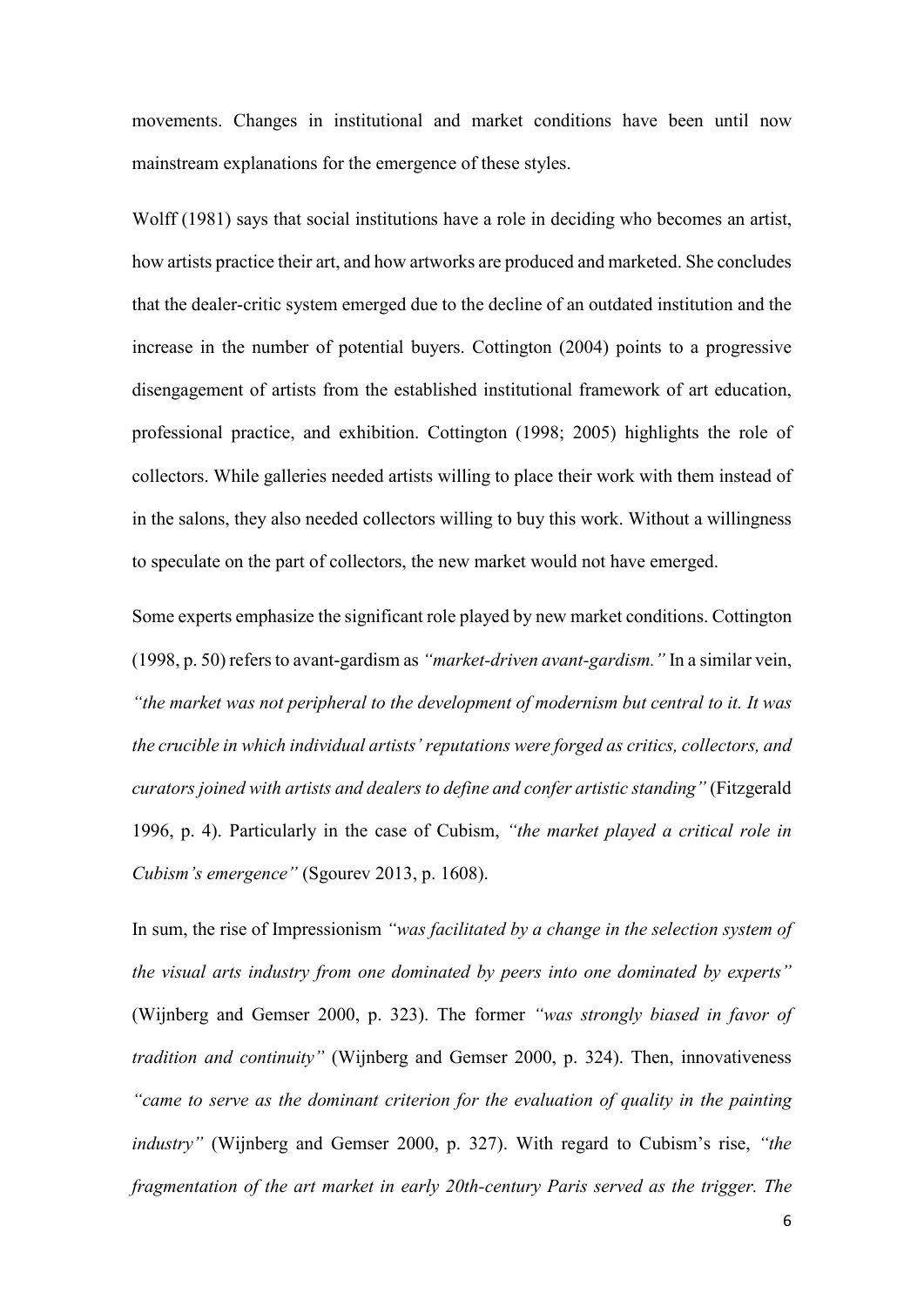*proliferation of market niches and growing ambiguity over evaluation standards dramatically reduced the costs of experimentation in the periphery and the ability of the core to suppress radical ideas"* (Sgourev 2013, p. 1601).

In addition to changes in institutional and market conditions, other researchers refer to location factors as an explanation for the emergence of art movements. Williams (1992, p. 13) says that *"it is now clear that there are decisive links between the practices and ideas of the avant-garde movements of the twentieth century and the specific conditions and relationships of the twentieth-century metropolis."* Sgourev (2013, p. 1608) states that *"Cubism could not have been born elsewhere but in Paris."* In a similar vein, Williams (1992, p. 21) explains that *"within the new kind of open, complex and mobile society* [the metropolis]*, small groups in any form of divergence or dissent could find some kind of foothold, in ways that would not have been possible if the artists and thinkers composing them had been scattered in more traditional, closed societies."*

Hellmanzik's (2010, p. 199) analysis of modern artists concludes that *"location matters in terms of premiums (…) for paintings produced in Paris and New York."* Oberlin and Gieryn's (2015, p. 20) study of twentieth-century schools of painting concludes that *"emplacement is important not only for the emergence of new esthetic norms but also for the recognition of the group as a 'school' and for its eventual success in the art market."*

*1.4. Complementary endogenous explanations for the emergence of art movements*

Changes in institutional and market conditions and location factors almost certainly played some role in the emergence of new art movements including Cubism. However, we argue that there are complementary and equally important explanations for their emergence; particularly, explanations centered on the agency of the artists themselves. Creativity is the result of collective effort (Suddaby and Young 2015; Wolff 1981), and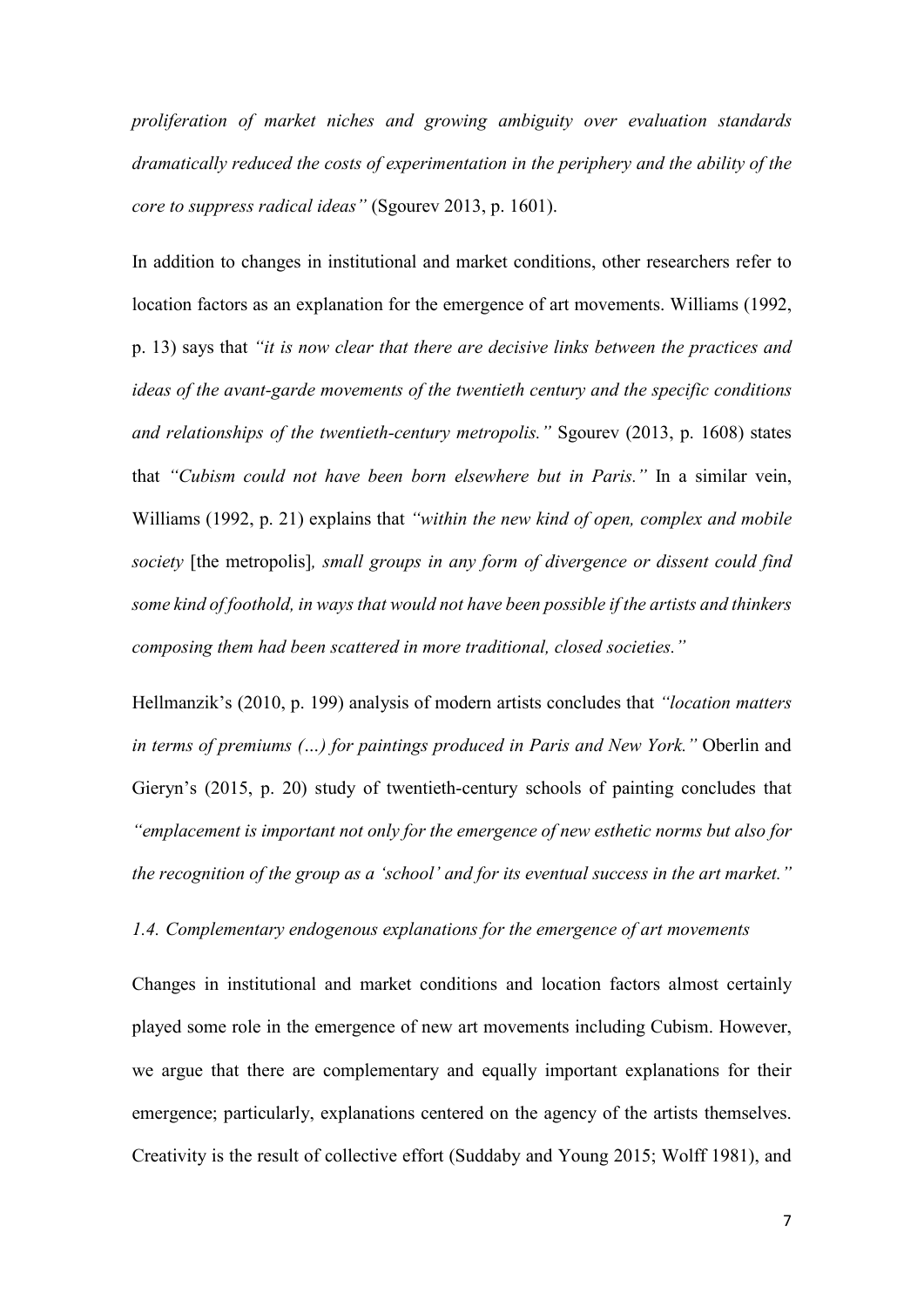Becker (1982, p. 310) states that *"an art world is born when it brings together people who never cooperated before to produce art based on and using conventions previously unknown or not exploited in that way."* He points to *endogenous* rather than *exogenous* causes, and emphasizes the collaborative effort of individual artists and other actors in the rise of art movements: *"To understand the birth of new art worlds, we need to understand the process of mobilizing people to join in a cooperative activity on a regular basis"* (Becker 1982, p. 310 and 311).

The absence of endogenous explanations for the emergence of art movements and Becker's (1982) remarks about people who cooperate in novel ways sparked our interest in examining the creation of Cubism through an entrepreneurial lens. This, we reasoned, would allow us to explore in detail the role of human agency in the emergence of art movements, an effort that would build on Baumol's "rules of the game" vs. Gerschenkron's "entrepreneurship against the odds" debate first detailed in Harmeling and Sarasvathy (2013). In short, these two economic historians portrayed the role of the entrepreneur in almost diametrically opposed ways – Baumol was focused on institutional factors, which established what he called the "rules of the game" that dictated the level of entrepreneurial activity that would emerge in a given society, while Gerschenkron stressed the agency of the resourceful entrepreneur who was able to flourish *despite* the lack of a prevailing institutional infrastructure that was meant to encourage entrepreneurial activity.

In this research, we show that an entrepreneurial decision-making process including, but not limited to, heuristic elements of effectuation provides a framework to explain the creation of Cubism. In so doing, we add to existing theories on the rise of art movements in general and Cubism in particular. In addition to changes in market conditions, Cubism emerged because Picasso and Braque transformed their common set of means into a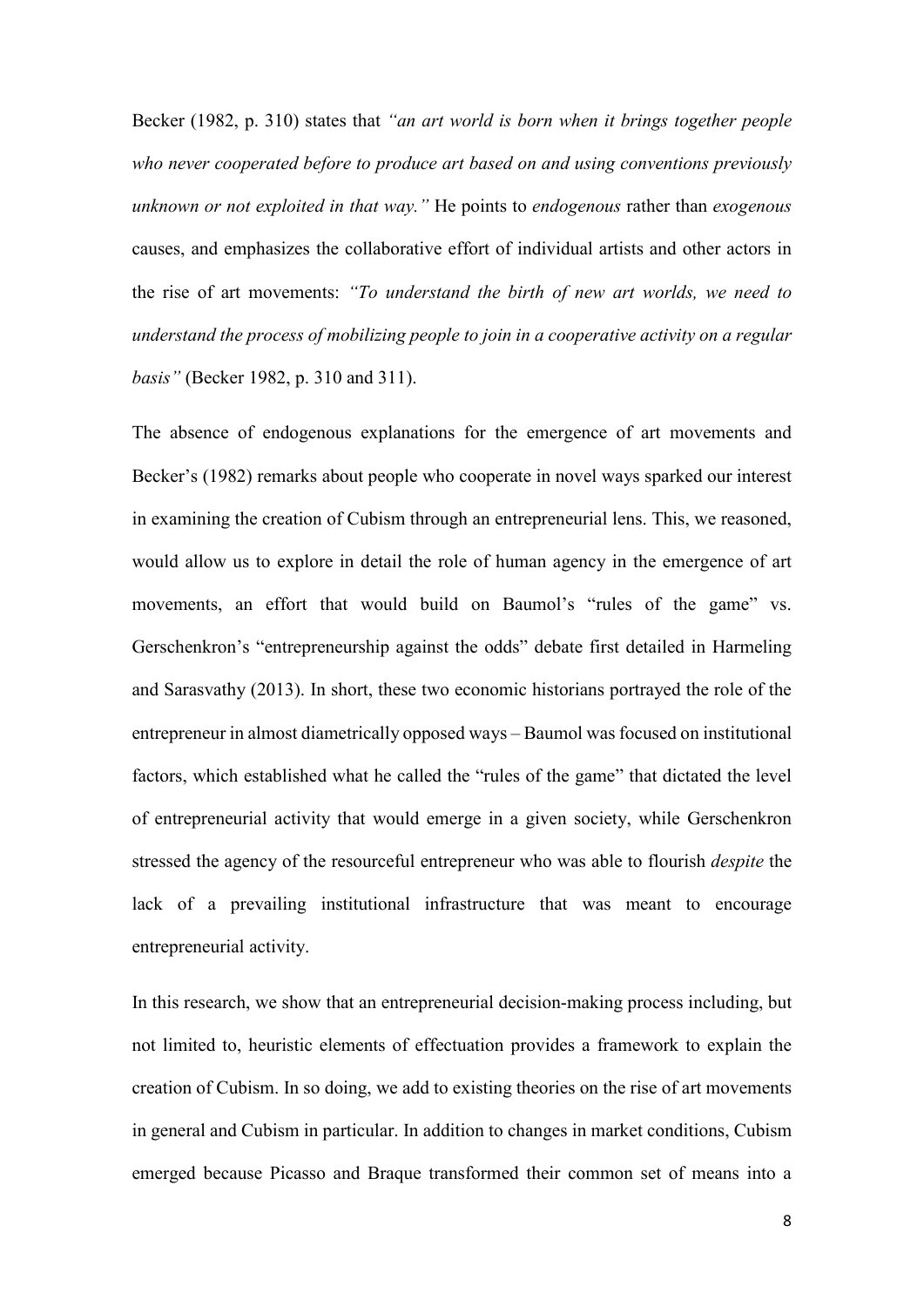variety of effects that originated innovative breakthroughs. As part of the proposed framework, we explain how Picasso and Braque made their choices and progressed toward their finished canvases. The research also uncovers a relationship between effectuation, bricolage, and subversion. These results could be of interest to both art and entrepreneurship scholars and practitioners. The true value of this study resides in providing not only an alternative explanation for the emergence of art movements – and Cubism in particular – based on the agency of the artists themselves but also in providing further insight into the creation of human artifacts in general.

The paper is structured as follows: first, we review literature on the connection between art and entrepreneurship, on Cubism as paradigm of exceptional value creation, on artistic decision-making, and on effectuation; we detail the methodology followed; we summarize and discuss the results; and finally, we detail the contributions of the research.

#### **2. Literature review**

Because our aim is to examine the creation of Cubism using the lens of entrepreneurial decision-making, we begin by explaining the rationale behind the connection between art and entrepreneurship. We note that some researchers have used art to illustrate management topics. In particular, Cubism and the career and output of Picasso have been analogized to topics in management, organization science, and marketing. We indicate how artists make their choices and progress toward the final version of their works. Finally, from the literature on effectuation we focus on the definitions, concepts, and prescriptions we use in the Results and Discussion sections.

# *2.1. The connection between art and entrepreneurship*

There is a growing body of literature building upon the similarities between artistic creation and the entrepreneurial process (Scherdin and Zander 2011; Harmeling 2011).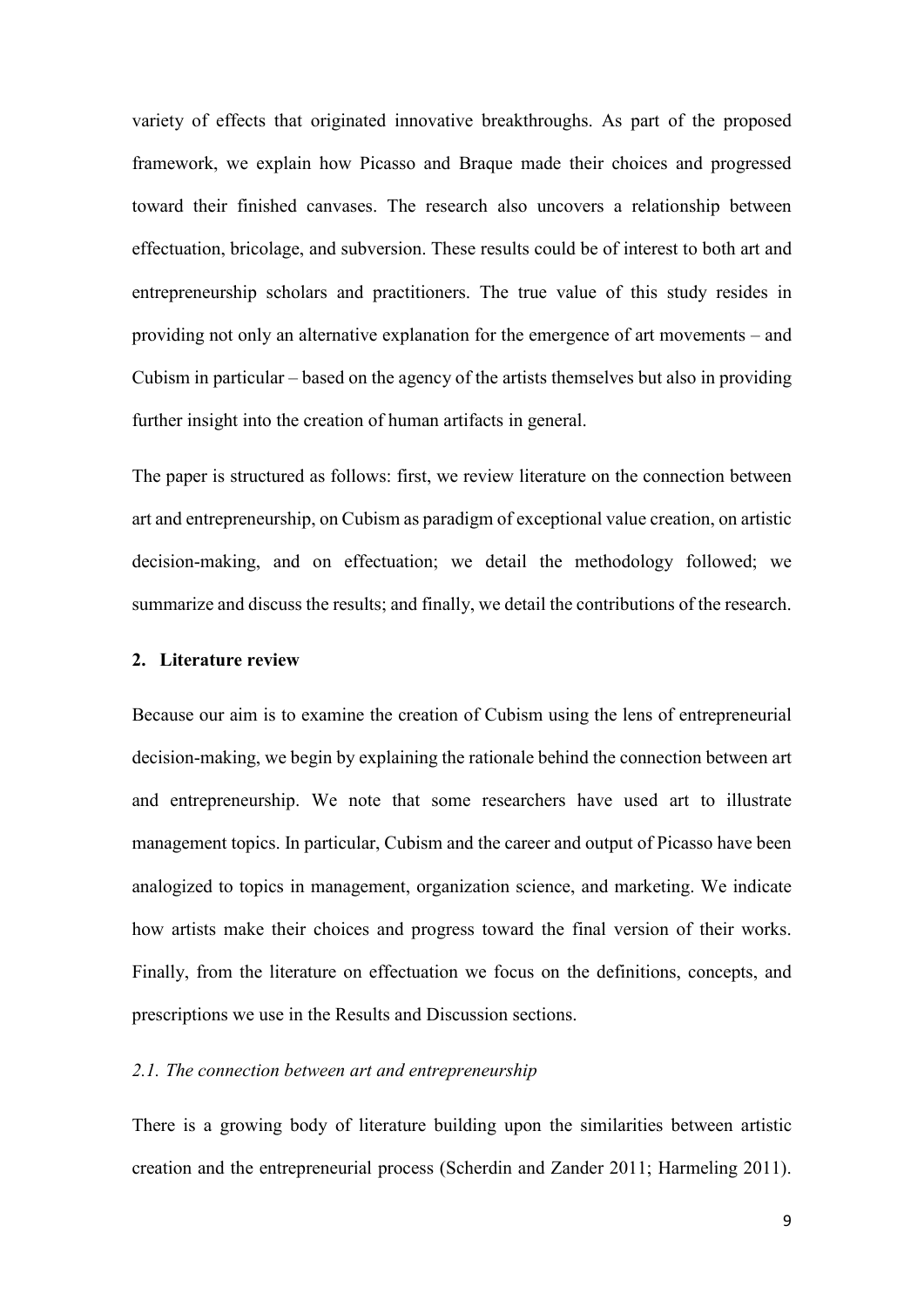Above all, art and entrepreneurship both produce novelty (Lindqvist 2011). Meisiek and Haefliger (2011) discuss the commonalities between artistic and entrepreneurial processes in the creation of novel artifacts, and Fillis and Rentschler (2010, p. 57) suggest that *"decision making is common to all kinds of creative performance."* Finally, Barry (2011) claims that Schumpeter's notion of creative destruction is the joining point between art and entrepreneurship.

Some researchers (Bureau and Zander 2014, p. 126) use Tsoukas' (1993) analogical reasoning to *"transfer some information from a specific domain* <sup>−</sup> *e.g. art* <sup>−</sup> *into a new domain* <sup>−</sup> *e.g. entrepreneurship,"* and to identify similarities and dissimilarities. Much of the improvisation research has been founded on jazz (e.g. the *Organization Science*  special issue on jazz improvisation and organizing published in 1998). Austin and Devin (2003), after observing theatrical rehearsals, coined the term "artful making." It derives from collaborative art, requires an artist-like attitude, consists of cheap and rapid iteration, and incorporates the actions of others as well as unexpected events from the outside. Vera and Crossan (2004) build on the improvisational theater metaphor, asserting that it focuses on process, rather than outcomes. Vera and Crossan (2004, p. 737), citing Sawyer (2000), explain that *"improvisational theatre is a balance between problem finding and problem solving. As part of the creative process, actors find a problem for themselves, spend some time solving the problem, and find a new problem during the solving of the last one.*" Barry and Rerup (2006) link the mobile art of Alexander Calder and organizational design. Hjorth (2007) uses a fragment of Shakespeare's Othello as extreme illustration of a narrative approach to entrepreneurship studies. Hjorth and Holt (2016) use the work *Sunflower Seeds* by Chinese artist Ai Weiwei to challenge the association of enterprise and entrepreneurship. These myriad examples show that the fields of art and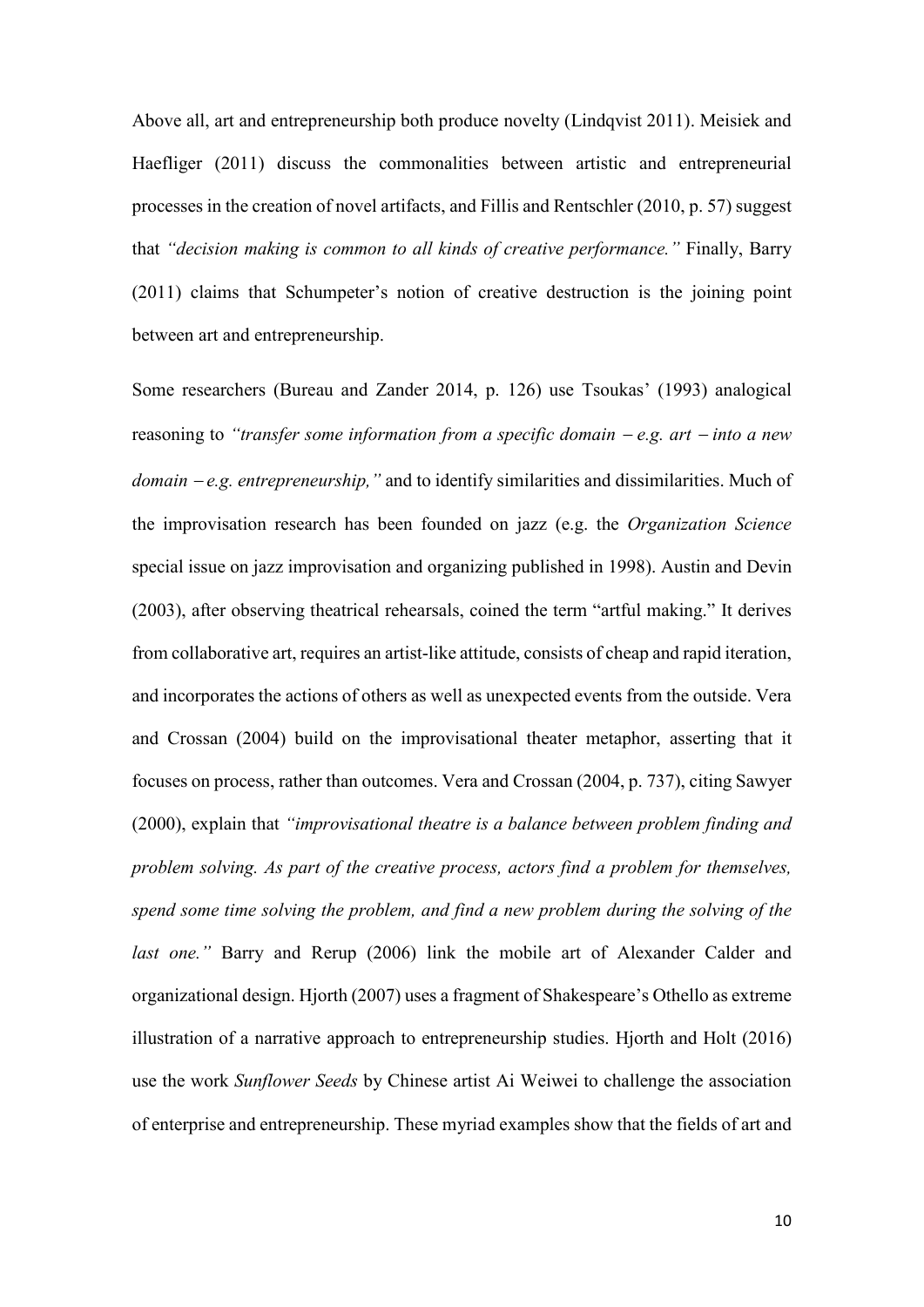entrepreneurship have distinct synergies and that we can transfer information between the two fields.

# *2.2. Picasso as analogy to topics in management and marketing*

Several studies, also based on analogic reasoning (Tsoukas 1993), connect Picasso's career and output to management and marketing topics. His Blue Period is offered as example of consistency in the use of color across a sequence of paintings and serves as an analogy to strategy as consistency in behavior (Mintzberg 1978; Mintzberg 1987; Mintzberg and Waters 1985). The same period is also put forth as an example of serendipity: *"Picasso had only blue paint to work with one day, but when he started to toy with the effects of painting with this one color, he found that interesting art could be made of it. Thus, Picasso took what was initially a serendipitous constraint, and leveraged it into a creative result"* (Dew 2009, p. 735). Adler (2010), Gonin (2012), and Dufour and Steane (2014) note that, as Cubists displayed an object from multiple perspectives, managers in more complex organizations are increasingly required to adopt multiple perspectives simultaneously. Desborde and Marshall (2015) show that Picasso repeatedly experimented with new and diverse painting styles throughout his 70-year career to keep his art "fresh" and at the cutting edge of the art market of the time, thus illustrating the importance of revitalizing product lines. Sgourev (2013, p. 1601) uses the rise of Cubism to examine *"what makes radical innovation possible if peripheral actors are more likely to originate radical ideas but are poorly positioned to promote them,"* while actors in the core can mobilize the support but are more likely to innovate through recombination. Muñiz Jr, Norris, and Alan Fine (2014, p. 68) analyze Picasso's career and assert that some artists behave as brand managers and work with a network of dealers, collectors, and art critics *"to cultivate an appealing and vivid identity that translates into purchases and brand loyalty."* Fillis and Rentschler (2006), analyzing Picasso's life and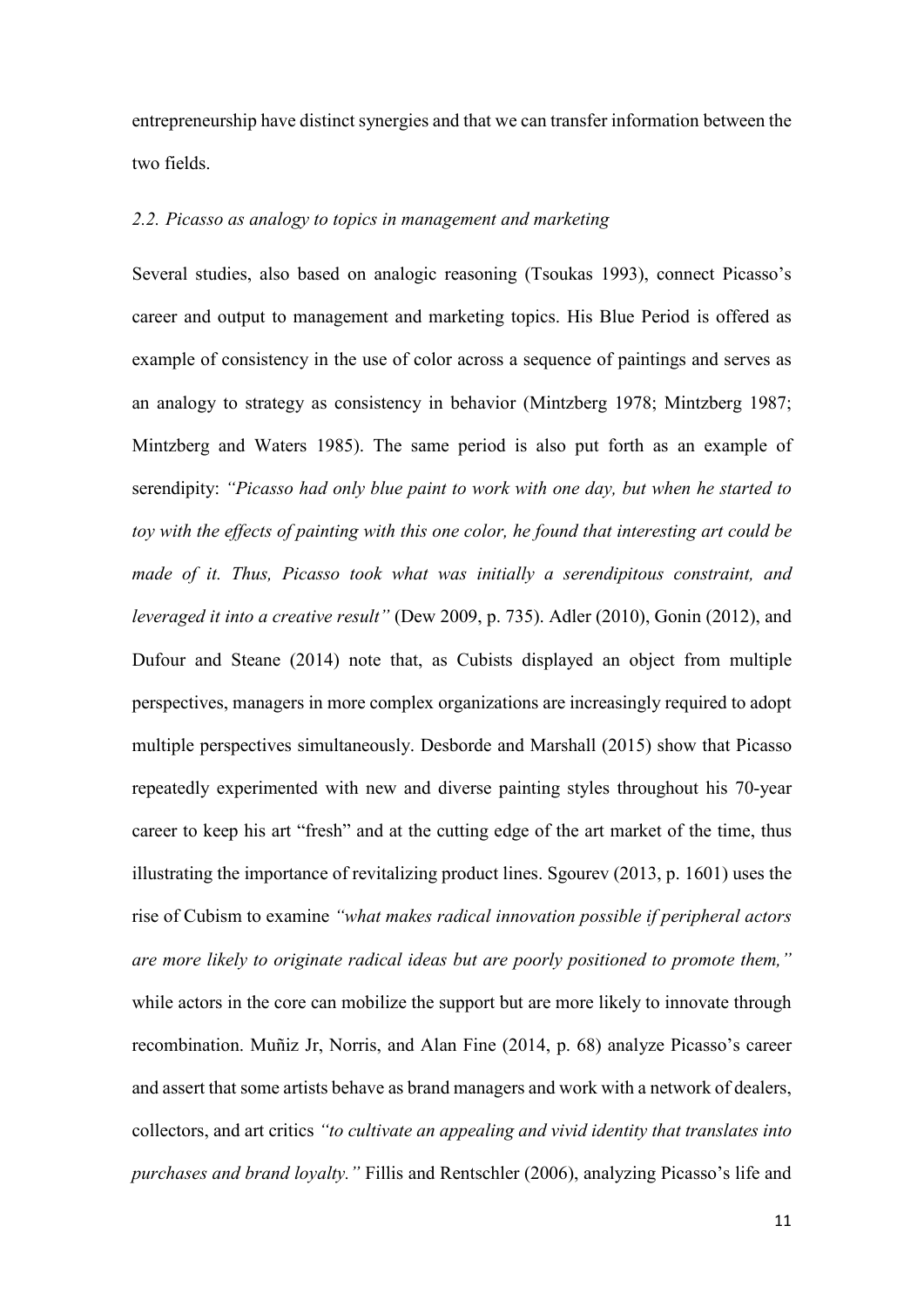output, uncover marketing practices such as market analysis, product and brand name development, distribution, merchandising, public relations, and pricing. All of these examples show that Cubism, its different periods, and the career and output of Picasso are considered by management scholars as paradigms of exceptional value creation, suitable to illustrate value creation not only in art but also in management.

# *2.3. Artistic decision-making*

Becker (1982) argues that a work of art at a particular moment is the result of the cumulative choices made by the artist up to that point. As these choices are made from moment to moment, they shape the developing creation. In this regard, artistic choices show similarities to managerial choices. Some business strategies have formed *"gradually, perhaps unintentionally, as he* [the strategy-maker] *makes his decisions one by one"* (Mintzberg 1978, p. 935) and are the result of *"countless strategic decisions that have been made, one at a time, over a period of years"* (Fredrickson 1984, p. 400).

Becker (1982) states that artistic conventions – standardized ways of doing things embodied in practices taken for granted – guide artists' decisions. However, when artists break with convention, they do not have rules or established criteria to follow, and the reactions of others, whether actual or anticipated, become their only reference.

Becker (1982) explains that the development of art works can be analyzed through a succession of sketches, each of which contain an infinity of choices. Mace (1997, p. 270) studied how artists make their decisions and saw that many of them work in series and accumulate *"a number of individual works pertaining to a certain theme."* However, not all of the artists studied worked in the same way. Mace (1997, p. 273) concludes that *"in this study some artists reported having a relatively clear idea of what they wanted to depict when they started an artwork and deviated little from that, except for resolving*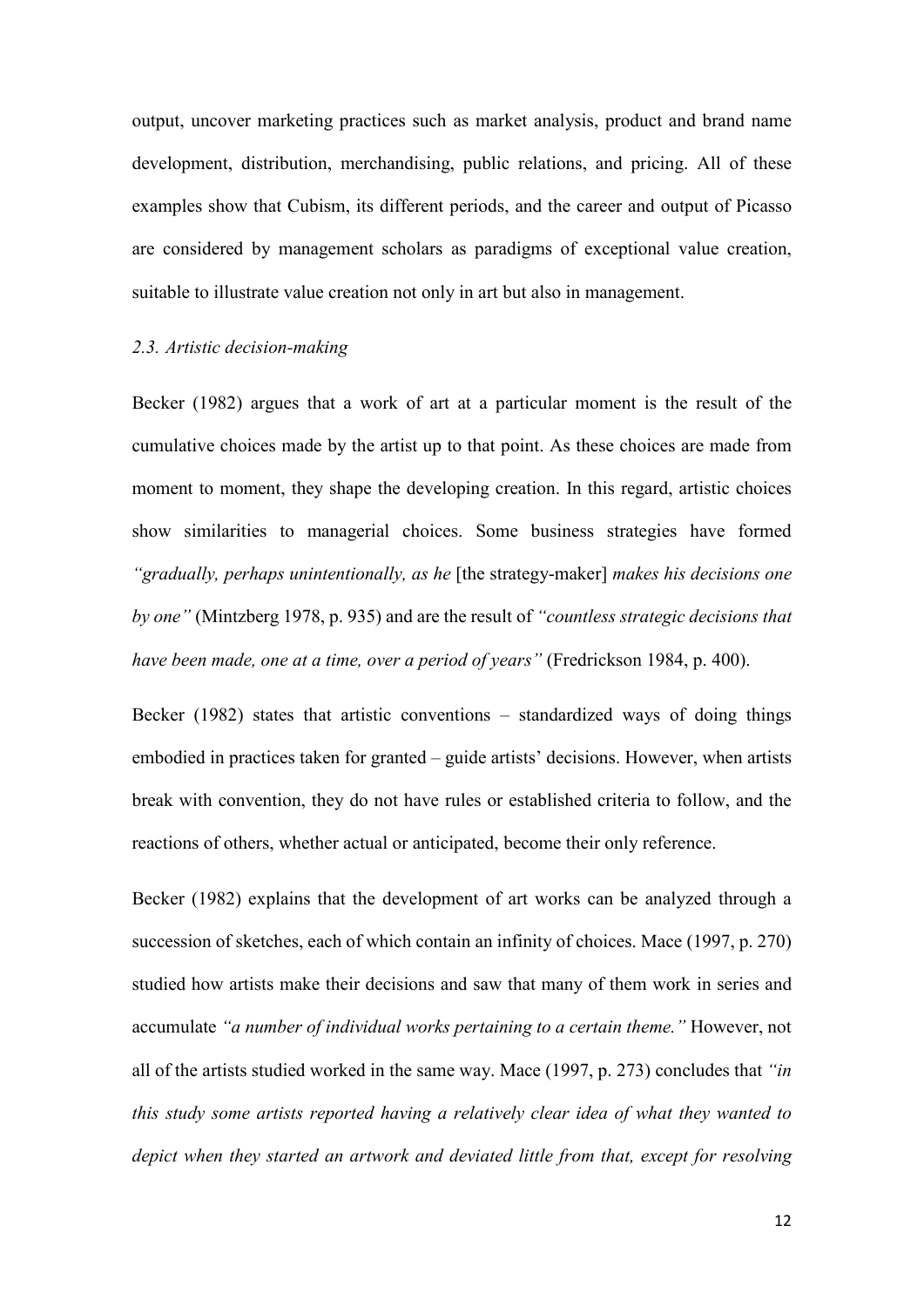*technical or aesthetic problems as they occurred. Other artists started with a clear idea of the artistic problem, but in the process of making the work, other ideas occurred that changed the nature of the problem and the resulting artwork. Other artists started working with only a vague idea of the problem, which was formulated more clearly during the making process."*

Simonton (2007) describes two alternative processes that end in the completed work of art. In the first (monotonic improvements), *"each consecutive sketch moves the artist closer to his goal"* and *"represents a sharpening or honing of the idea represented in the preceding sketch"* (p. 332). Simply stated, each sketch builds on all of the preceding sketches. In the second (nonmonotonic variants), each sketch is a blind variant. *"The artist cannot determine in advance whether a given sketch marks a step forward or a step backward with respect to the final composition"* (p. 333). He does not know whether he is getting "colder" or "hotter". In this second process, whether the creator *"goes in the right or wrong direction can be ascribed to chance, rather than to intelligence or expertise"* (p. 333). The artist explores a wide range of possibilities before choosing the definitive one. The creator relies on a *"trial-and-error process that produces more ideas than will ever be used"* (p. 331). Many of the variants are *"superfluous and dispensable with respect to the finished painting"* (p. 331), but the artist counts on them to make his final choices. Simonton (2007) shows in his work that, in their *"progress toward the final version of the painting,"* Picasso's sketches for Guernica *"illustrate a Darwinian process of blind-variation and selective-retention (i.e. nonmonotonic variants), rather than a more systematic, expertise-driven process (i.e. monotonic improvements)"* (p. 329). He concludes that Picasso was *"accumulating several possible variants of each main figure and only later selected the final representation from that set. Often the variant selected would be one that appeared early in the series of sketches regarding that figure"* (p. 240).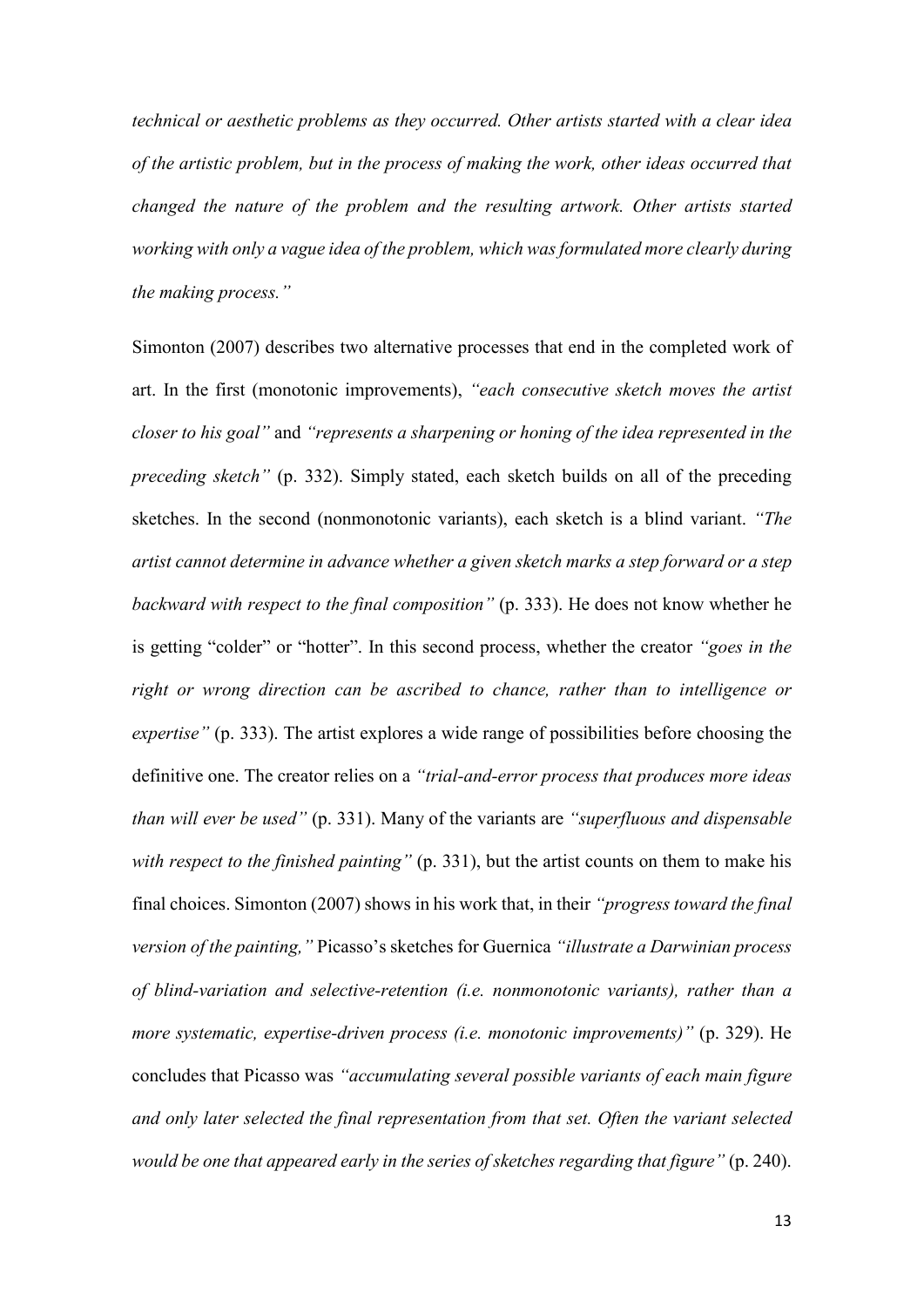Getzels and Csikszentmihalyi (1976) studied the creativity of a cohort of art students and saw that the more creative individuals also adopted more nonmonotonic strategies and extensively explored a wider range of possibilities, while the less creative individuals started with a clear idea and during the creative process refined this idea. These variations on decision-making processes in art hold lessons for decision-making in business, and the way in which artists make their choices and progress toward the final version of their works are topics of value to management scholars.

# *2.4. Effectuation*

In this paper, we examine the process of artistic creation through the lens of entrepreneurial decision-making. To that end, we have chosen the theory of effectuation as the basis for our conceptual framework.

# *Definition*

Effectuation consists of taking a given set of means and selecting between possible effects that can be created with them. *"Characteristics of decision makers, such as who they are, what they know, and whom they know, form the primary set of means that combine with contingencies to create an effect that is not preselected"* (Sarasvathy 2001, p. 249). Effectuation is a coherent set of five heuristic principles grounded in expert entrepreneurial practice for decision-making under uncertainty (Read, Song, and Smith 2009) useful in the creation of human artifacts (Sarasvathy, Dew, Read, and Wiltbank 2008). Expertise is not merely experience but reliable superior performance achieved through years of deliberate practice (Dew, Read, Sarasvathy, and Wiltbank 2009). The five principles, enunciated as prescriptions to potential entrepreneurs, are: start with your means (think about what you can do based on what is available to you); focus on the downside risk (affordable loss); leverage contingencies; form strategic alliances; and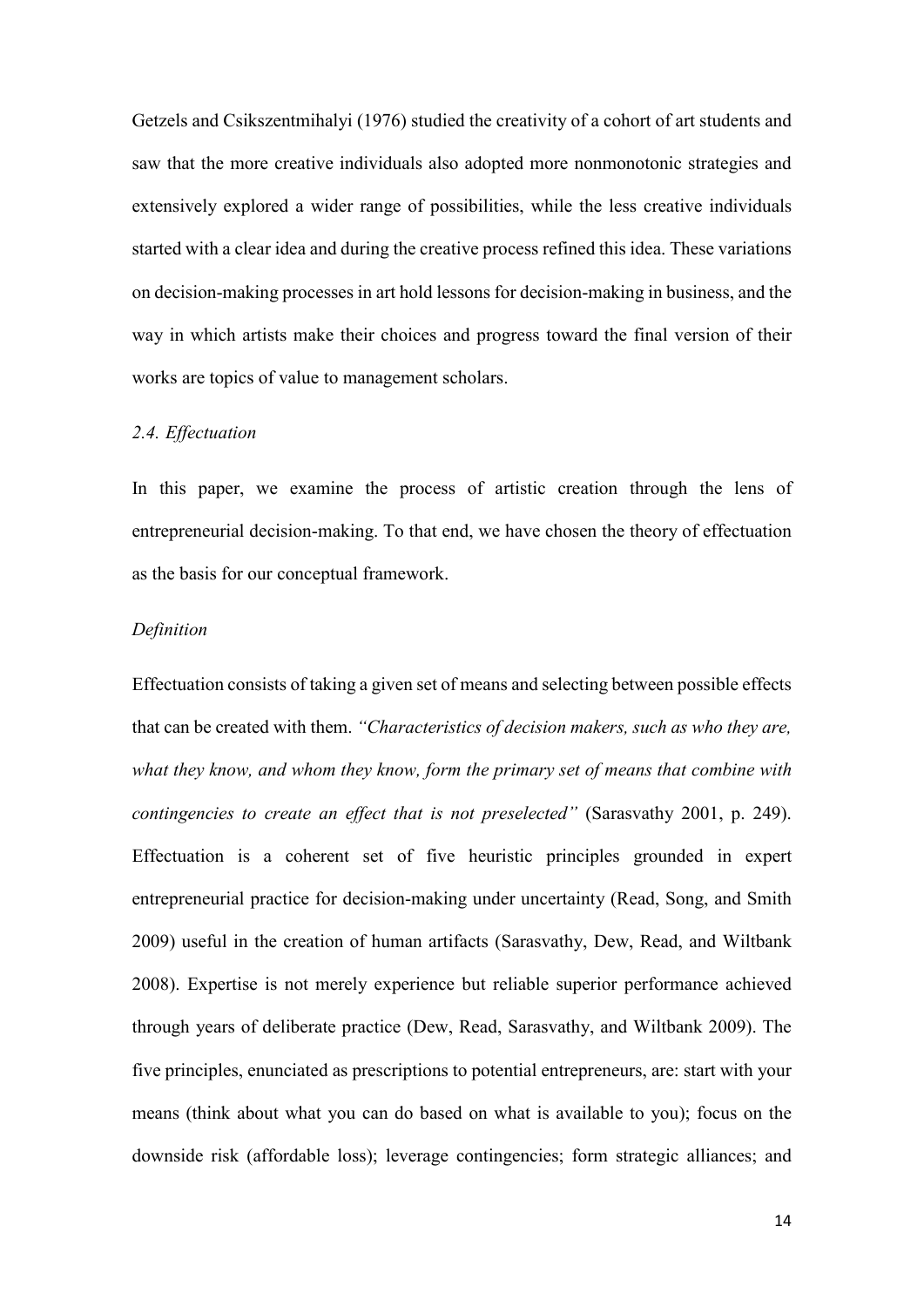control versus predict (the future cannot be predicted). In contrast, causation contends that goals determine actions and entails selecting the best action to achieve a given goal, subject to the available means. It also suggests that the future can be predicted.

# *The five heuristic principles*

The effectuator's pool of resources (what I have) is composed of three categories of means: identity (who I am: traits, tastes, and abilities), knowledge (what I know: education, training, expertise, and experience), and network (whom I know: social and professional networks).

The principle of affordable loss recommends that decision-makers avoid risking more than what they can afford to lose (Read, Song, and Smith 2009). Individuals must consider whether an idea is worth pursuing even if they lose their investment. In addition, there are other resources apart from time and money – such as reputation – that may be put at risk (Dew, Read, Sarasvathy, and Wiltbank 2009).

Given the exact same starting point, contingencies, both personal and historical, shape the artifact that is finally created (Sarasvathy 2001; Harmeling 2011). Entrepreneurs exploit contingencies rather than preexisting knowledge, and manage failures rather than trying to avoid them. In other words, entrepreneurs do not *"merely react to contingencies"* but rather *"actively seek to transform them into"* resources (Harmeling and Sarasvathy 2013, p. 716).

Effectuation allows for the co-creation of ventures with nothing more than the available resources and stakeholders who self-select into the process and make pre-commitments (Read, Sarasvathy, Dew, and Wiltbank 2016). New stakeholders provide additional means (Read, Song, and Smith 2009). Pre-commitments are provisions of resources made early in the process by self-selected stakeholders who engage *a priori* (Wiltbank, Dew,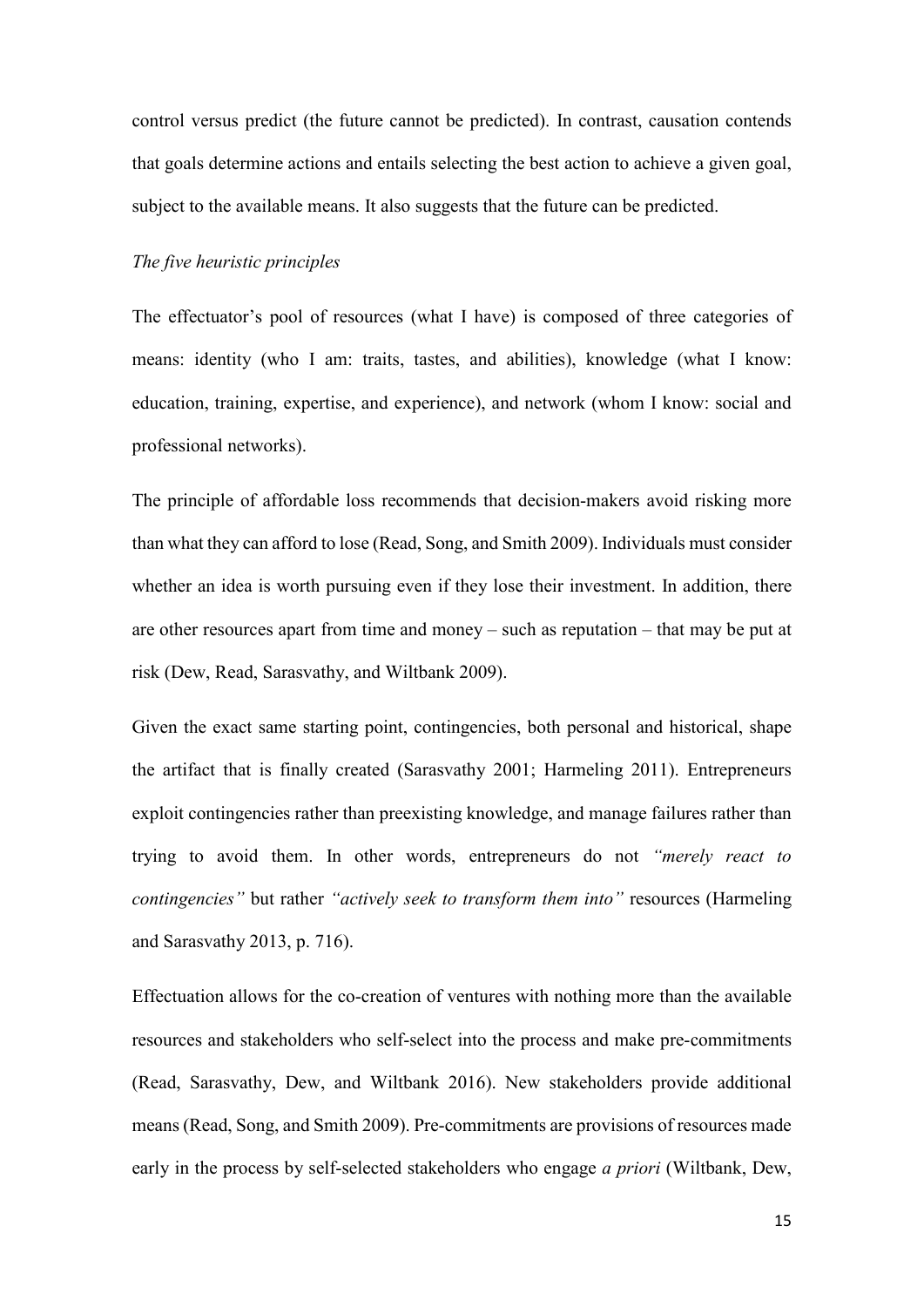Read, and Sarasvathy 2006). Sarasvathy, Dew, Read, and Wilbank (2008, p. 339) say that *"courses of action are typically co-determined by stakeholders who are willing to commit resources to particular actions. In general, stakeholders not only provide resources, they also set immediate agendas."* Indeed, *"*who comes on board *determines what the new market will look like"* (Sarasvathy and Dew 2005, p. 558). Moreover, *"the commitment to the network (…) involves an explicit pre-commitment not to explore alternatives"* (Sarasvathy and Dew 2005, p. 552). The contribution of stakeholders causes an expanding cycle of resources and a converging cycle of constrains on goals, as shown in *Figure 1*.

Welter, Mauer, and Wuebker (2016, p. 10) say that *"the essence of effectuation is a nonpredictive way of coping with uncertainty."* High uncertainty *"may reduce the accuracy and usefulness of prediction, requiring alternative approaches"* (Wiltbank, Read, Dew, and Sarasvathy 2009, p. 117). Effectuation refers to Knightian uncertainty, for which the future is unknowable because it is not possible to estimate probabilities since distributions do not exist (Sarasvathy, Dew, Read, and Wiltbank 2008).

Effectuators focus *"on the* controllable *aspects of an unpredictable future"* rather than *"on the predictable aspects of an uncertain future"* (Sarasvathy 2001, p. 252). The logic of non-predictive control suggests that *"to the extent you can control the future you do not need to predict"* (Wiltbank, Read, Dew, and Sarasvathy 2009, p. 117).

Sarasvathy (2001) asserts that, although the assumption of preexistent goals is eliminated, the entrepreneur is guided by a generalized end goal or aspiration in the sense that *"effectuation is not a theory of 'trial and error'"* and *"the effectual process is purposeful* (…) *and is propelled through high level goals"* (Read, Sarasvathy, Dew, and Wiltbank 2016, p. 532).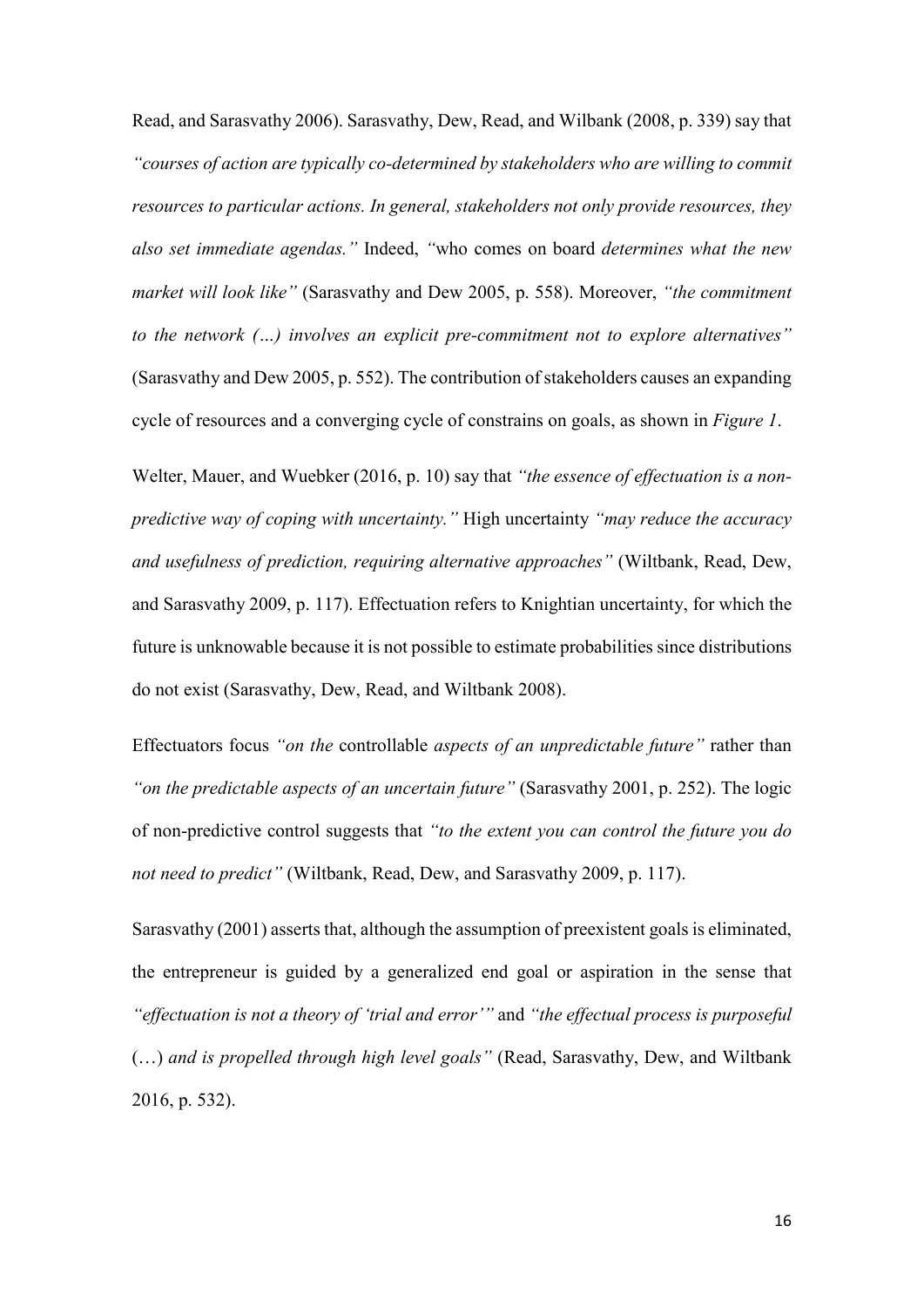Effectuation is about creating human artifacts and designing the environments in which entrepreneurs live and work. Harmeling and Sarasvathy (2013) state that entrepreneurs must not passively accept the "rules of the game," meaning the prevailing norms and modes of operation in their environments, but rather they seek to influence and transform their environments. Finally, effectual artifacts may take on shapes that are unanticipated and sometimes even unimagined (Sarasvathy, Dew, Read, and Wiltbank 2008; Harmeling 2011). Moreover, *"the end-product (…) is inherently unpredictable at the beginning of the process because the process is actor-centric: it depends on which actors come on board with what commitments"* (Sarasvathy and Dew 2005, p. 544).

# *A dynamic model*

*Figure 1* shows a dynamic model that describes how new markets are created through the effectual interactions of their creators (Sarasvathy and Dew 2005). Effectuators consider what they can do based on all of the resources available to them. By engaging selfselected stakeholders who commit resources to the endeavor, the available means are increased. In exchange for the additional resources they commit, these stakeholders help shape the artifact by narrowing the scope of the goals.



#### Expanding cycle of resources

Converging cycle of constraints on goals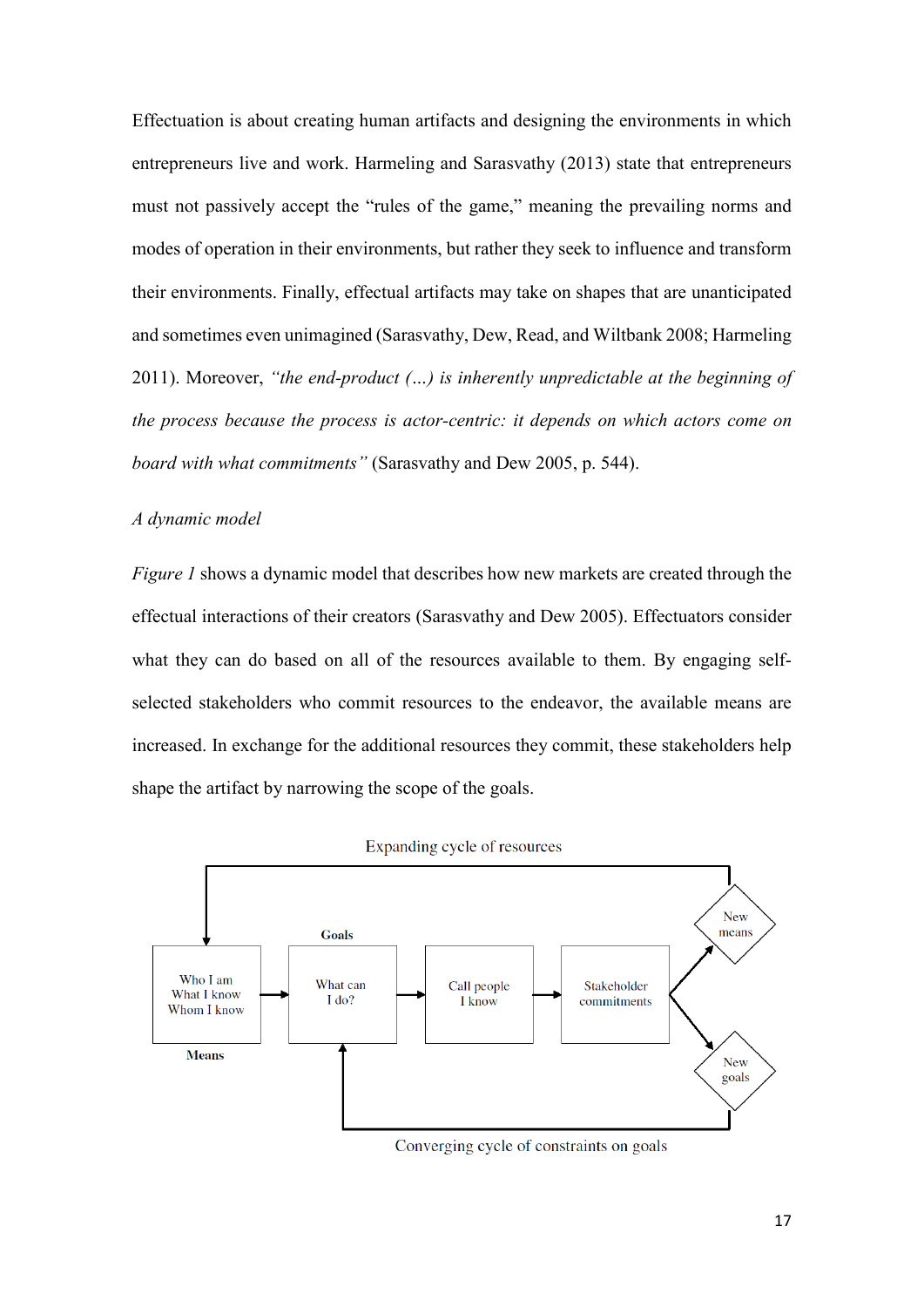# *Effectual transformations*

Dew, Read, Sarasvathy, and Wiltbank (2011) view *"new market creation as a result of transformation processes"* (p. 246) rather than as a result of *"search and selection among a universe of exogenously given market opportunities"* (p. 233). Entrepreneurs *"generate usable innovations"* (p. 235) out of *"a series of transformations of the particular stakeholders' means-at-hand into new goods and services that are often* unanticipated residual artifacts *of the effectual process"* (p. 236). They list a variety of transformation types: deletion and supplementation, composition and decomposition, exaptation, manipulation, deformation, among others.

We have shown in the Introduction that, setting aside Becker's (1982) remarks about people who cooperate in novel ways, mainstream explanations for the emergence of art movements focus on external factors, rather than on the agency of the artists themselves. The literature review on effectuation suggests that various theories of entrepreneurship can provide an alternative explanation. On one hand, this is true because they focus on the agency of the entrepreneurs when it comes to creating human artifacts. On the other hand, it is because artistic processes are as uncertain as entrepreneurial processes. Therefore, we propose the following research question: "What role does entrepreneurial decision-making play in the creation process of an art movement?" We will answer this question by examining the creation of Cubism using the lens of effectuation.

# **3. Methodology**

In this section we describe the methods we used to collect and analyze the data and to validate our findings.

#### *3.1. Data collection and analysis*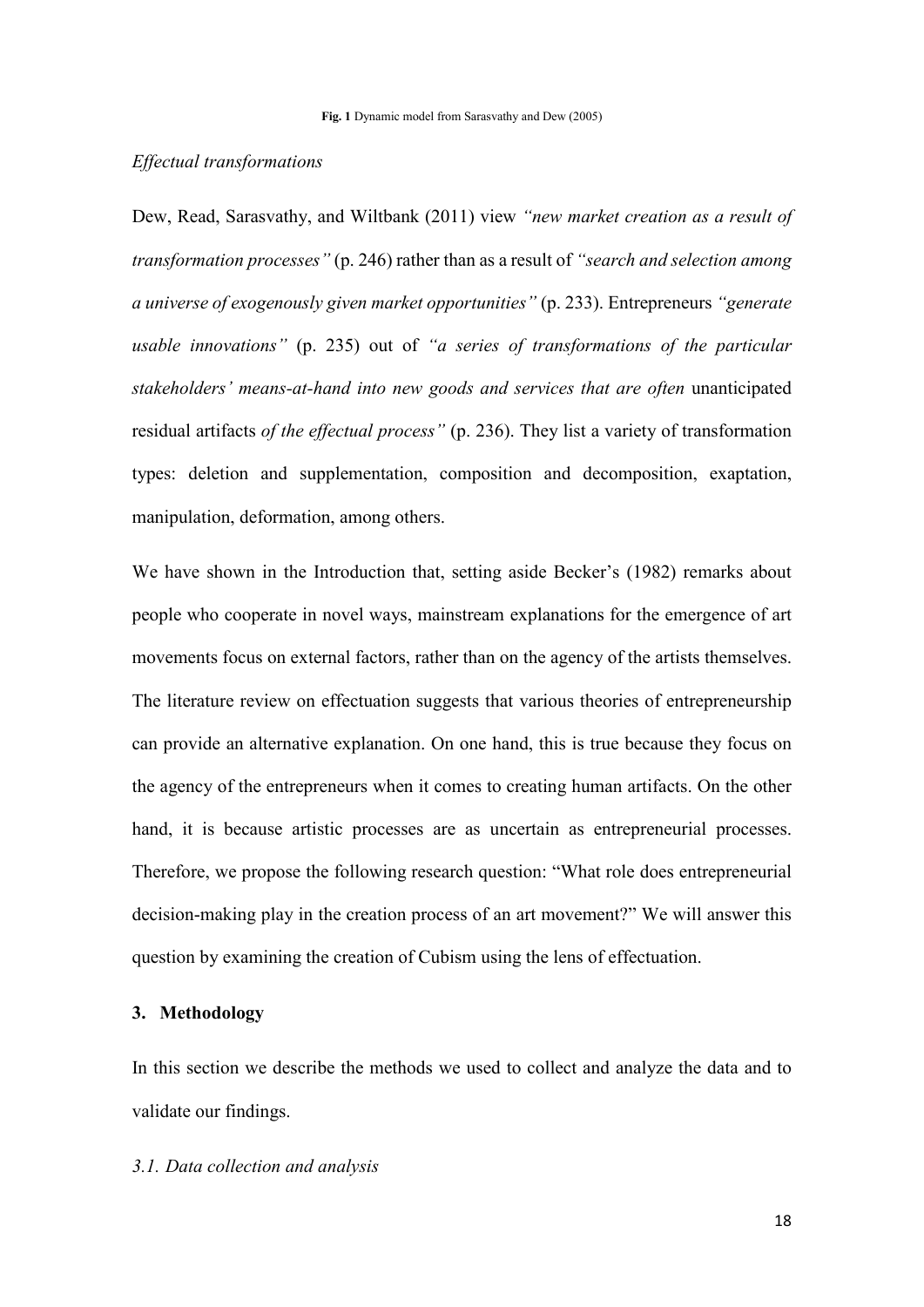The creation of Cubism was the phenomenon we selected as our unit of analysis because it has been considered by art historians to be the most influential movement in the history of modern art, because it has been considered by management scholars to be a paradigm of exceptional value creation and, finally, because early Cubism was not only a *"new visual style,"* but also *"a process innovation, providing a new method of creating pictures"* (Sgourev 2013, p. 1606).

We investigated the creation of Cubism by Picasso and Braque during the period 1908- 14 through accounts of experts based on the analysis of the pictorial output of the artists, on relevant biographical facts, and on statements by peers, dealers, and collectors who were also contemporaries of the artists. We chose a qualitative approach because we scrutinized a narrative series of actions, decisions, choices, and events with the aim of generating a process model. The expected outcome of this research was a longitudinal process model that would shed considerable light on how Cubism came into being.

In part we had to rely on secondary data only because *"during the years of their dialogue, the two painters maintained an absolute public silence concerning their art"* (Rubin 1989, p. 40). Secondary data consisted of quotations retrieved from handbooks written by experts on Picasso's and Braque's life and output. Sgourev (2013) and Muñiz Jr, Norris, and Alan Fine (2014) also used quotations from handbooks as a source of evidence. The selection of authors and handbooks followed two criteria: recommendations by art historians and librarians and references found in previous works using the rise of Cubism as a case study (Sgourev 2013; Muñiz Jr, Norris, and Alan Fine 2014). Art historians are researchers from universities with contributions about Picasso and Cubism in their research CVs.

The quotations were retrieved from the following handbooks: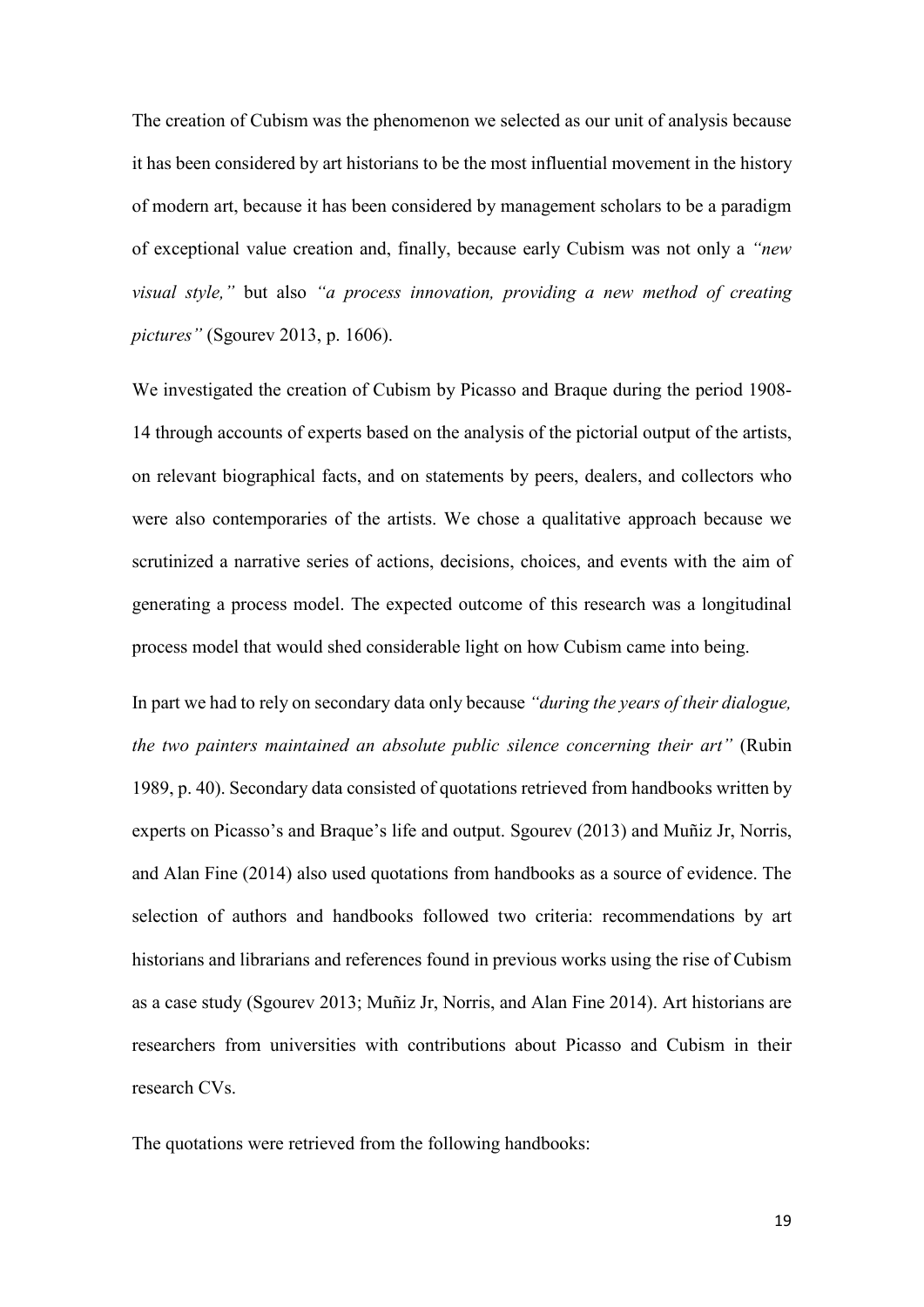- − Cowling, E. (2002). *Picasso: style and meaning*. London, England: Phaidon Press Limited, chapter 4. The Styles of Cubism 1908-1014.
- − Daix, P., & Rosselet, J. (1979). *Picasso: the cubist years, 1907-1916: a catalogue raisonné of the paintings and related works*. New York, NY: Thames and Hudson.
- − Karmel, P. (2003). *Picasso and the invention of cubism*. New Haven, CT: Yale University Press.
- − Richardson, J. (2011). *A life of Picasso volume II: 1907-1917: the painter of modern life*. New York, NY: Random House, Inc.
- − Rubin, W. (1989). *Picasso and Braque: pioneering cubism*. New York, NY: The Museum of Modern Art.

The handbooks follow either the chronological order of the pictorial output of the artists or the chronological order of the relevant facts in their biographies. For this project, we focused on Picasso's and Braque's pictorial breakthroughs and on the processes they followed to originate them.

Literal quotations were identified and transcribed for ulterior analysis. The choice of quotations was made on the basis of their relevance to the phenomenon, initially using constructs selected from the literature review on effectuation. The research consisted of reviewing the handbooks thoroughly and then underlining and coding words or entire passages related to the chosen constructs. According to the definition of effectuation (*"characteristics of decision makers, such as who they are, what they know, and whom they know, form the primary set of* means *that combine with* contingencies *to create an*  effect *that is not preselected"*), the effectuation constructs selected were *means*, *effects*, and *contingencies*. In addition to these three constructs, the construct *strategic alliances* was also included, first because it reflects the partnership between Picasso and Braque and also their alliances with dealers and collectors; second, because making art is a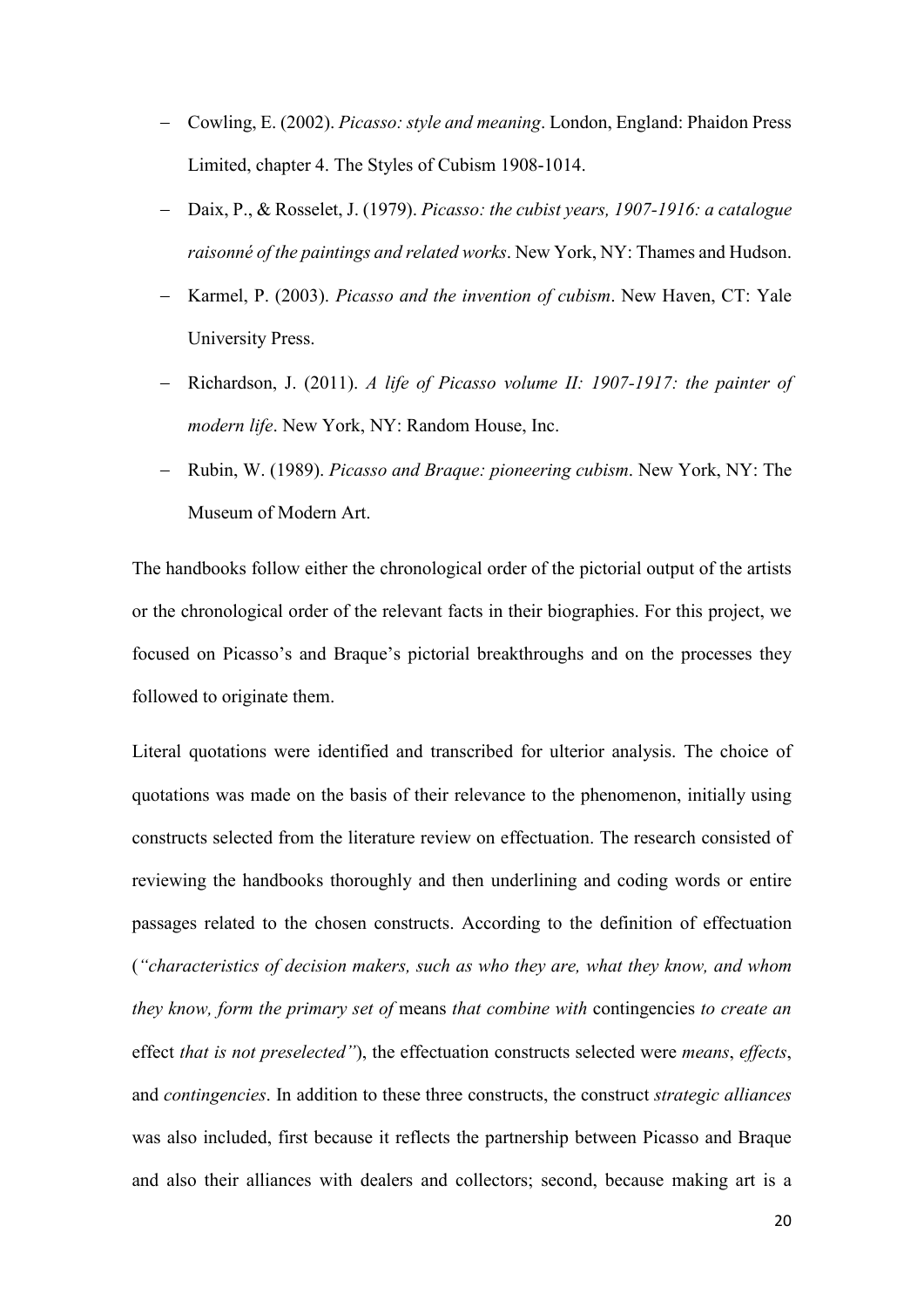collective activity (Becker 1982; Suddaby and Young 2015; Wolff 1981); and third, because effectuation prescribes the formation of strategic alliances with self-selected stakeholders.

We used an analytical approach following Gioia, Corley, and Hamilton (2012, p. 15), who propose a method to develop new concepts and derive models *"designed to bring 'qualitative rigor' to the conduct and presentation of inductive research."* The application of this method allowed us to convert the literal experts' quotations retrieved from the handbooks into a process model. We followed the sequence: literal experts' quotations > statements written by the researchers using the experts' terms > constructs used by the researchers to codify the literal experts' quotations > dimensions that aggregate the constructs. The set of statements, constructs, and dimensions was the basis for the data structure, which represents the progression from raw data to statements, constructs, and dimensions and, ultimately, to the derived model. The resulting model *"that shows the dynamic relationships among the emergent concepts that describe or explain the phenomenon of interest and (…) that makes clear all relevant data-to-theory connections"* is depicted in graphic form (Gioia, Corley, and Hamilton 2012, p. 22). The set of constructs used by the researchers to codify the literal experts' quotations was selected from the literature review on effectuation.

# *3.2. Validation*

In order to validate this research, a set of 40 statements was submitted for the consideration of experts in the life and work of Picasso. The choice of statements was made on the basis of their relevance to the phenomenon. The experts we chose were researchers from universities with contributions about Picasso and Cubism in their research CVs, as well as living authors of handbooks on this period. Eight experts anonymously assessed each of the statements through a 5-level Likert scale survey (level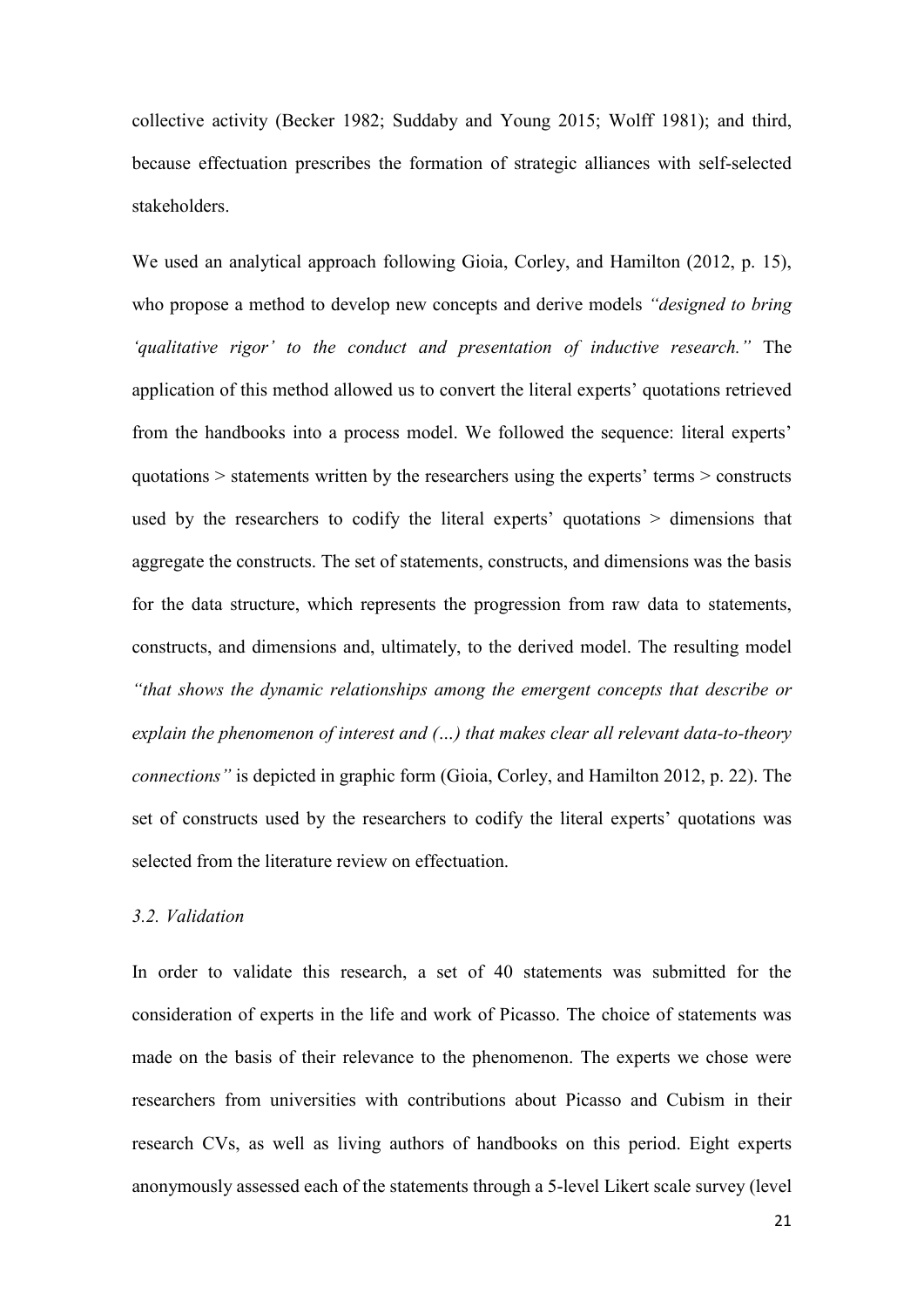1 = "strongly disagree" and level  $5$  = "strongly agree"). The within-group interrater agreement index  $r_{wg}$  proposed by James, Demaree, and Wolf (1993) was calculated for each statement. This index is 1 when there is unanimity among the experts and tends to 0 when there is controversy. On the other hand, since unanimity can be obtained in either of the five levels of the Likert scale, the  $r_{wg}$  index indicates consensus but not agreement. The degree of agreement with regard to a statement was measured by the closeness of the mean of the experts' assessments to level 5 in the Likert scale  $(100\% = \text{maximum}$ agreement). We also asked the experts to assess how well the selected 40 statements as a whole represented the phenomenon, also using a 5-level Likert scale (level  $1 =$ "inadequately represented" and level  $5 =$  "fully represented").

During the process of data analysis, we realized the relevance for the research of two constructs – bricolage and subversion – that were not part of the initial research agenda (which was to examine the creation of Cubism using the lens of effectuation). For this reason, the constructs were not initially included in the list of codes and the literature review on them was carried out *a posteriori*. We use some references about bricolage and subversion to connect these constructs with effectuation in the Results and Discussion sections.

Finally, we recognize the risk of anachronism, in that the word "entrepreneurship" was still very much emergent at the beginning of the  $20<sup>th</sup>$  century and not used in relation to the art world as far as we know, and the word "effectuation" was non-existent at that time. We are therefore using a contemporary theory (effectuation) about a contemporary phenomenon (entrepreneurship) to enrich our understanding of a historical event (the rise of Cubism).

#### **4. Results**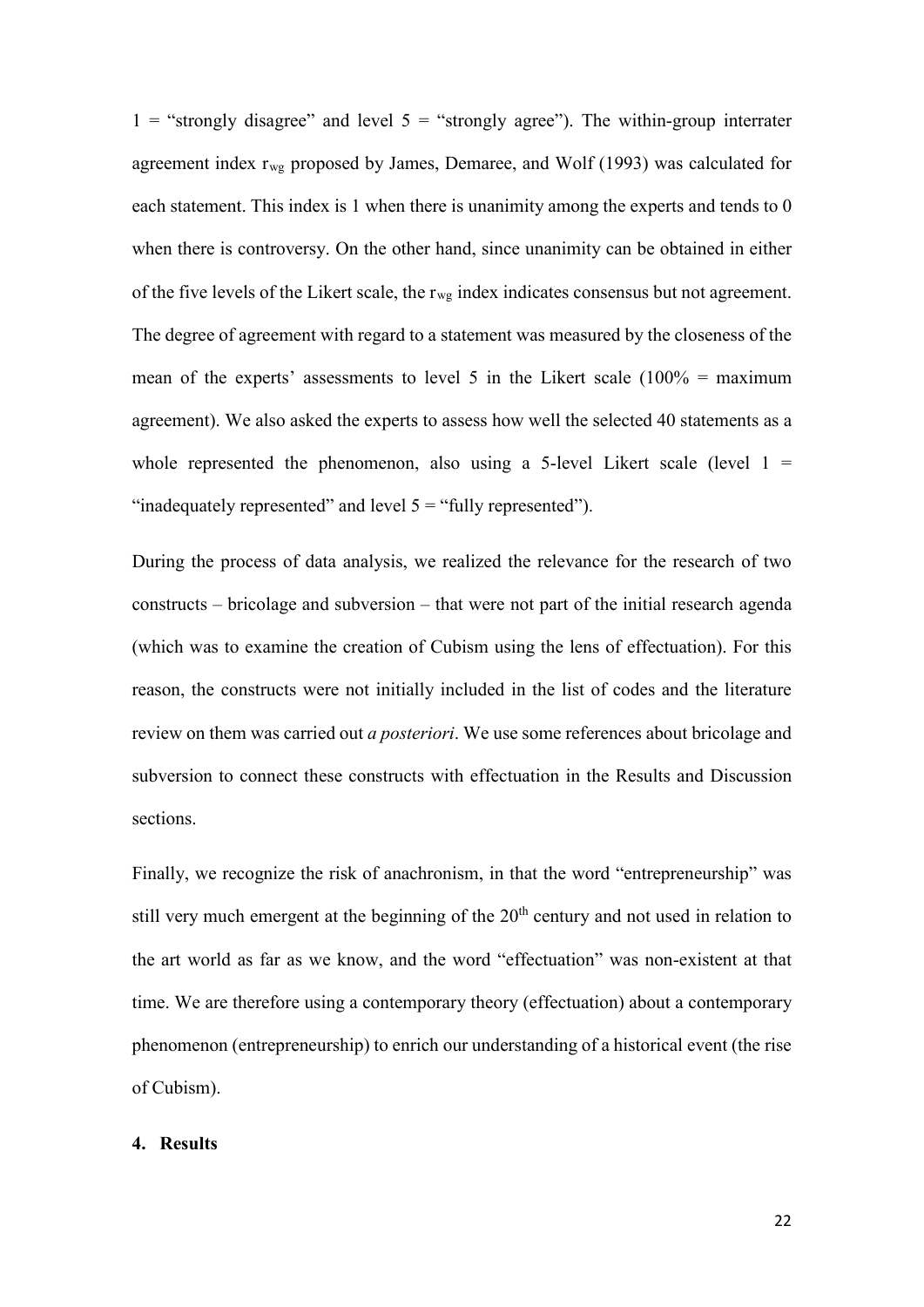*Table 1* shows the data structure for this research. The column "Statements" shows the literal experts' quotations retrieved from the handbooks. The statements were written by the researchers using the experts' terms. The column "Constructs" shows the constructs used by the researchers to codify the literal experts' quotations. The constructs in the second column are aggregated in the column "Aggregate dimensions." *Table 2* reports the within-group interrater agreement index  $r_{wg}$  for the selected 40 statements.

#### TABLE 1 HERE

## TABLE 2 HERE

During the process of collecting quotations, the code *means* was split into three subcodes: *who I am, what I know, whom I know*; *starting points*; and *bricolage*. The sub-code *starting points* refers to Picasso's and Braque's borrowings from other artists and sources of inspiration. They could have been included within the code *what I know*, but they are neither training nor expertise. On the other hand, Picasso and Braque used bricolage materials and tools, and we chose to mention them separately from the other means. The code *effects* was split into three sub-codes: *transformation of means into effects*; *variety of effects from the set of means*; and *Cubist innovations*. The sub-code *transformation* refers to the way Picasso and Braque worked, and the sub-codes *variety* and *innovations* to the outcomes of their work.

*Figure 2* is the outcome of *Table 1* and is a graphical representation of the derived model. It summarizes the results of this research: 1) Picasso and Braque possessed a pool of resources (what I have) comprised of three categories of means: identity (who I am), knowledge (what I know), and network (whom I know); they borrowed from other artists and had their sources of inspiration (starting points); they used bricolage materials and tools; 2) they transformed some of the contingencies they experienced into additional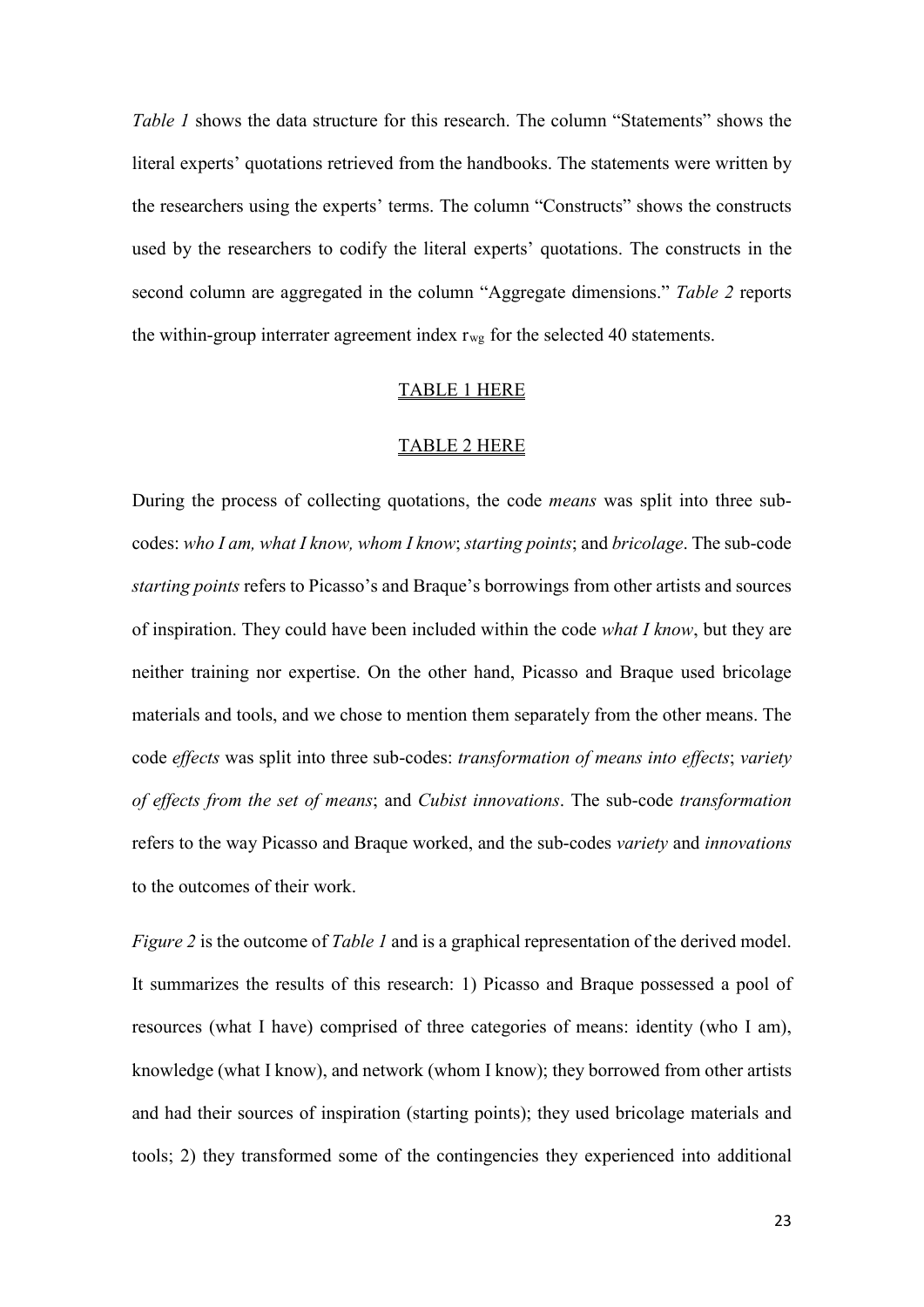resources; 3) they combined their set of means with the contingencies to create a variety of effects; 4) they transformed means into effects following a working method; 5) the transformation involved finding and solving problems continuously; 6) the working method required the partnership between Picasso and Braque and the partnership between the artists and dealers and collectors; the partnerships were forged thanks to strategic alliances of self-selected stakeholders; the partnerships were facilitated by Picasso's and Braque's "whom I know;" 7) the myriad of effects created by Picasso and Braque can be classified in three typologies: variety of effects within Cubism, among Cubist artists, and within the same artists; 8) the Cubist innovations were originated by the variety of effects created; and 9) the Cubist innovations involved novelty and breaking with convention, but were also a balancing act between two endpoints (i.e. novelty and convention, the new and the old).



**Fig. 2** Dynamic relations among constructs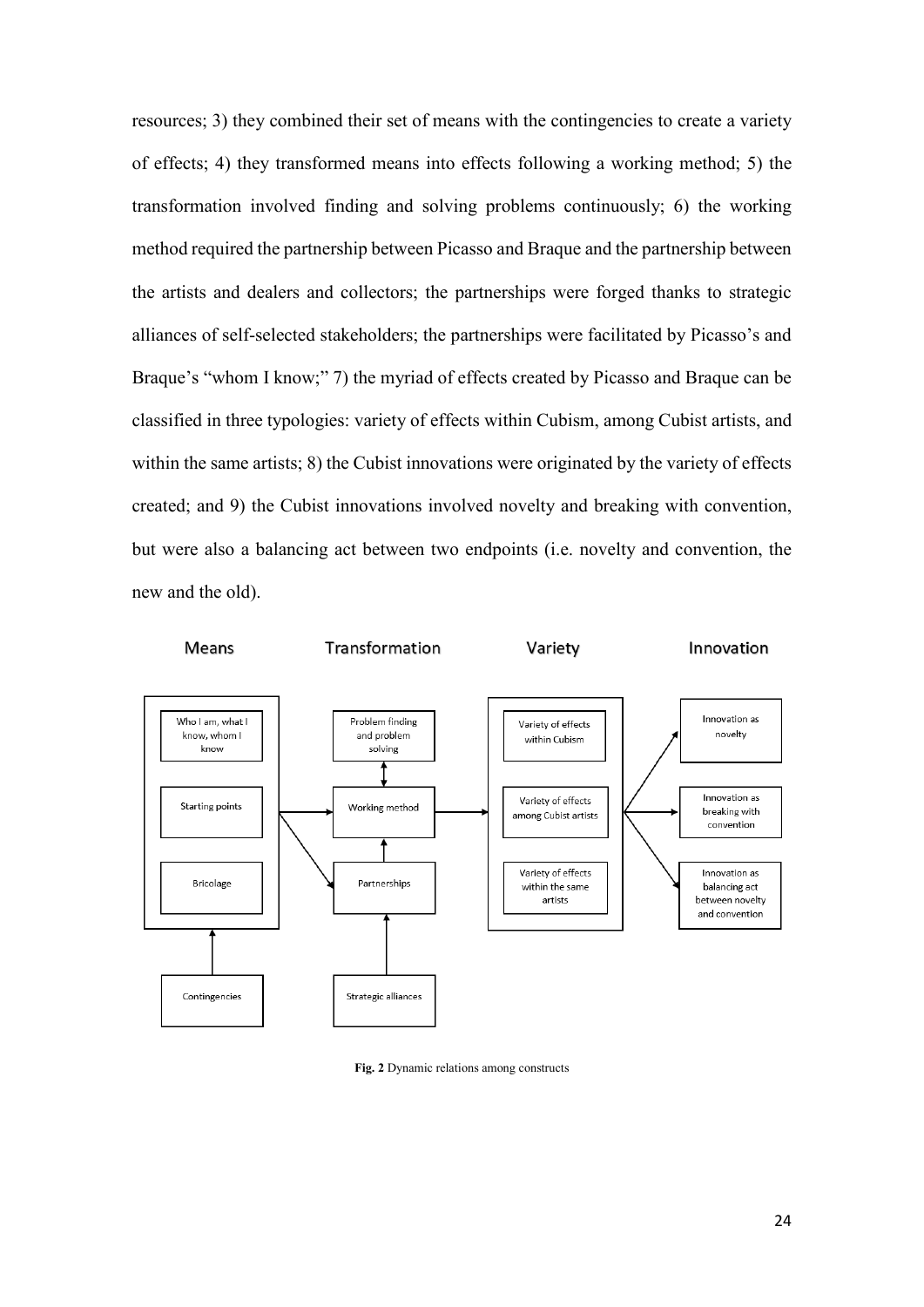In sum, *Figure 2* depicts a process model explaining that the Cubist innovations were originated by the variety of effects created by combining a given set of means with contingencies.

*Figure 2* complements the dynamic model from Sarasvathy and Dew (2005) shown in *Figure 1*. The co-creation of Cubism corroborates the theory described by the dynamic model. Picasso and Braque attracted the attention of dealers and collectors who, through their purchases, committed resources and increased the available means (expanding cycle of resources). In turn, in exchange for the resources they committed, dealers and collectors influenced the evolution of the style (converging cycle of constraints on goals).

Certain sub-codes merit further explanation:

Sub-code *starting points*: Picasso and Braque borrowed in particular from Cézanne, and Picasso drew inspiration from African masks and Iberian statues.

Sub-code *bricolage*: Picasso and Braque used *"resources for different applications than those for which they were originally intended or used"* (Baker and Nelson 2005, p. 335) (stencils for letters and numbers, razors, housepainters' steel combs, Ripolin paint, printed oilcloth, wallpaper, dressmakers' pins) and used *"resources that are available very cheaply or for free"* (Baker and Nelson 2005, p. 336) (cardboard, sand, sawdust, metal filings, paper, wood, sheet metal, pieces of newspapers, small found elements, objects found in junk shops, scrap materials).

Sub-code *contingencies*: Picasso's work was altered by the reaction of dealers, collectors, critics, and other artists to his paintings, by contemporary events, and by his personal affairs. Sometimes contingencies provoked a leap forward in their painting and in Cubism itself, and often caused changes of style, particularly in the case of Picasso. The rejection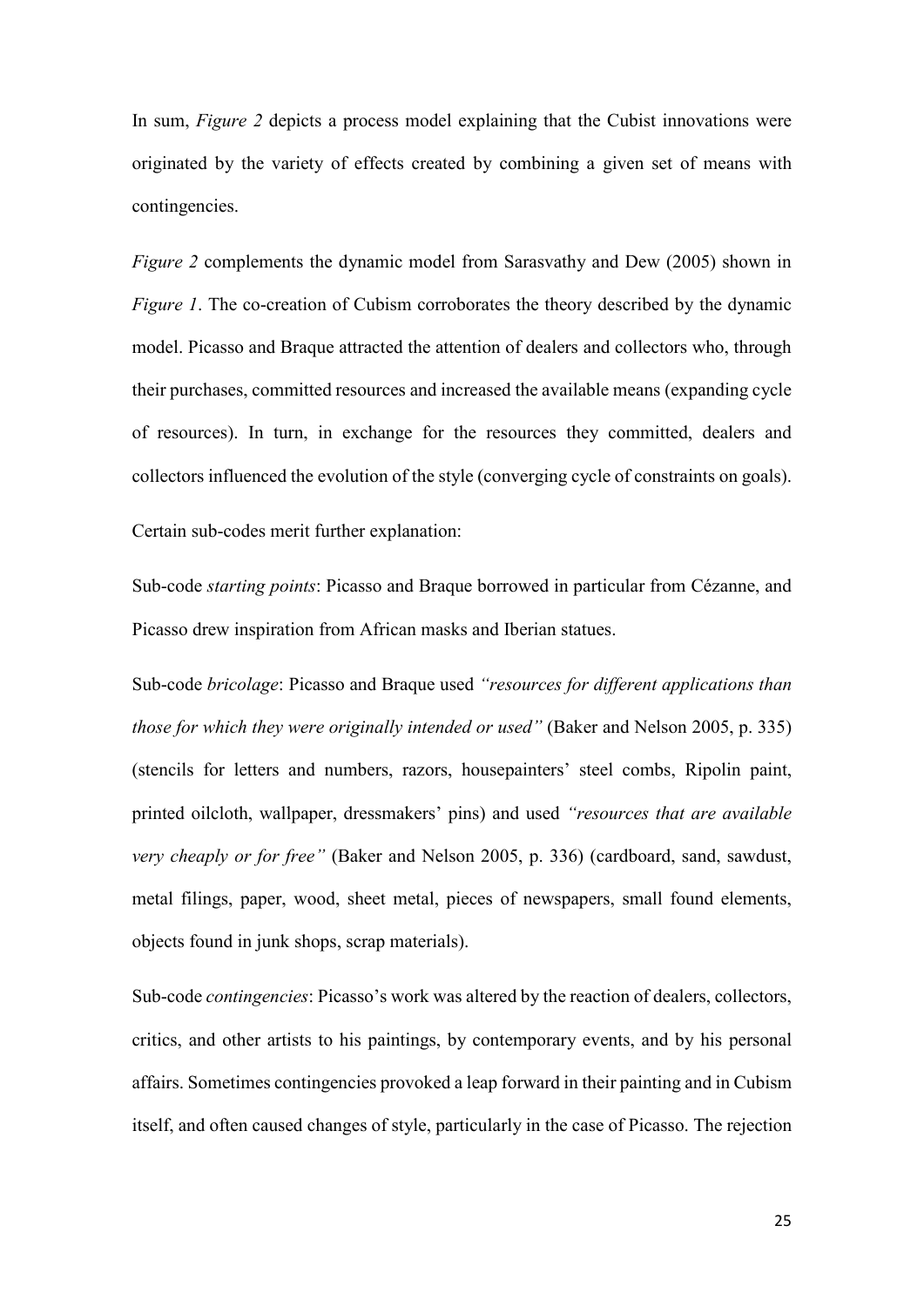of *Les Demoiselles d'Avignon* encouraged Picasso to devise a sequel, *Three Women*, which ultimately enjoyed tremendous commercial success.

Sub-code *partnerships*: *"The partnership between Picasso and Braque engendered the most influential art movement of the century"* (Richardson 2011, p. 67). Cubism was described early on as a joint venture between Picasso and Braque. The partnership was the result of a strategic alliance of self-selected stakeholders as *"the two of them pooled their prodigious resources"* (Richardson 2011, p. 193). The experts refer to the partnership as a *"brotherhood"* (Cowling 2002, p. 208), a *"friendship"* (Rubin 1989, p. 15), and a *"marriage of minds"* (Rubin 1989, p. 46), based on a shared vision of painting and the desire to solve the same pictorial problems. They also partnered with dealers who pre-paid a fixed monthly amount, a stipend, to the artists in exchange for the future delivery of a number of artworks agreed in a written contract between dealer and artist. Dealers engaged *a priori*, when Cubism was no more than an emergent style, and precommitted resources. In addition to providing Picasso and Braque with financial security through their purchases, dealers – especially Daniel-Henry Kahnweiler – promoted the partnership between the two artists, exerted some influence on the their works, and helped shape their style. *"Through his regular studio visits and his discreet activities as gobetween, Kahnweiler promoted the partnership"* (Cowling 2002, p. 203). Picasso allowed Kahnweiler *"to dictate cubist strategy"* (Richardson 2011, p. 36). Picasso and Braque also partnered with other artists such as Matisse, Cézanne, and Derain. The rivalry between Picasso and Matisse, who regularly visited each other's studios to inspect each other's work, influenced Picasso's stylistic choices.

Sub-code *working method*: Picasso and Braque created a myriad of effects from the set of means within their control. The transformation of means into effects was fueled by the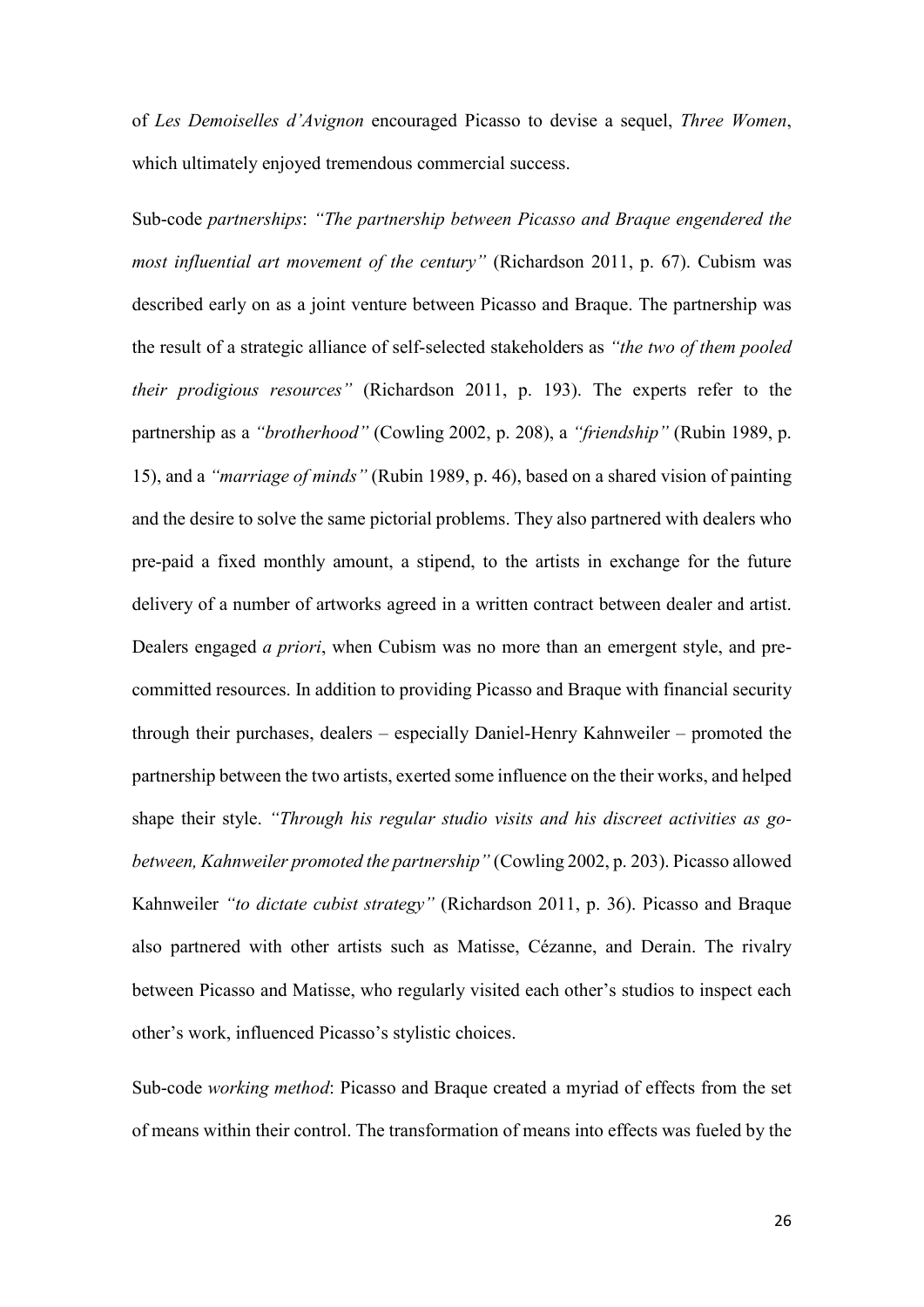ambition to solve the pictorial problems they picked and was carried out through an intimate dialogue between the two artists.

Sub-codes *variety of…*: Picasso and Braque created varied effects out of the same set of means. While Picasso showed figures, Braque represented landscapes or inanimate objects; while Picasso focused on figures or objects, Braque prioritized the space around them; while Picasso was stuck to representation, figuration, and realism, Braque evolved to abstraction.

Sub-codes *innovation as…*: the varied effects Picasso and Braque created out of the same set of means originated the early Cubism technical innovations: the invention of signs, the introduction of words, and the creation of a private language; the reduction of everything to geometric forms; the use of bricolage materials and tools; the development of new techniques such as constructed sculpture, collage, or *papier collé*; the emphasis on tactile instead of simply optical sensations; and especially the rethinking of the relationship between figure and space through fragmentation, faceting, and open form, and the shift from traditional perspective to novel techniques to represent the dimension of depth such as the lattice and the grid.

As explained below, the breakthroughs were generated sequentially, as part of a chain of achievements. One innovation led to another and they were the result of taking a previous achievement a step further. Cubist innovations challenged the conventional language of academic painting but they also involved a balancing act between novelty and convention. Indeed, they were *"usable innovations, unanticipated residual artifacts of the effectual process"* but also a Schumpeterian recombination of preexisting elements (Dew, Read, Sarasvathy, and Wiltbank 2011, p. 235 and 236).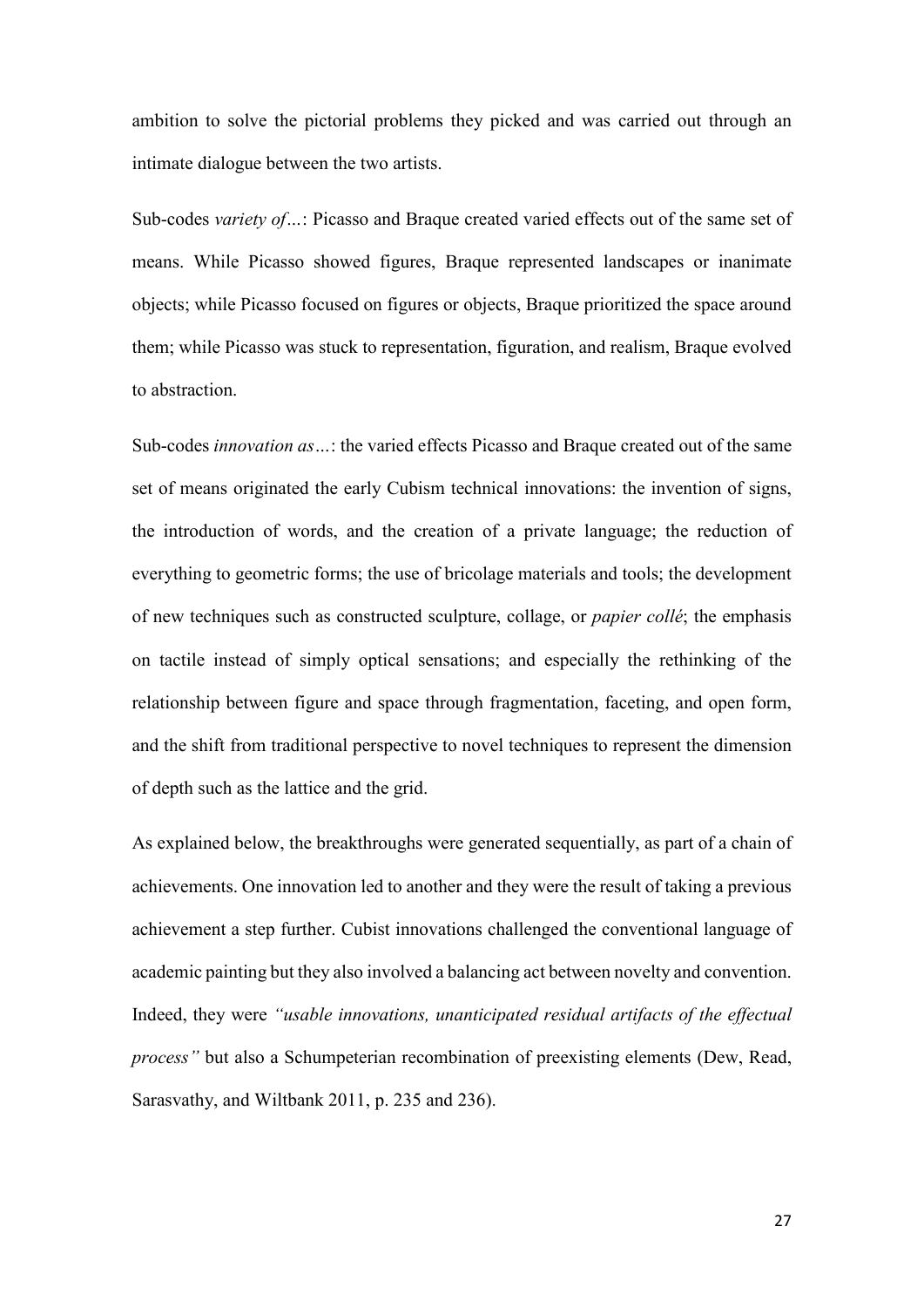The crux of the model depicted in *Figure 2* is the transformation of means into effects, the realization of effectuation's prescription of "thinking about what you can do based on what is available to you." The process involves the way Picasso and Braque made their choices as well as their working method. When artists break with conventions, conventions can no longer guide their choices (Becker, 1982), and choices must be made through reference to other criteria (i.e. influence of the environment, anticipated reaction of others, need to gain and protect a reputation, rivalry with other artists, commitment to a style, etc.).

*Figure 3* illustrates this transformation in more detail. It is a detailed view of the "Working method" box of *Figure 2*. Hence, the transformation model is part of the process model shown in *Figure 2*.

The starting point is the formulation of a problem (e.g. the representation of a threedimensional reality on a two-dimensional surface). The outcomes are the solutions to the problem; they can be provisional (the two-dimensional lattice or the three-dimensional lattice) or definitive (the three-dimensional grid). A definitive solution to a problem usually reveals new problems. The transformation is enabled by a continuous give-andtake between the partners and is performed by means of a series of works in a process of repetition and variation. In this process, each work in the sequence (repetition) modifies its predecessor (variation), previous works allow for subsequent works, and subsequent works build upon previous achievements and take them a step further.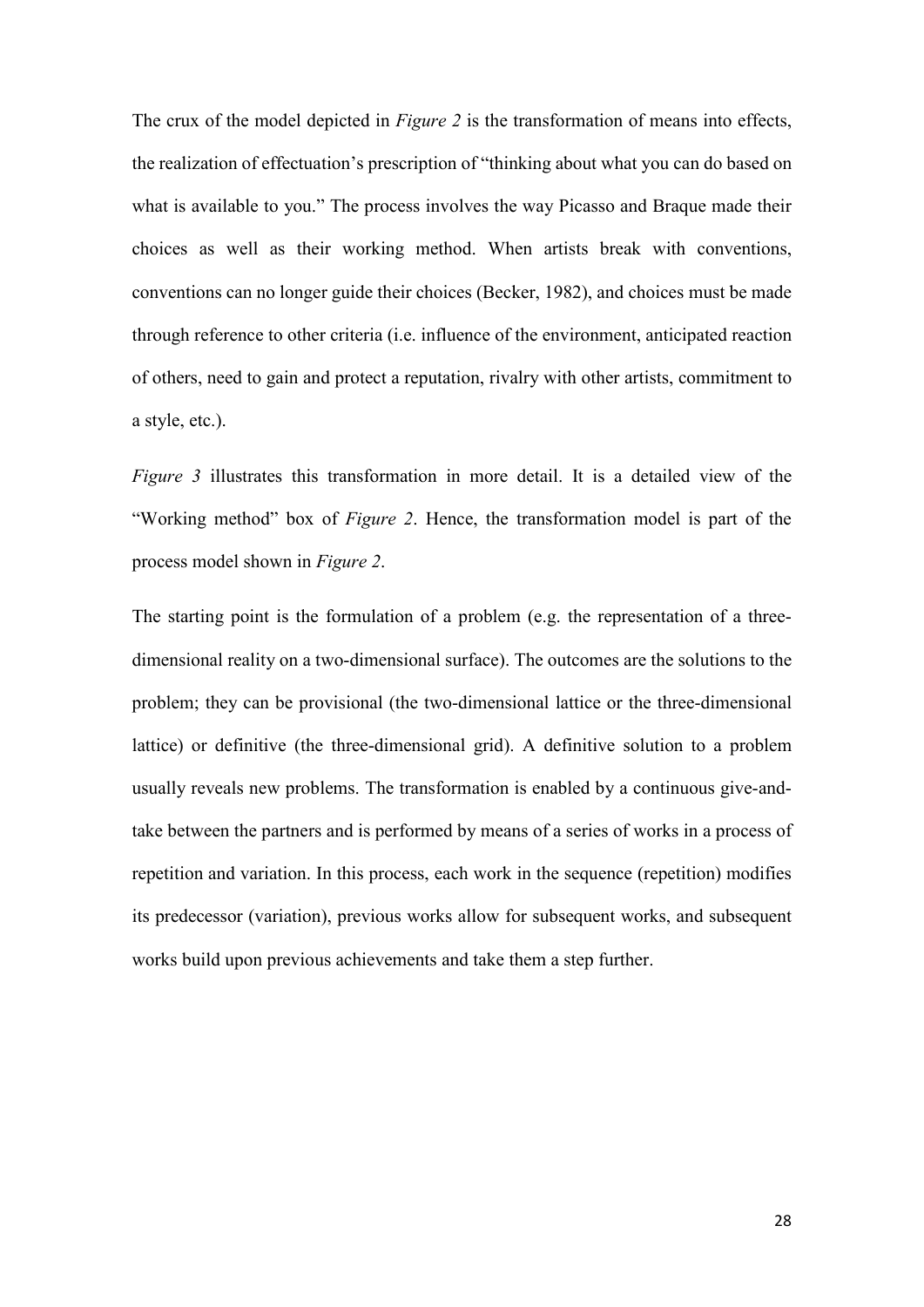



The transformation of stakeholders' means-at-hand into usable innovations (Dew, Read, Sarasvathy, and Wiltbank 2011) carried out through a dialogue between the two artists, as well as the work in series, merits a more detailed description since these are very important for understanding what is effectual about the emergence of Cubism.

# *The dialogue and give-and-take between partners*

Cubism developed out of a dialogue consisting of an endless exchange and discussion of pictorial ideas and a daily comparison of paintings and techniques. According to Rubin (1989, p. 15), *"the fact that Cubism unfolded essentially through a dialogue between two artists extending over six years makes it a phenomenon unprecedented in the history of art."* The ideas were tested, experimented with, and implemented in their canvases. To describe their interdependence but also the precariousness of their shared fate, Braque commented that they were "two mountaineers roped together." Picasso said that every evening they reviewed and critiqued what the other had done during the day and that a canvas was not finished unless both of them agreed that it was. Therefore, there was a mutual assessment of the results. The outcomes of the dialogue were intertwined contributions and paintings almost indistinguishable from one another (Kahnweiler, transcribed by Rubin 1989, p. 45). *"Some collectors visiting Kahnweiler's galley mistook a Braque for a Picasso, or vice versa"* (Cowling 2002, p. 214). The give-and-take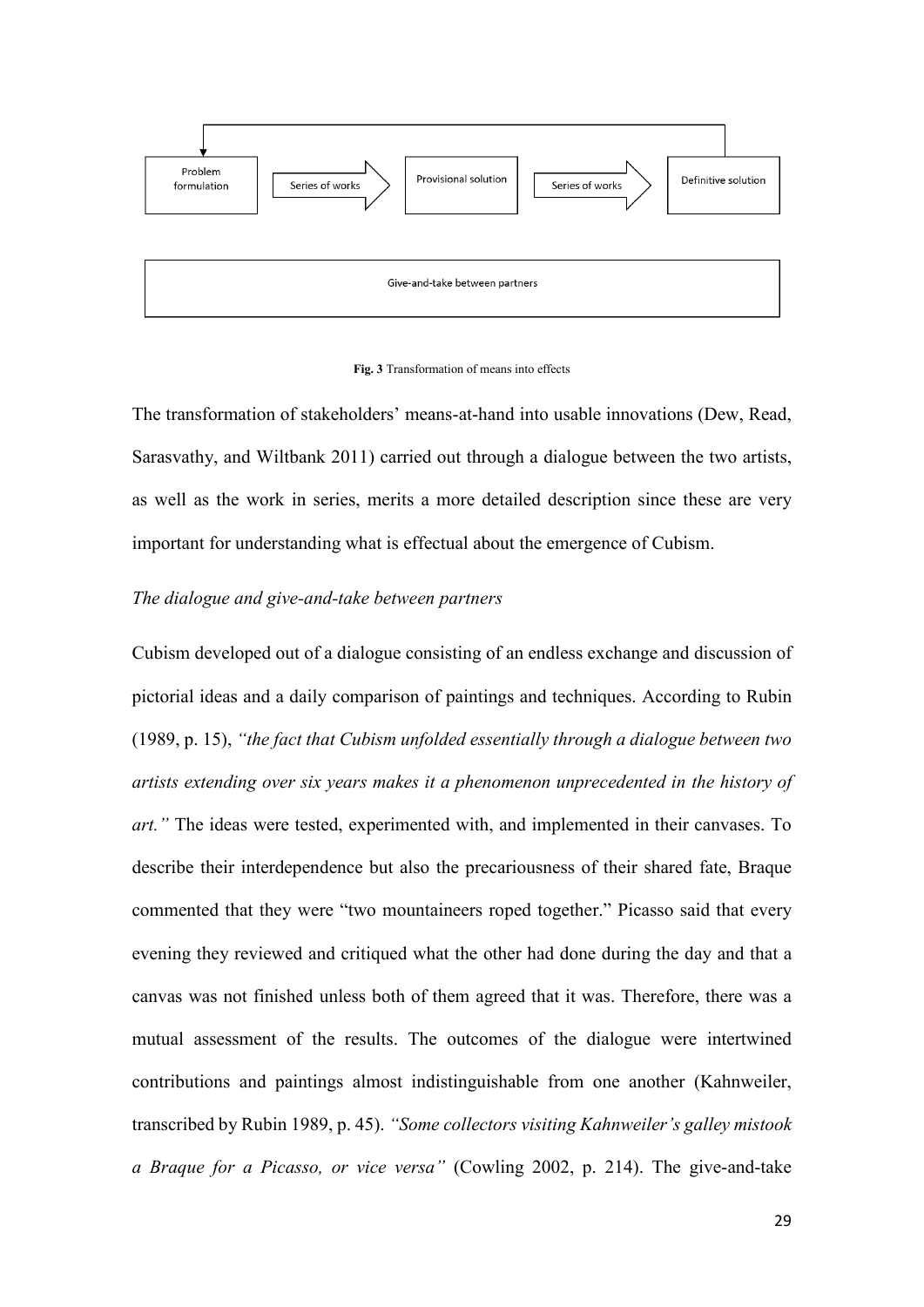suggested independently by Rubin (1989, p. 36) and Cowling (2002, p. 216) followed a pattern: one of the two artists introduced an innovation and the other responded immediately either by mimicking the innovation or by introducing another innovation. Sometimes, the give-and-take became a sort of *"friendly rivalry"* (Rubin 1989, p. 27).

#### *The work in series*

One of the characteristics of Picasso's work was that he produced a series of drawings and paintings in a process of repetition and variation (Karmel 2003, p. 156). Each work of the sequence (repetition) modified its predecessor (variation), and previous works allowed for subsequent works. *"Pepe Karmel has shown that Picasso worked in a very systematic way, building upon previous achievements, rather than setting off suddenly on a new tack"* (Cowling 2002, p. 211). *"Picasso's methodical approach and his production of numerous extremely similar pictures run counter to our usual assumptions about creativity and about the uniqueness of great art. This new working process implied that the individual picture was not a definitive statement but merely a provisional solution to a pictorial problem, and that the problem could be fully addressed only by exploring a series of solutions, each of them slightly different"* (Karmel 2002, p. 157). With regard to Picasso's summer 1912 sketchbook, Karmel (2002, p. 152) states: *"He seems repeatedly to have used elements from the drawing on one page as an armature for the drawing on the next."* In this process of repetition and variation, Picasso selected the last work of the series: *"As usual, this discovery came at the end of a series of previous experiments"* (Daix and Rosselet 1979, p. 111).

The use of a longitudinal process-model approach allowed us to realize that the Cubist innovations were originated sequentially, as part of a chain of achievements, and following the chronologic order of the artists' output. One innovation led to another and most of them were the result of taking a previous artistic achievement a step further. The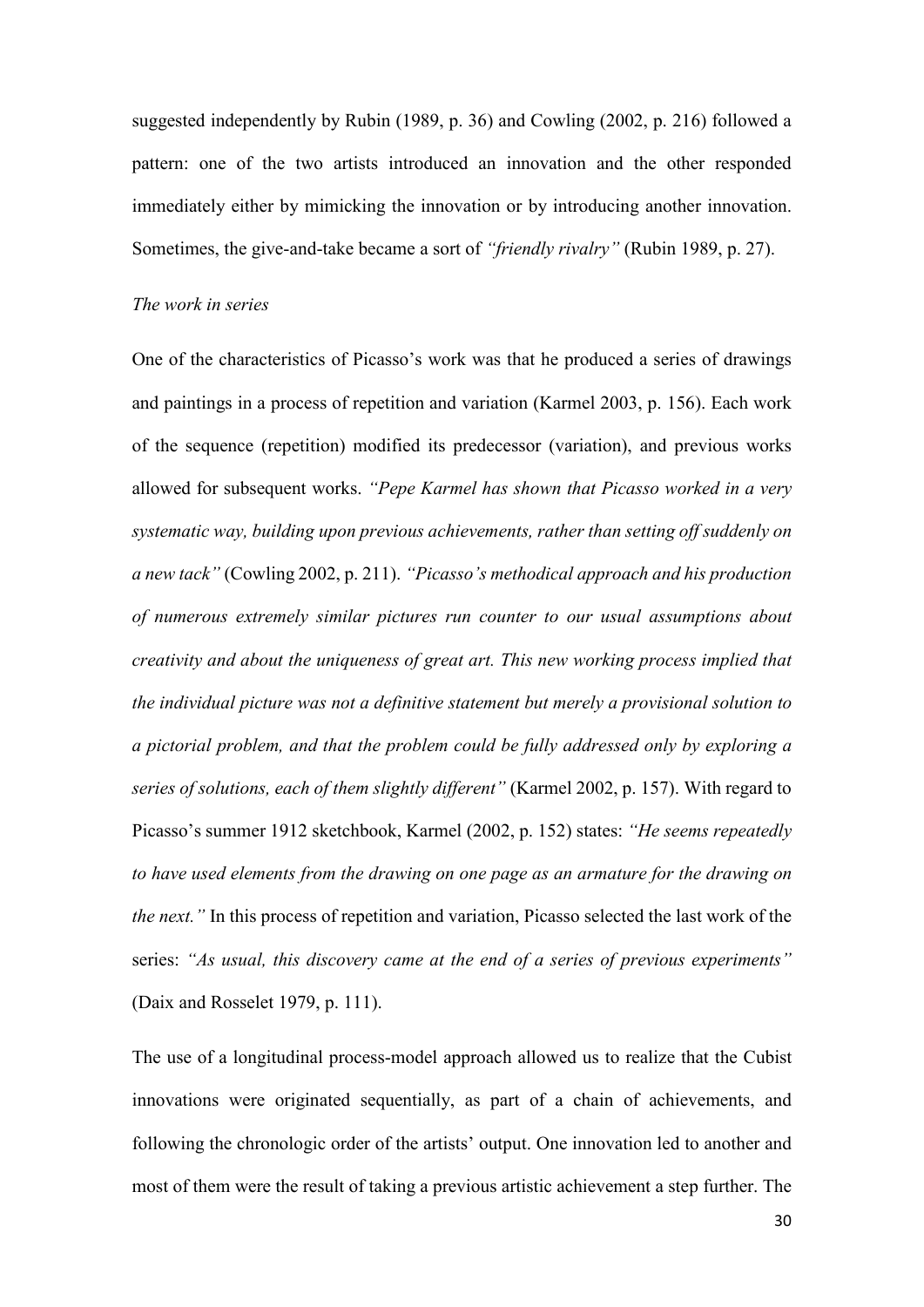transition from the two-dimensional lattice to the three-dimensional grid is the best example of this process: two-dimensional lattice  $>$  three-dimensional lattice  $>$  threedimensional grid.

The method of producing series of paintings and drawings and building upon previous achievements is Picasso's and Braque's "what to do next." The path toward the finished canvas in a sequence of works deserves further attention. We can compare our findings with those of Simonton (2007). *Table 3* is based on Simonton's (2007) framework.

| <b>Process</b>            | <b>Period</b>               | <b>Key</b><br>attribute | Approach                    | <b>Outcomes</b>                                               | <b>Selection</b>                                          | <b>Tactics</b>                                   |
|---------------------------|-----------------------------|-------------------------|-----------------------------|---------------------------------------------------------------|-----------------------------------------------------------|--------------------------------------------------|
| Monotonic<br>improvements | Early Cubism<br>$(1908-14)$ | Expertise               | Systematic, linear          | Previous works<br>allow for<br>subsequent<br>works            | The selected<br>version is the last<br>work of the series | Take a previous<br>achievement a<br>step further |
| <b>Blind</b> variants     | Guernica<br>(1937)          | Chance                  | Unsystematic,<br>non-linear | Many of the<br>variants are<br>superfluous and<br>dispensable | The selected<br>version can be any<br>work of the series  | Practice trial-<br>and-error                     |

Table 3. Path toward the finished canvas. Based on Simonton (2007)

Although Simonton (2007) concludes that Picasso's sketches for Guernica are an example of a process of blind-variation and selective-retention, according to the experts' quotations retrieved from the handbooks, early Cubism best fits the process of monotonic improvements. During the period 1908-14 Picasso seems to have used monotonic improvements (take a previous achievement a step further) but thirty years later, when he painted Guernica, he seems to have used blind variants (practice trial-and-error). Picasso's and Braque's early achievements are attributed to their expertise, their approach was systematic and linear and each work of the series was a necessary step on the way to the finished canvas. In addition, each run-through provided the material for the subsequent run-through (Austin and Devin 2003), they selected the last work of the series,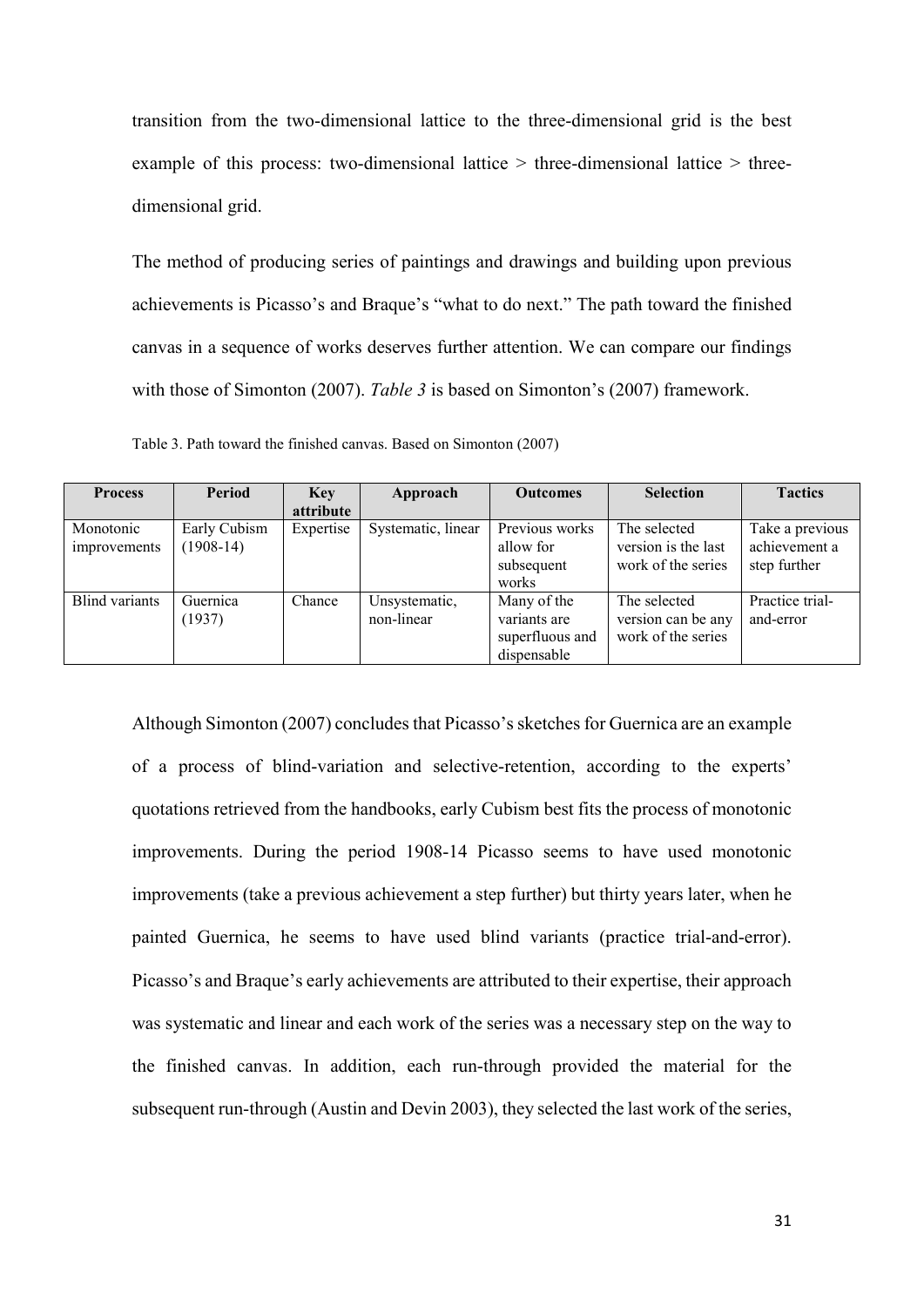and they did not practice trial-and-error but rather they took each previous achievement a step further.

The tactic of taking a previous achievement a step further emerged in the research as an alternative to that of practicing trial-and-error. Trial-and-error means that in each and every iteration a new option is tried, and this new option can be related or unrelated to previous tested options. Indeed, new options may have nothing to do with previous options, and each and every iteration may signify that the process starts anew. In this case, the iterations are independent from one another. After an iteration, we know what does work and what does not work. In case of error, we know what does not work, but we do not know what option to try in the subsequent iteration, precisely because this option may have nothing to do with the last failed option. In contrast, when we build upon previous achievements and take them a step further, the options we test are part of a chain of achievements. This tactic is consistent with the contention that effectuation is not a theory of trial-and-error (Read, Sarasvathy, Dew, and Wiltbank 2016).

Dew, Read, Sarasvathy, and Wiltbank (2011) refer to a variety of transformation types. We have found evidence for "deletion" in a quotation by Daix and Rosselet (1979, p. 47): *"Eliminate everything that is not essential to form."* Bricolage has to do with "composition and decomposition" and also with "exaptation." However, producing a series of outcomes and building upon previous achievements, and specifically the tactic of taking a previous achievement a step further, is a way to transform means-at-hand into usable innovations. We uncovered this through our research, and believe it deserves to be included in the list of transformation types.

The transformation of means into effects through a series of works in a process of repetition and variation is something that can be done in isolation but seems to be more effective when there are actors working in partnership.

32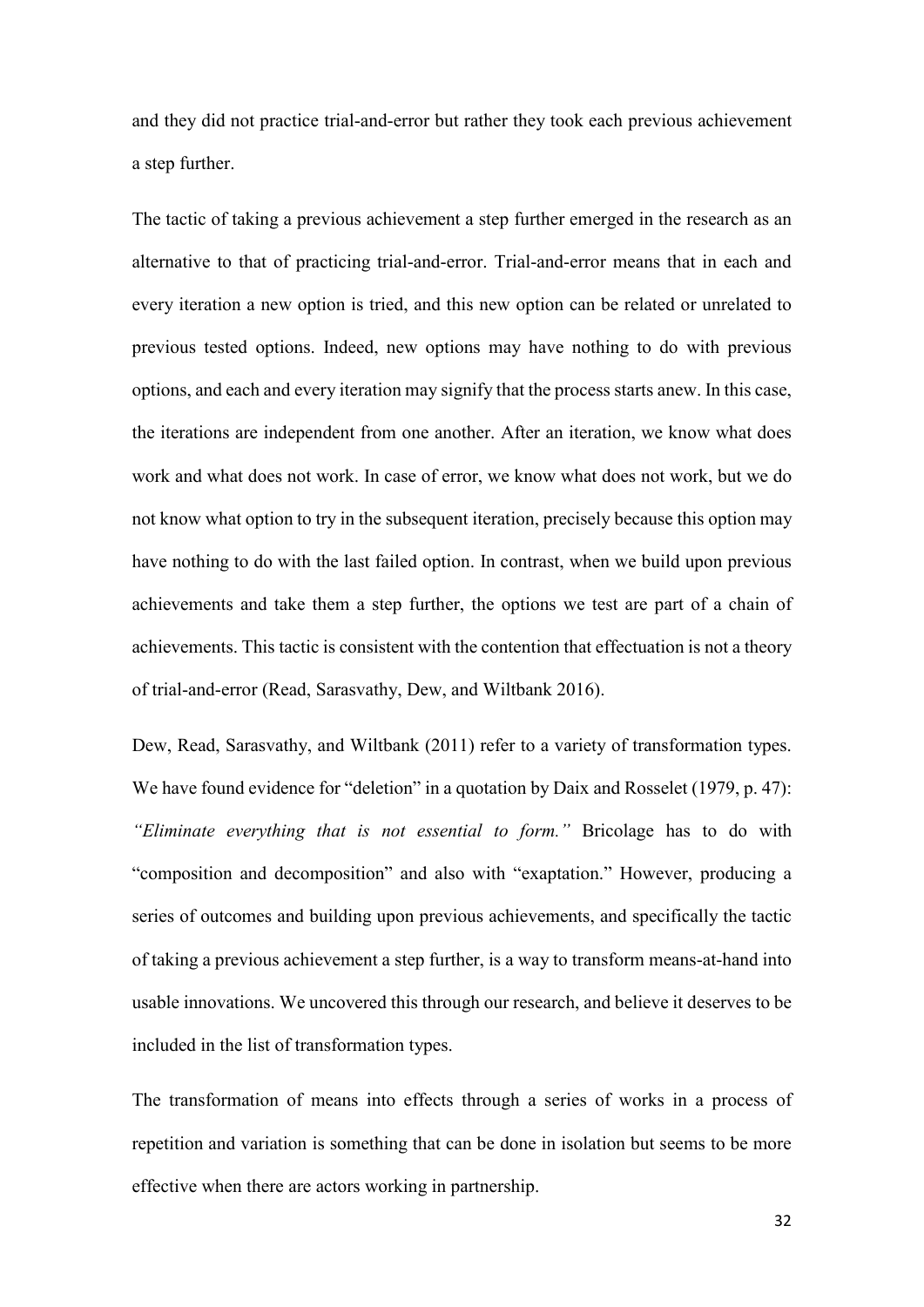Although Picasso and Braque worked under conditions of uncertainty they found in the method of building upon previous achievements following a process of monotonic improvements a way to cope with uncertainty. The destination was unknown, but the sequence of works signaled the path to a destination, and they could follow it.

The way Picasso and Braque worked fits Macy's (1997) observation that some artists start working with only a vague idea of what they want to depict. This is clearly effectuation, the opposite of a causation process followed by those who have a clear idea of what they want to depict and deviate very little from that original version.

In addition to devising the process model presented, our research also allowed us to identify meaningful data from the handbooks concerning other constructs related to effectuation, as follows.

# *A generalized end goal or aspiration*

One of the key issues in Cubism's development was the creation of an "impersonal" style: *"They were attempting to invent pictorial methods which everyone could use. They wanted these methods to be as* impersonal *as possible"* (Kahnweiler, transcribed by Cowling 2002, p. 202).

During this period in his career, Picasso had to narrow the range of subjects he worked on and had to resist deploying all his talents. He had to give up his method of alluding to other works of art. Such *"confinement"* (Rubin 1989, p. 26), *"sacrifice"* (Cowling 2002, p. 216), and *"privation"* (Cowling 2002, p. 231) was the price he paid to create an anonymous style in partnership with Braque, which was a generalized end goal or aspiration they shared. By selecting effects that meant a depersonalization of painting, he renounced practicing other styles and pursuing other artistic opportunities, but we cannot speak of "opportunity costs," as the commitment to the effectual network involves an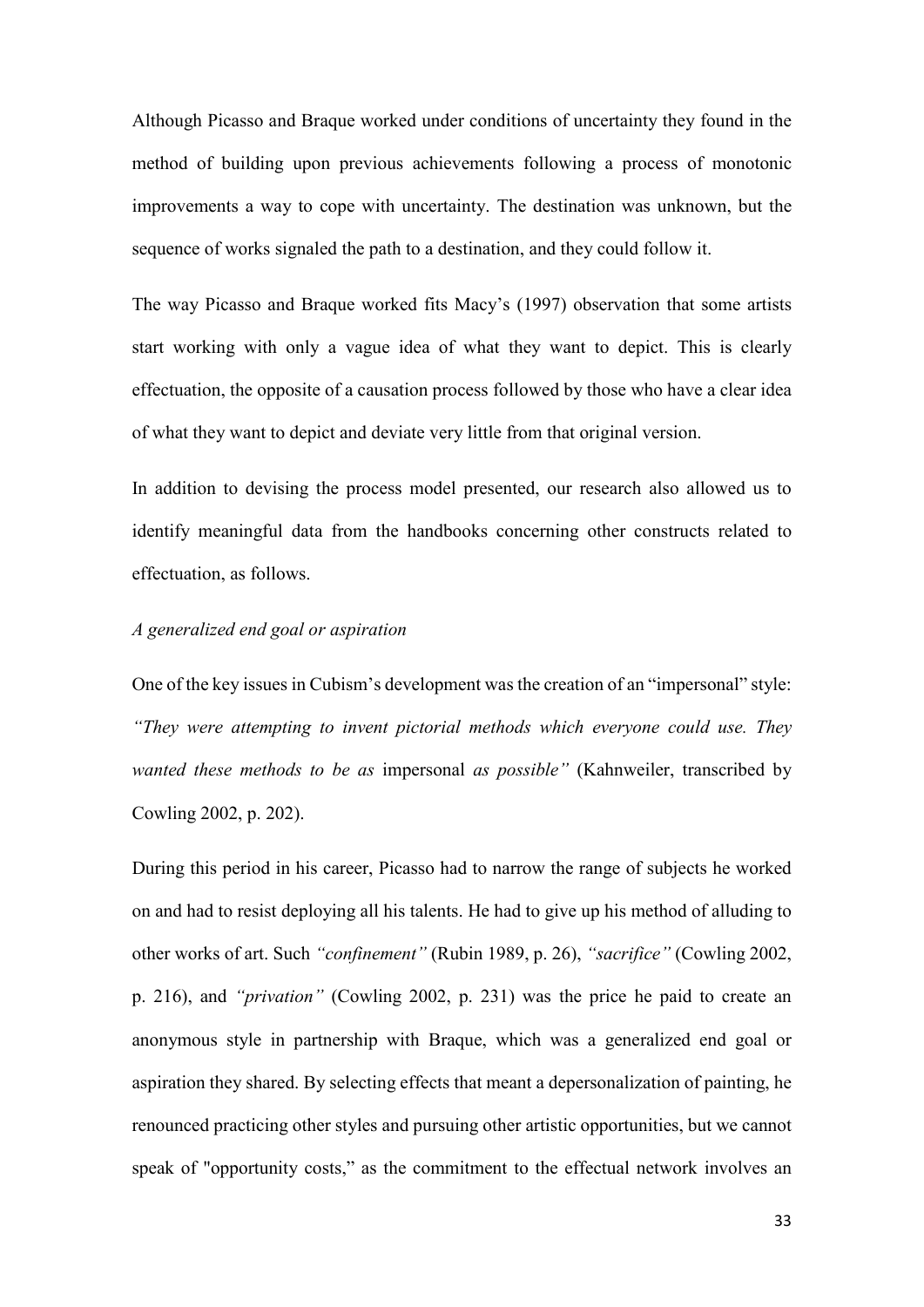explicit pre-commitment not to explore alternatives to the artifact (Sarasvathy and Dew 2005).

# *Uncertainty and unpredictability*

Picasso and Braque worked and made decisions under conditions of uncertainty. *"The journey was always fraught with profound uncertainty. But Picasso thrived on risk. The sheer unpredictability of his and Braque's creative journey made the collaboration possible"* (Cowling 2002, p. 216). Even they ventured into *"uncharted and perilous territory"* Cowling (2002, p. 202). *"Picasso was able to venture into unknown territory"* (Daix and Rosselet 1979, p. 82). These quotations show that uncertainty and unpredictability are defining features of very creative art just as they are for creative entrepreneurship.

# *Lack of predetermined goals*

The art production process was effectual in that it was not guided by predetermined goals. Experts have highlighted that *"each step was a step in the dark and could have had a very different outcome. There was no clear direction because there was no known destination"* (Cowling 2002, p. 216); *"Picasso had no way of knowing which ideas pointed 'forward' and which did not. There was no clear direction to his development. There was nothing pre-ordained about it"* (Karmel 2003, p. 49); *"Nothing anticipated it*  [a particular achievement]*, and there is no obvious reason why it occurred"* (Karmel 2003, p. 43).

# *The role of contingency*

The rejection of *Les Demoiselles d'Avignon* is the most renowned contingency ever experienced by Picasso. The canvas was an example of the subversive and provocative purpose of many of his works. However, *"almost everyone considered* Les Demoiselles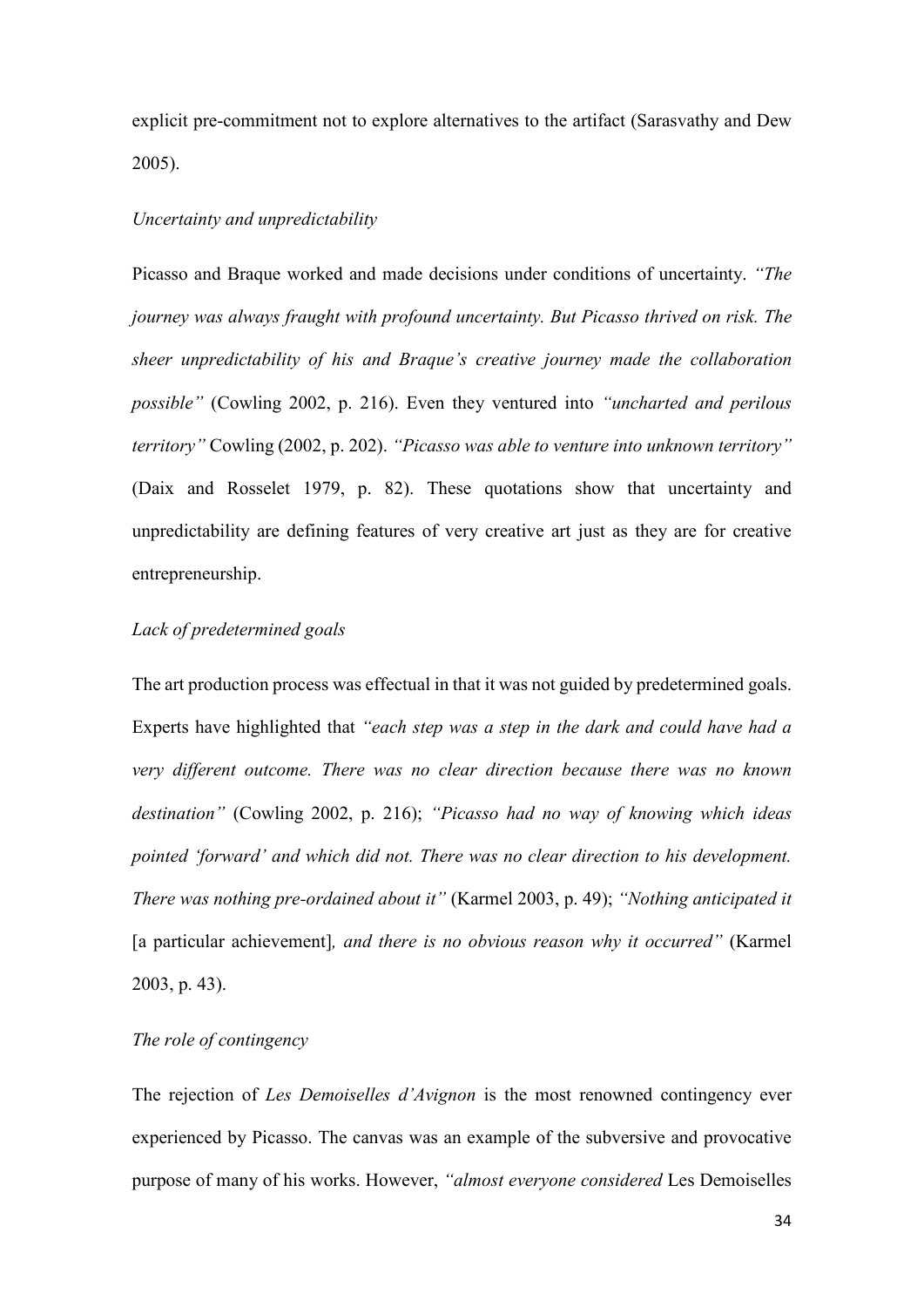*bizarre and incomprehensible"* (Cowling 2002, p. 160). Picasso was *"battered by the negative reaction"* to the painting (Cowling 2002, p. 207). *"Besides exhaustion, Picasso suffered from a terrible spiritual isolation. Friends avoided the artist. They thought he was crazy"* (Richardson 2011, p. 45). It was an act of subversion and provocation as *"the*  Demoiselles *was intended as a revolutionary manifesto – a demonstration that Picasso could, in a single bound, leap past his contemporaries and establish himself as the leader of the Parisian avant-garde. In the short run, the painting was an ignominious failure, rejected by precisely the audience Picasso had hoped to impress"* (Karmel 2003, p. 28).

# *A role for bricolage*

Braque's artisanal training explains their use of bricolage materials and tools. *"Many of Braque's innovations in Cubist practice (…) had genuinely artisanal origins"* (Rubin 1989, p. 19). In this regard, Braque considered how the resources of the housepainter might enrich high art. Picasso and Braque practiced bricolage for three reasons. First, they *"signaled their intention to identify with nameless artisans rather than 'fine' artists"* (Cowling 2002, p. 228). Second, by using products, tools, and procedures from decorators they bore *"a highly ironic relationship to their normal utilitarian or decorative purpose"* (Cowling 2002, p. 229). Third, they *"were means of outwitting and outdistancing the growing corps of imitators"* (Cowling 2002, p. 237). Junk objects *"are raised from the status of junk to that of elements of painting. From rubbish they become art"* (Daix and Rosselet 1979, p. 148). In sum, Picasso and Braque *"were bricoleurs in the sense that Claude Lévi-Strauss gave to the word: they re-used preexisting materials – pictorial devices and techniques – while transforming their significance"* (Daix and Rosselet 1979, p. 183).

An important aspect of Picasso's and Braque's use of bricolage was that they did not use it due to resource constraints or scarcity or for lack of the "right" resources, as suggested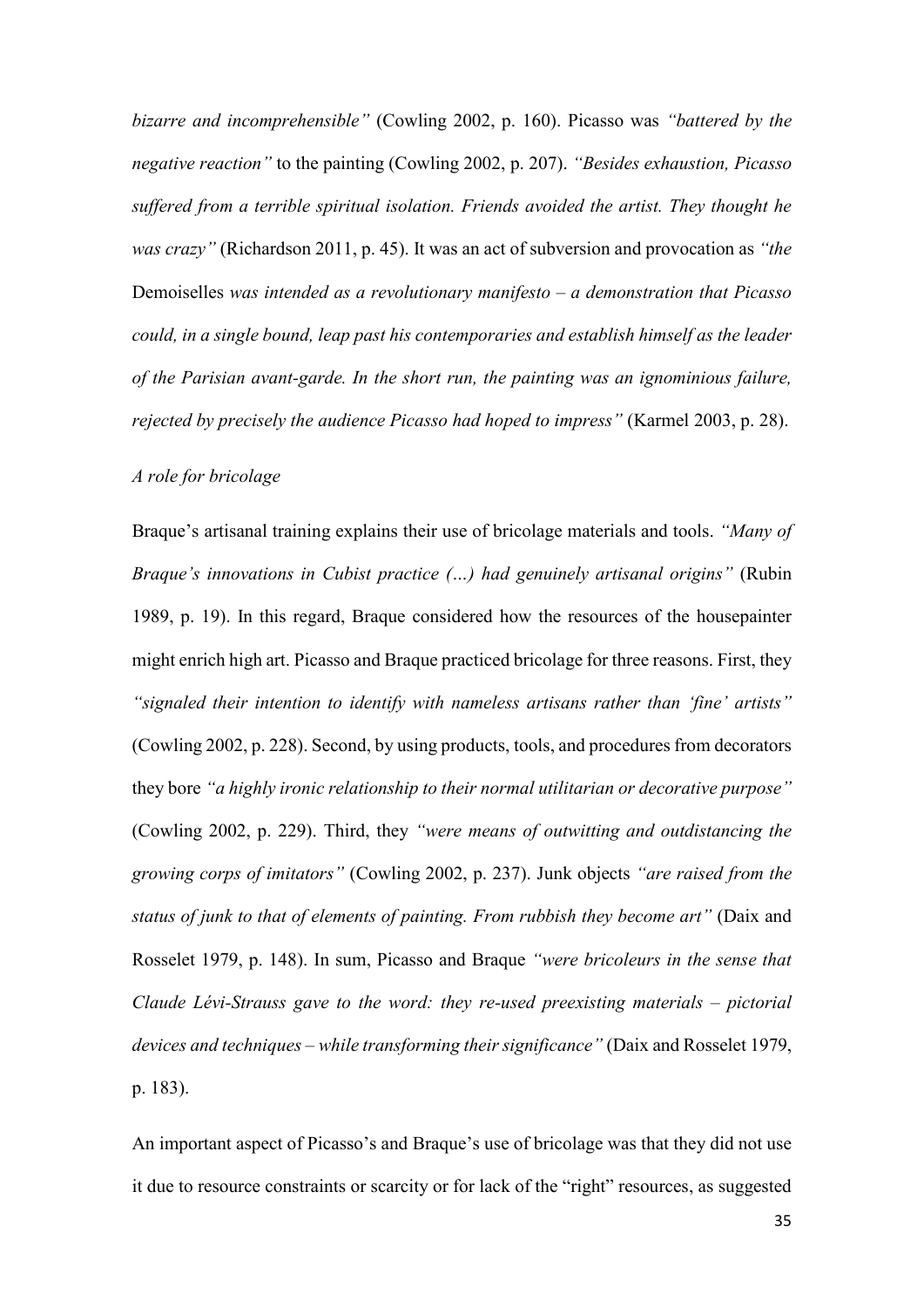in the literature that connects effectuation and bricolage (Fisher 2012; Welter, Mauer, and Wuebker 2016). Instead, they practiced bricolage to feel closer to artisans, to enrich fine art with artisanal resources, to outdistance imitators, and to revalue junk objects. Fine artists often borrow from craftsmen because they see in their materials and techniques *"a potential for artistic exploitation"* (Becker 1982, p. 278). However, Picasso's and Braque's primary purpose was to challenge the conventional language of academic painting and to provoke the viewer by deviating from the ordinary (Scherdin 2011). This finding claims for an extension of the relationship between effectuation and bricolage: We can create effects that are sought but not preselected by subverting through the use of bricolage materials and tools.

#### *The central importance of subversion*

In Picasso's words, he and Braque *"were trying to set up a new order"* (Karmel 2003, p. 146). In the handbooks, many experts' quotations refer to subversion and similar terms as ways to challenge the conventional language of academic painting. For instance, *"Picasso imitates and subverts simultaneously"* (Cowling 2002, p. 261) or *"it was Picasso who was responsible for breaking the rules, using painting or sculpture in ways far removed from their conventional objectives"* (Daix and Rosselet 1979, p. 183). Sometimes, subversion was carried out through radicalization of style as a means to outdistance his rivals. *"To challenge his competitors in the Steins' circle, Picasso had to bet them at their own game – to be more extreme than they were. He therefore proceeded to radicalize the* Demoiselles*"* (Karmel 2003, p. 32). *"Picasso rejected this mode of figuration, probably because it seemed too naturalistic, compared with the bold distortions of his chief rival, Matisse. Under the pressure to produce a more radical style…"* (Karmel 2003, p. 51 and 52). Sometimes, the aim was to provoke the viewer.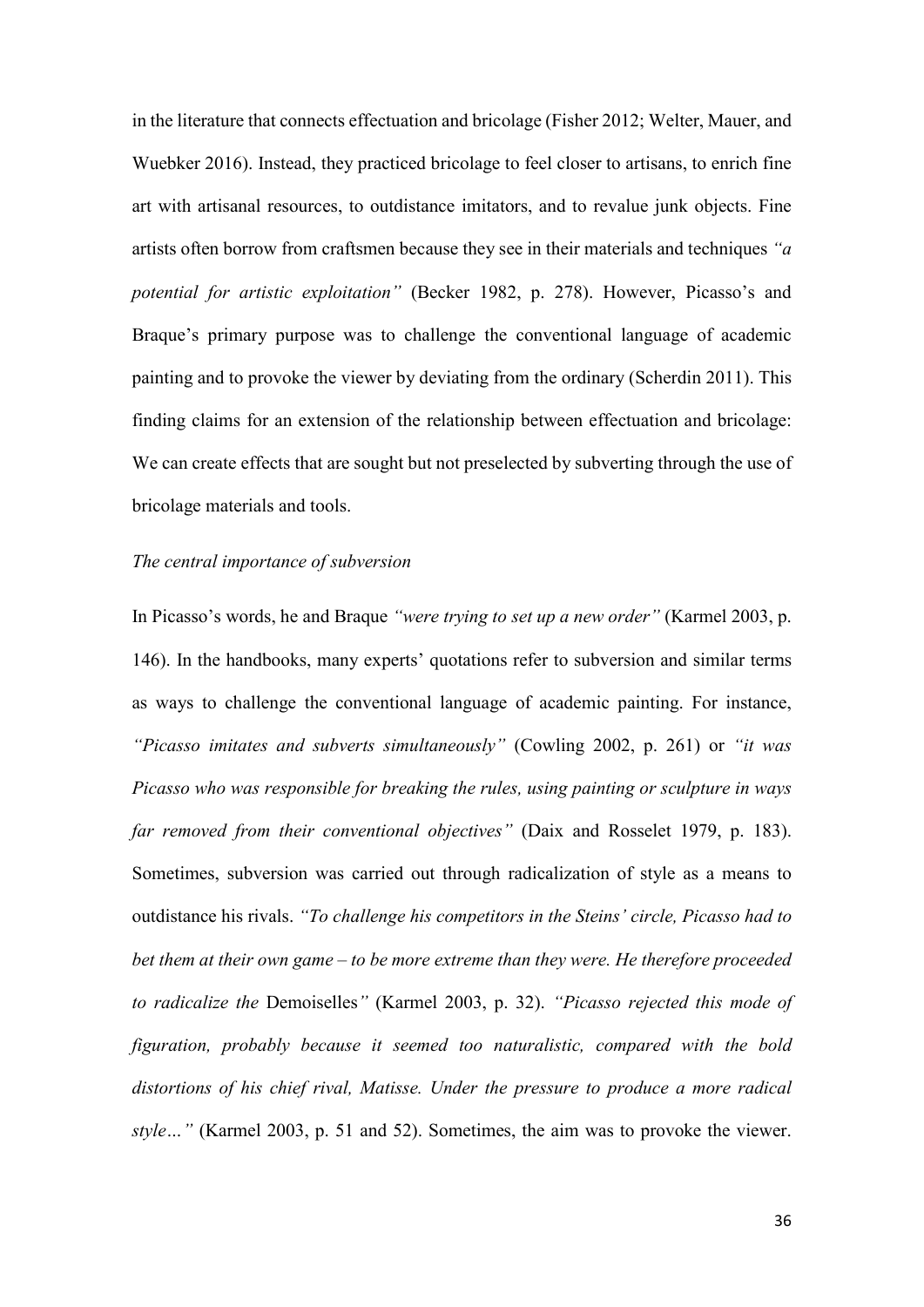*"The extreme simplicity of* Man with a Hat *seems calculated to provoke the ire of viewers accustomed to conventional realism"* (Karmel 2003, p. 18).

In the handbooks, the experts refer to the ultimately radical (Richardson 2011, p. 105) and revolutionary (Karmel 2003, p. 49) nature of Picasso's and Braque's innovations.

Collage in particular was conflictual and subversive by definition, hence *"sorts well with Picasso's anarchic and revolutionary spirit, his personification of the agent provocateur*" (Rubin 1989, p. 38). *"Picasso instantly recognized collage as an inherently disruptive procedure"* (Cowling 2002, p. 234). Mixing sand into oil paint was *"a further assault on the slick refinements of conventional painting"* (Cowling 2002, p. 232). Wilhelm Ude, one of Picasso's dealers, did not like the Ripolin paintings and Picasso wrote in a letter: *"Perhaps we shall succeed in disgusting everyone, and we haven't said everything yet"* (Cowling 2002, p. 231).

Cubism broke the rules (Daix and Rosselet 1979, p. 183) and broke with conventions (Becker 1982). Cubism involved some sort of destruction or, better, creative destruction (Barry 2011). According to Picasso himself: "Every act of creation is first an act of destruction." The creation of Cubism fits the conditions for social subversion. Cubism was subversive because it was connected to society, produced new representations and emotional perceptions, and had a behavioral impact beyond the art world (Bureau and Zander 2014). Picasso and Braque were activists (Bureau 2013) seeking to destroy the ossified (Brenkert 2009) and obsolete (Zhang and Arvey 2009) rules that limited the development of their style. Their art provoked public scandals. As we have shown before, the best example of deviation was the use of bricolage materials and tools, and that of public scandal was *Les Demoiselles d'Avignon*. In addition to freeing from conventions, subversion allowed Picasso and Braque to attract the attention of dealers and collectors and to outdistance their rivals. The subversive nature of Cubism suggests a relationship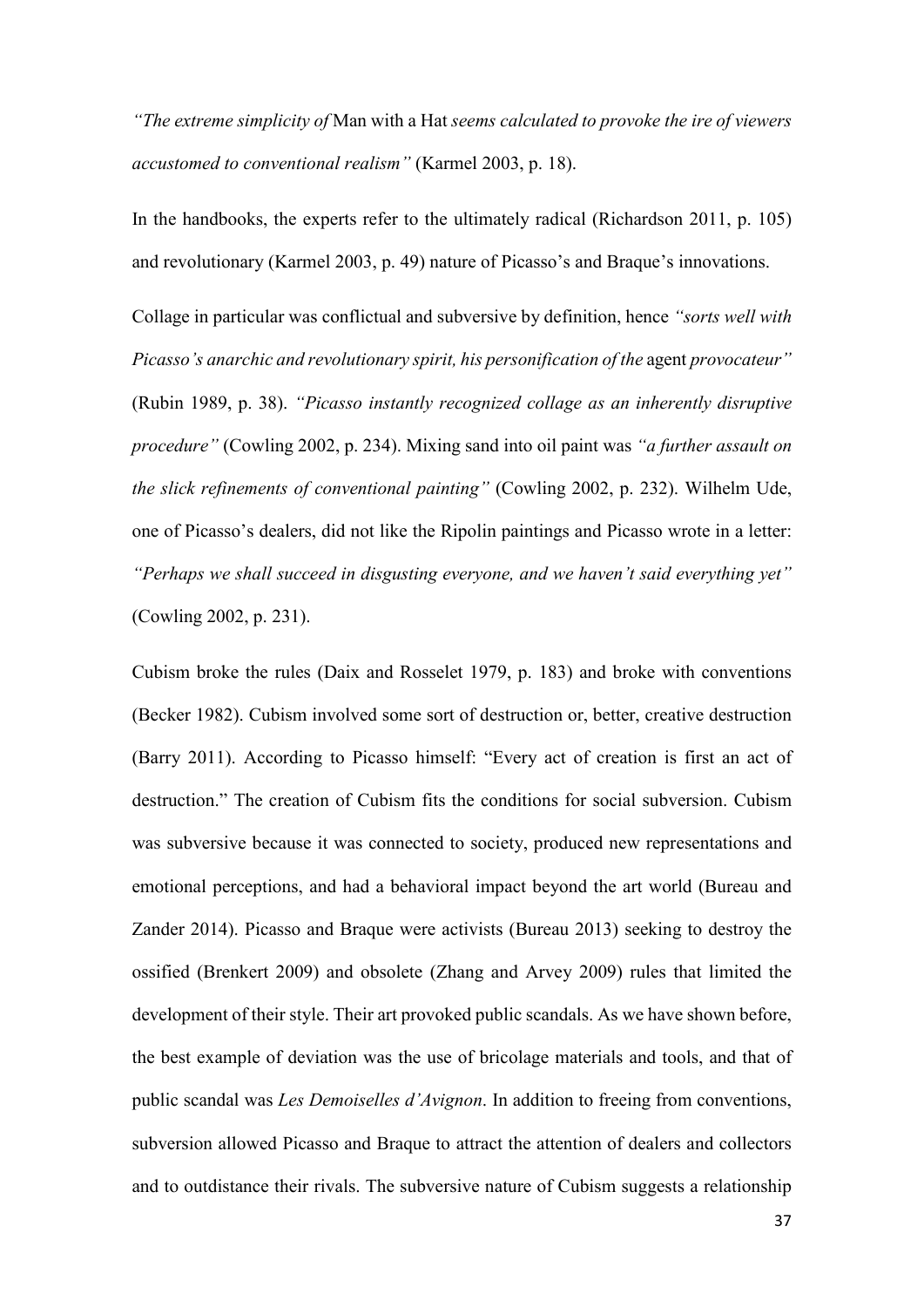between effectuation and subversion: We can create effects that are sought but not preselected by challenging the conventions with the aim of creating a new order, something that occurs frequently in the field of entrepreneurship. For instance, PayPal, the online service for money payments and transfers throughout the world, *"was designed to free people in developing countries who are 'prisoners' to the currency exchange systems controlled by their states"* (Bureau 2013, p. 214). Bitcoin and the other cryptocurrencies are other recent examples of such subversion.

Breakthroughs have often been considered as market shocks (exogenous explanation to innovation) rather than as the result of collective action (endogenous explanation to innovation). Market rebels (Rao 2008, p. 7 and 9) are activists who challenge the status quo and enable radical innovations. They *"forge a collective identity and mobilize support by articulating a* hot cause *(…) and relying on a* cool mobilization [often based on] *improvisational, experimental, and insurgent methods."* Rao (2008) points to a connection between market rebels and artists: Market rebellion may lead to the emergence of new styles in markets for creative arts. *"The nouvelle cuisine movement was powered by a hot cause – the rigid orthodoxy of classical cuisine – and a cool mobilization – the chef as an inventor and improviser"* (Rao 2008, p. 15). In this vein, Picasso's hot cause was the orthodoxy of academicism and his cool mobilization was, for instance, collage.

Cubist innovations challenged the conventions of painting but they also involved a balancing act between novelty and convention (Ward 2004; Meisiek and Haefliger 2011). Lampel, Lant, and Shamsie (2000, p. 266) state that *"while consumers expect novelty in their cultural goods, they also want novelty to be accessible and familiar."* Goodman (1976, p. 33) says that *"to a complaint that his portrait of Gertrude Stein did no look like her, Picasso is said to have answered, 'no matter, it will.'"* In both art and entrepreneurship, novelty refers to something unprecedented. However, in order to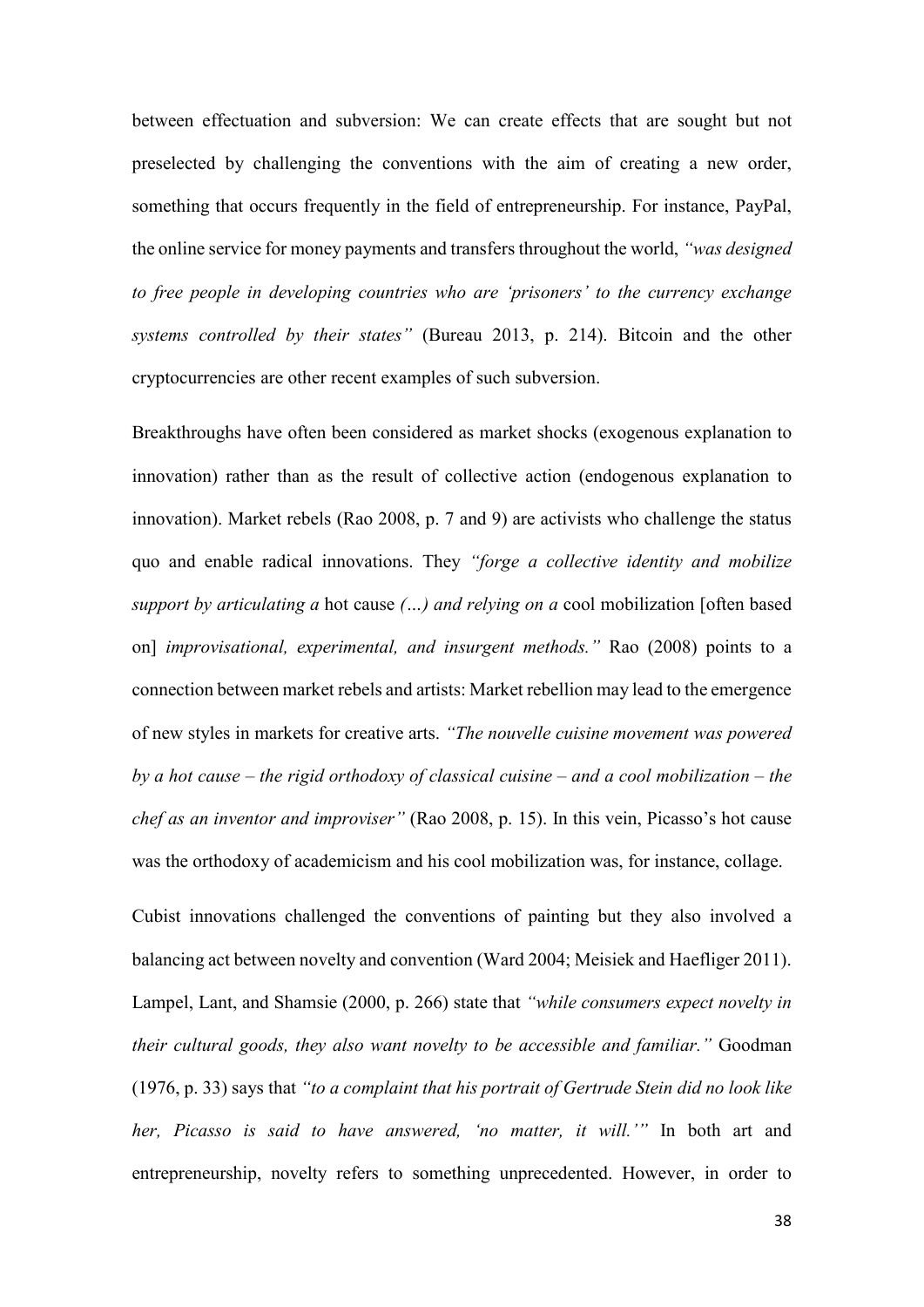achieve acceptance by the audience or the market, artworks or products and services must to some extent be a combination of the old and the new. The gap between the currently valued (the old) and the not-yet-created but soon to be valued (the new) must be bridged (Meisiek and Haefliger 2011). By giving new meanings to preexisting pictorial devices and techniques, Picasso and Braque made the old and the new co-exist. Picasso committed to continuous change but also to continuity to ensure that *"his works remained recognizable without becoming predictable"* (Muñiz Jr, Norris, and Alan Fine 2014, p. 73).

#### *Summary*

From our analysis, we see that Picasso's and Braque's co-creation of Cubism reveals an entrepreneurial process centered on the agency of the artists themselves and, specifically, an effectual process. There is extensive evidence for four of the five effectuation principles: they relied on their means, they formed strategic alliances with self-selected stakeholders, they leveraged contingencies, and they focused on the controllable aspects of an unpredictable future. Picasso and Braque started with two different sets of means, but they pooled them through their partnership. This common set of means allowed them to create several effects in conjunction, but also varied effects, i.e. different effects for Picasso and Braque, and different effects along their individual pictorial paths. This process was not teleological in nature: *"There was no clear direction because there was no known destination"* (Cowling 2002, p. 216). The artists were unable to see the end from the beginning, hence they created something that was previously unknowable and evidently unanticipated. The emergence of Cubism also demonstrates a high degree of contingency: The sentence *"each step (…) could have had a very different outcome"* (Cowling 2002, p. 216) suggests that given the exact same starting point (the same means), contingencies (i.e. a surprise rejection to Picasso's work by his peers) had an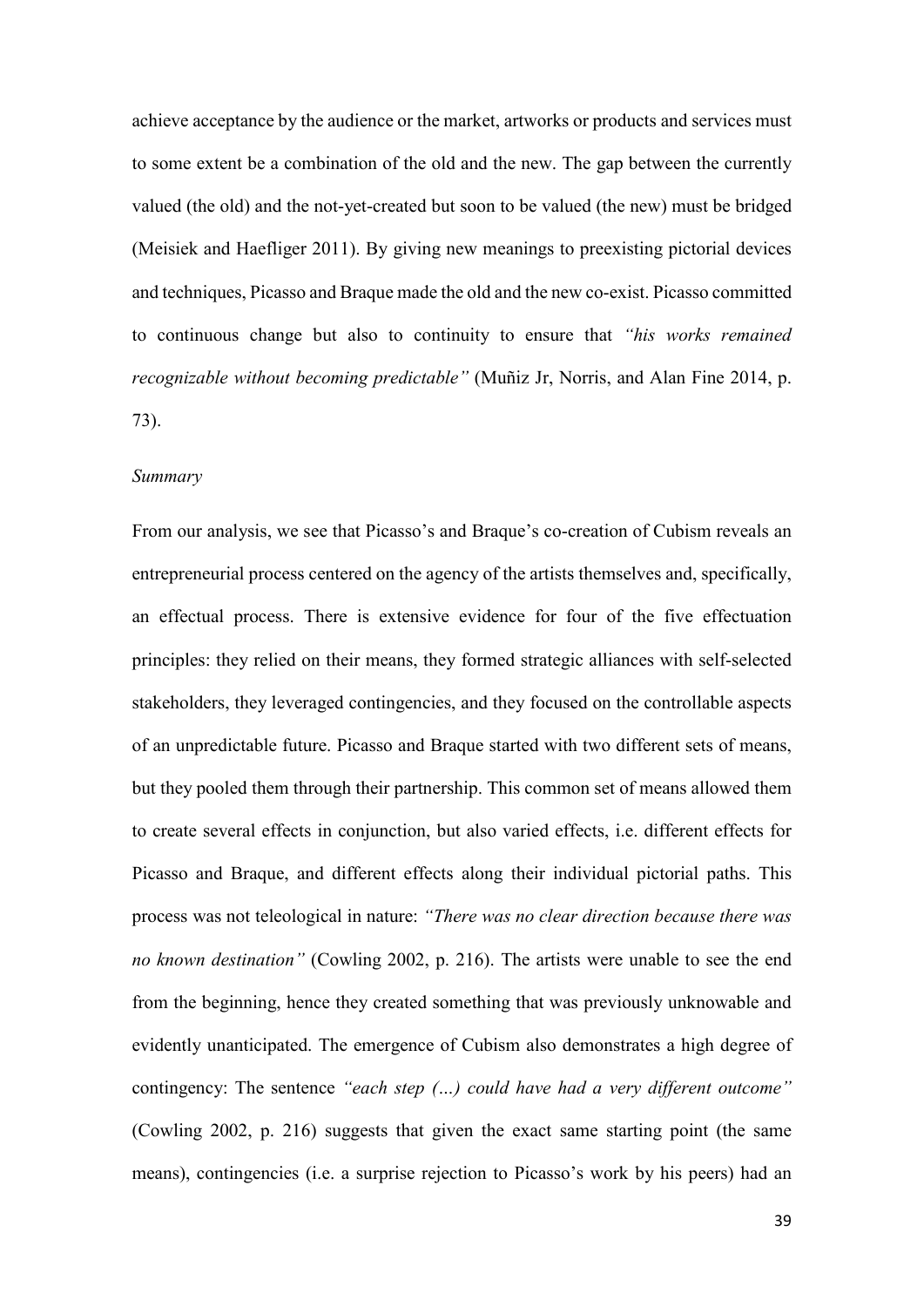influential role in the final outcome. Picasso and Braque selected between effects also influenced by their partners, e.g. dealers, collectors, and peers. By purchasing their paintings, dealers pre-committed resources. In exchange for this, they co-determined courses of action. As Becker (1982) says, dealers often suggest the appropriate next step for the artist. Picasso and Braque struggled to anticipate the reaction of others (Becker 1982) and weighed the consequences for their reputation of their stylistic choices.

We have not found direct support for the affordable loss principle, at least in its current formulation in effectuation research of "risking no more than what you can afford to lose." Working as they did Picasso and Braque did not need to risk "monetary" resources. Instead, reputation was the key asset they could put at risk. In general it appears that they did not want to put their reputation as painters at risk and were cautious about choosing any effect that could damage it. Nevertheless, the key documented case of reputational damage (i.e. Picasso with *Les Demoiselles d'Avignon*) highlights the fact that it was impossible to anticipate costly mistakes and also the inherent tension between creative achievement and pushing things too far.

#### **5. Discussion and conclusion**

The research question "What role does entrepreneurial decision-making play in the process of creating an art movement?" has led us to show that effectuation provides a useful framework to explain the creation process of Cubism. The proposed framework complements other explanations based on changes in institutional (Cottington 2004; White and White 1993; Wijnberg and Gemser 2000; Wolff 1981) and market (Cottington 1998; Fitzgerald 1996; Hook 2012; Sgourev 2013) conditions and location factors (Williams 1992), and also suggests some nuances in the explanation for the rise of Cubism. The symbiotic relationship between Picasso and Braque and the agency of the artists themselves had a central role in the emergence of Cubism. The study thus provides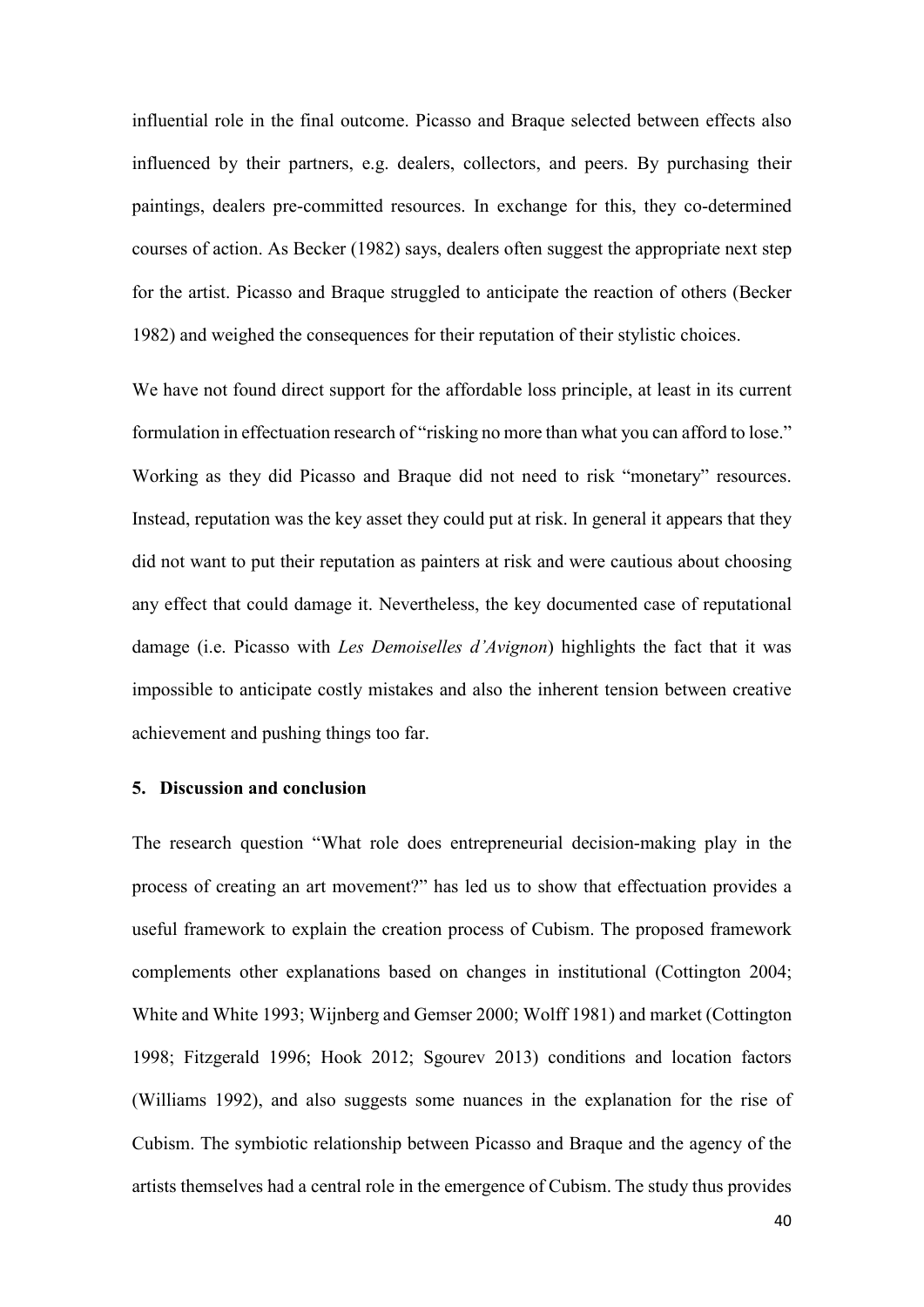an important, complementary explanation to the prevailing one, namely that institutional and market changes, as well as location factors, are responsible for the rise of art movements. Our research, and the resulting model, clearly illustrates that the artists' own agency is an equally important explanatory factor. This is, of course, very much in keeping with the role of agency and the principle of "controlling rather than predicting" the future that is so much a part of the larger body of effectuation research.

The study of Cubism has allowed us to enrich our existing understanding of effectuation on a central point – the transformation of means into effects. The outcome is the process model depicted in *Figures 2* and *3*. Examining the creation of Cubism using the lens of effectuation has also provided insight into the artistic creation process, as well as into entrepreneurship as a process. The method of producing series of paintings and drawings and building upon previous achievements as a way to transform means into effects, and specifically the tactic of taking a previous achievement a step further, is the realization of effectuation's prescription of "thinking about what you can do based on what is available to you" and is the effectuators' "what to do next." It has been proposed as a new type of transformation of means-at-hand into usable innovations (Dew, Read, Sarasvathy, and Wiltbank 2011). Artists start with the formulation of a problem and follow a working method that consists of producing a series of works in a process of repetition and variation. In the path toward the finished canvas, they may use two different tactics: take a previous achievement a step further or practice trial-and-error. It is not difficult to infer that entrepreneurs may follow a similar decision-making process. The development may consist of producing a series of prototypes in a process of repetition and variation, and the path toward a final product or service may be the result of taking a previous achievement a step further or practicing trial-and-error. We have shown that the effectiveness of this process is enhanced when artists or entrepreneurs work in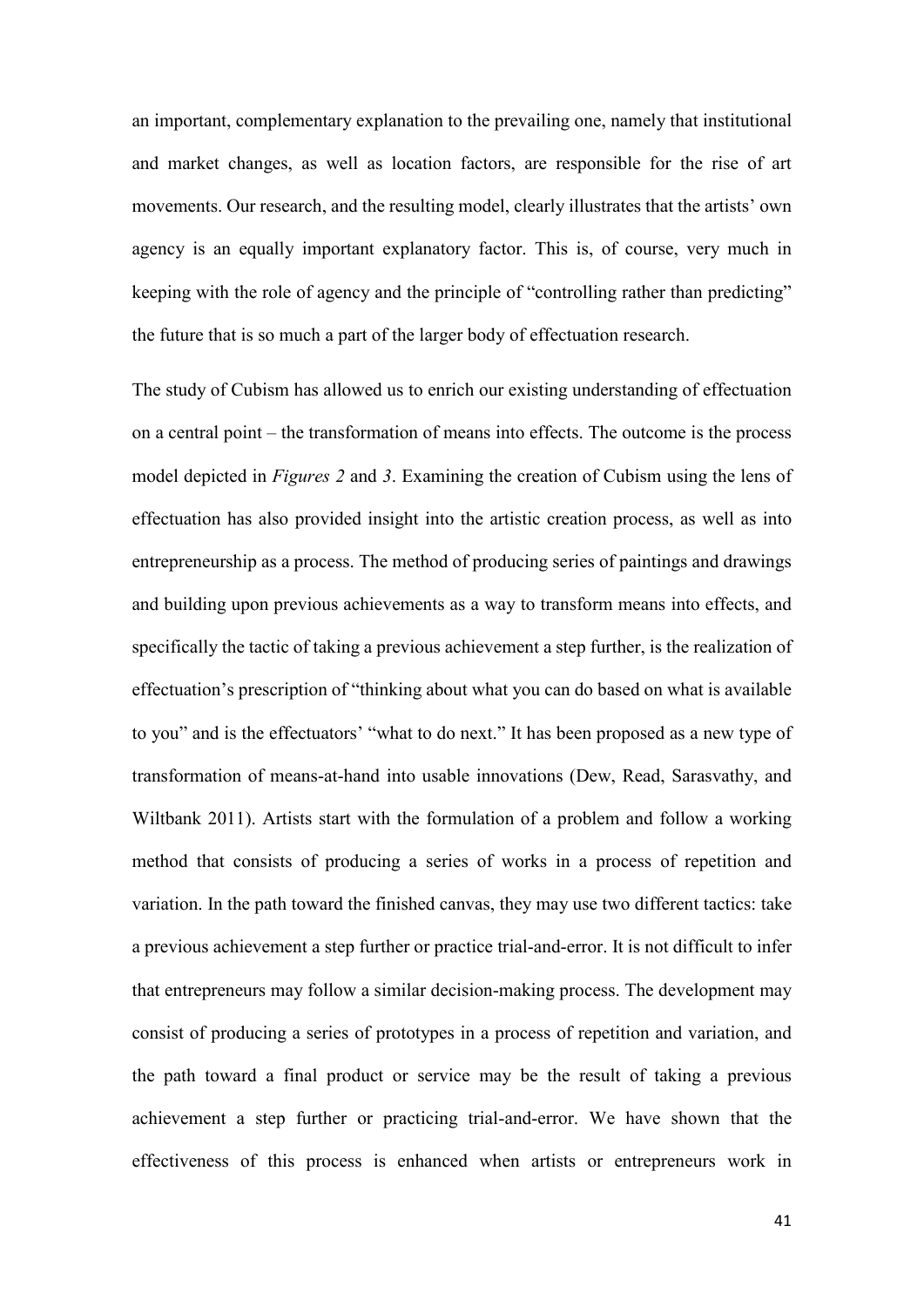partnership. We have also suggested that the method of building upon previous achievements signals the path to a destination and, hence, is a way to cope with uncertainty. This insight extends Simonton's (2007) framework.

The research also highlights a new relationship: that between effectuation and subversion. The emergence of art movements – at least in the case of Cubism – had a radical nature. Subversion challenges conventions with effects sought but not preselected. It may also have an instrumental role as a means to attract the attention of dealers and collectors, potential self-selected stakeholders able and willing to pre-commit resources in exchange for setting agendas, and also a source of creative contingencies. These findings apply to both art and entrepreneurship.

Finally, with this research we contribute to what we believe is a very important aspect of the existing body of literature on effectuation, and that is Sarasvathy's and Venkataraman's (2011) work on the *Entrepreneurial Method* as "science of the artificial," as a method for the creation of new artifacts in *all* aspects of life and society, not just in the world of commerce. This enhances our understanding of effectuation as a *"general purpose decision-making schema"* for all kinds of uncertainty settings (Welter, Mauer, and Wuebker 2016, p. 14).

The phenomenon investigated was not contemporary and we therefore had to rely on quotations retrieved from handbooks written by experts. However, through a detailed process of reviewing and coding the passages in this literature that pertain to the process through which Picasso and Braque created Cubism, we arrived at a number of valuable insights for art historians and scholars and also for entrepreneurship scholars. We also identified a number of potential areas for future research. First, this work could be replicated in the research on other contemporary art movements such as minimalism. Second, future work might seek insights into endogenous factors in the creation of other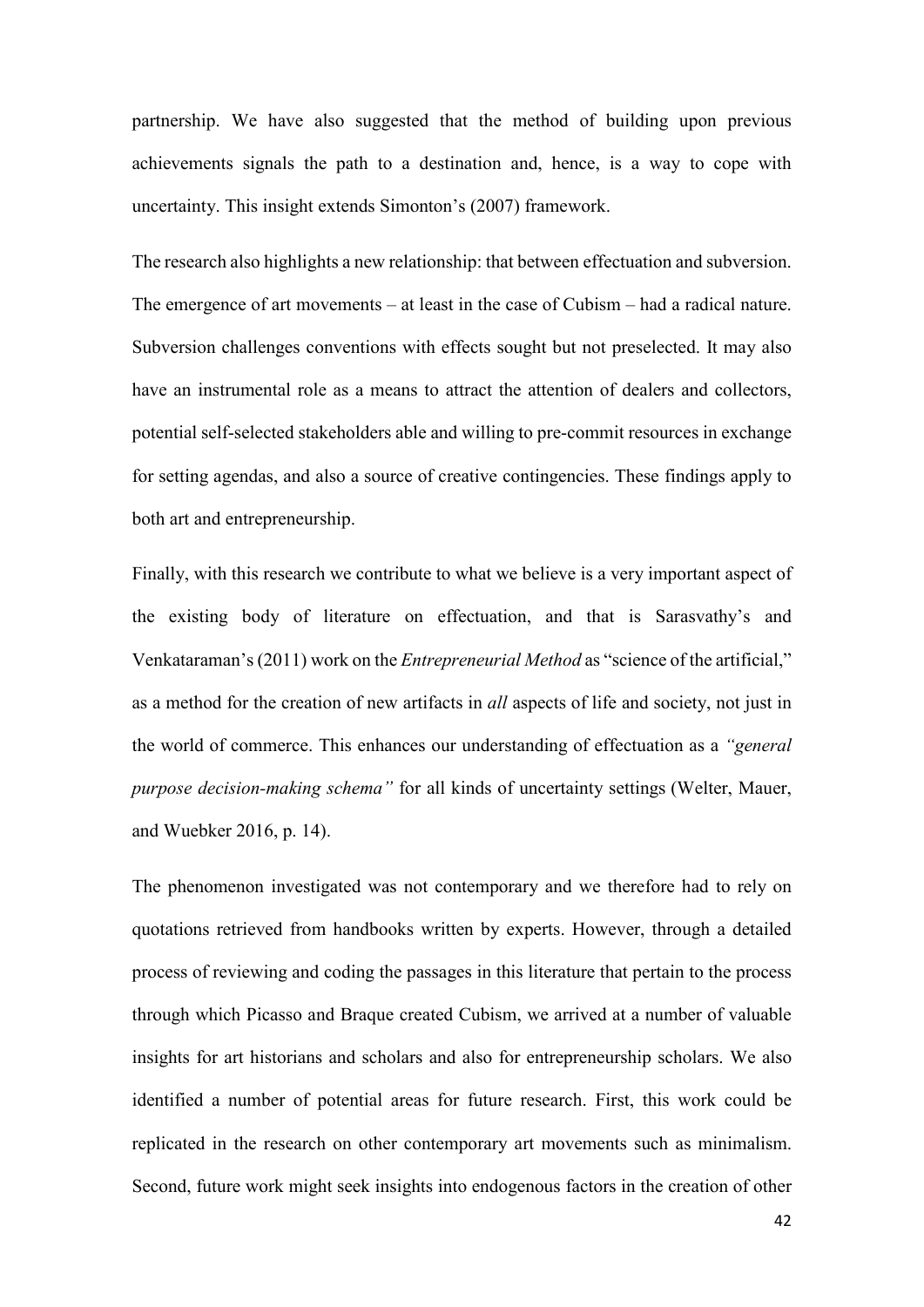non-economic human artifacts (for example, the crafting of laws and regulations). Finally, future work might target enhancing our understanding of the working methods of artists by comparing them with the working methods of entrepreneurs. This connection may hold further valuable insights for both art and entrepreneurship.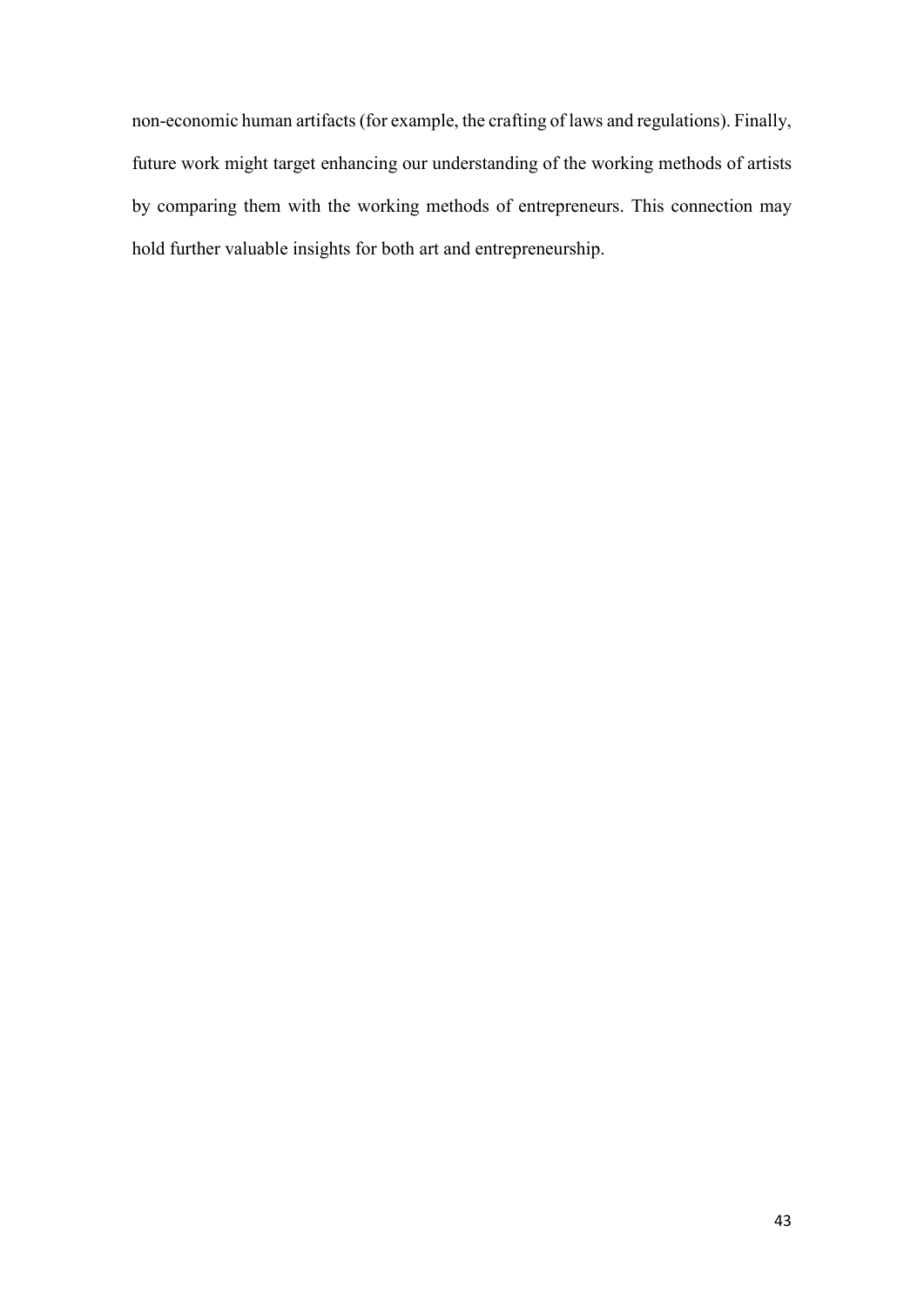#### **Acknowledgements**

#### **References**

Adler, N. J. (2010). Going beyond the dehydrated language of management: leadership insight. *Journal of Business Strategy*, *31*(4), 90-99.

Austin, R. D., & Devin, L. (2003). *Artful making: what managers need to know about how artists work*. Upper Saddle River, NJ: Financial Times Prentice Hall.

Baker, T., & Nelson, R. E. (2005). Creating something from nothing: resource construction through entrepreneurial bricolage. *Administrative Science Quarterly*, *50*(3), 329-366.

Barry, D. (2011). Art and entrepreneurship, apart and together. In M. Scherdin & I. Zander (Eds.), *Art entrepreneurship* (pp. 154-168). Cheltenham, England: Edward Elgar Publishing Limited.

Barry, D., & Rerup, C. (2006). Going mobile: aesthetic design considerations from Calder and the constructivists. *Organization Science*, *17*(2), 262-276.

Becker, H. S. (1982). *Art worlds*. Oakland, CA: University of California Press.

Brenkert, G. G. (2009). Innovation, rule breaking and the ethics of entrepreneurship. *Journal of Business Venturing*, *24*(5), 448-464.

Bureau, S. (2013). Entrepreneurship as a subversive activity: how can entrepreneurs destroy in the process of creative destruction? *M@n@gement*, *16*(3), 204-237.

Bureau, S., & Zander, I. (2014). Entrepreneurship as an art of subversion. *Scandinavian Journal of Management*, *30*(1), 124-133.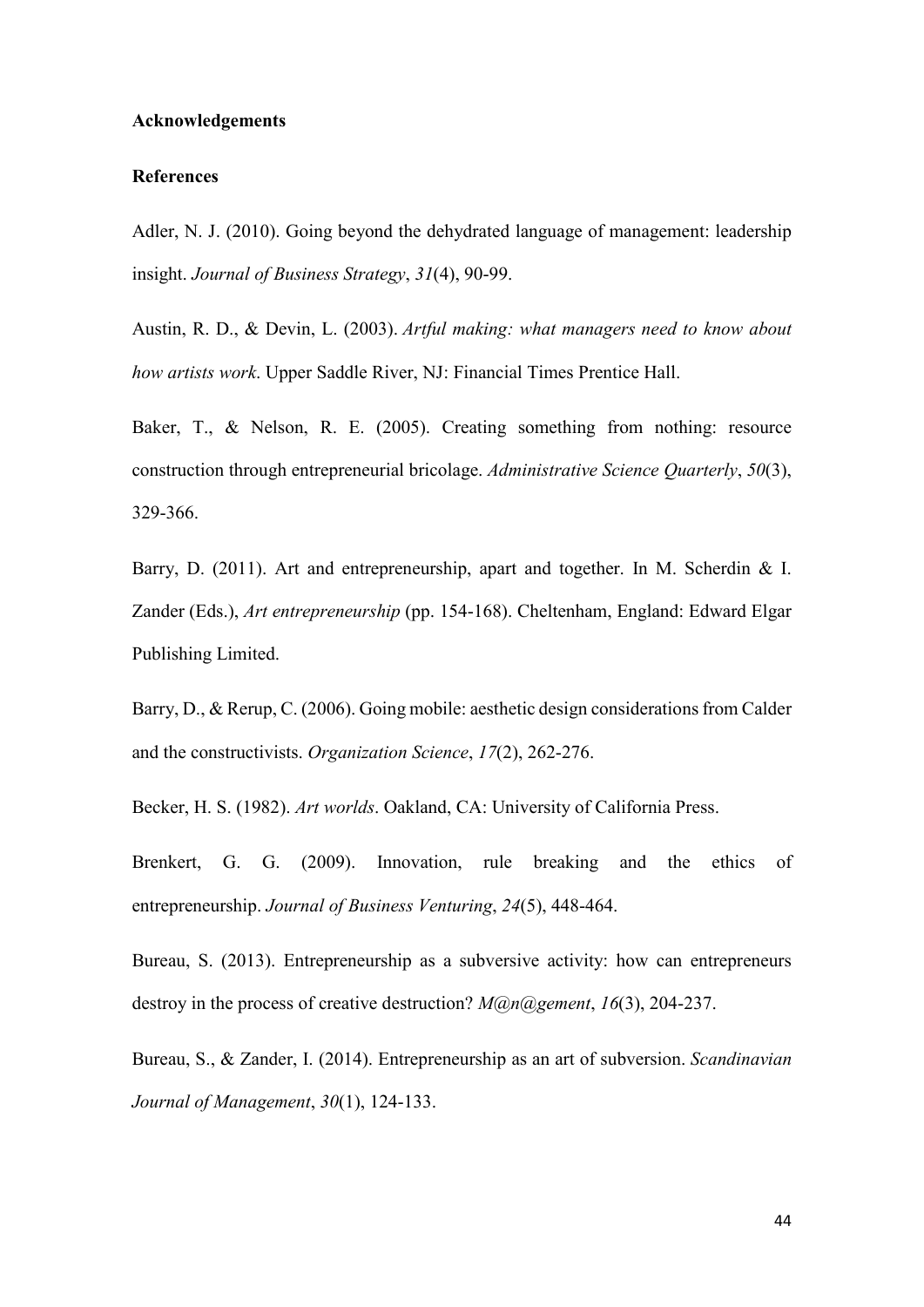Cottington, D. (1998). *Cubism in the shadow of war: the avant-garde and politics in Paris 1905-1914*. New Haven, CT: Yale University Press.

Cottington, D. (2004). *Cubism and its histories*. Manchester, England: Manchester University Press.

Cottington, D. (2005). *Modern art: a very short introduction*. Oxford, England: Oxford University Press.

Cottington, D. (2013). *The avant-garde: a very short introduction*. Oxford, England: Oxford University Press.

Desborde, R., & Marshall, K. P. (2015). Marketing strategy and entrepreneurship. *The Association of Collegiate Marketing Educators*, 62.

Dew, N. (2009). Serendipity in entrepreneurship. *Organization Studies*, *30*(7), 735-753.

Dew, N., Read, S., Sarasvathy, S. D., & Wiltbank, R. (2009). Effectual versus predictive logics in entrepreneurial decision-making: differences between experts and novices. *Journal of Business Venturing*, *24*(4), 287-309.

Dew, N., Read, S., Sarasvathy, S. D., & Wiltbank, R. (2011). On the entrepreneurial genesis of new markets: effectual transformations versus causal search and selection. *Journal of Evolutionary Economics*, *21*(2), 231-253.

Dufour, Y., & Steane, P. (2014). Creative strategic thinking and sustainable leadership: lessons from Picasso. *Journal of Global Responsibility*, *5*(2), 219-225.

Fillis, I., & Rentschler, R. (2006). *Creative marketing: an extended metaphor for marketing in a new age*. New York, NY: Palgrave Macmillan.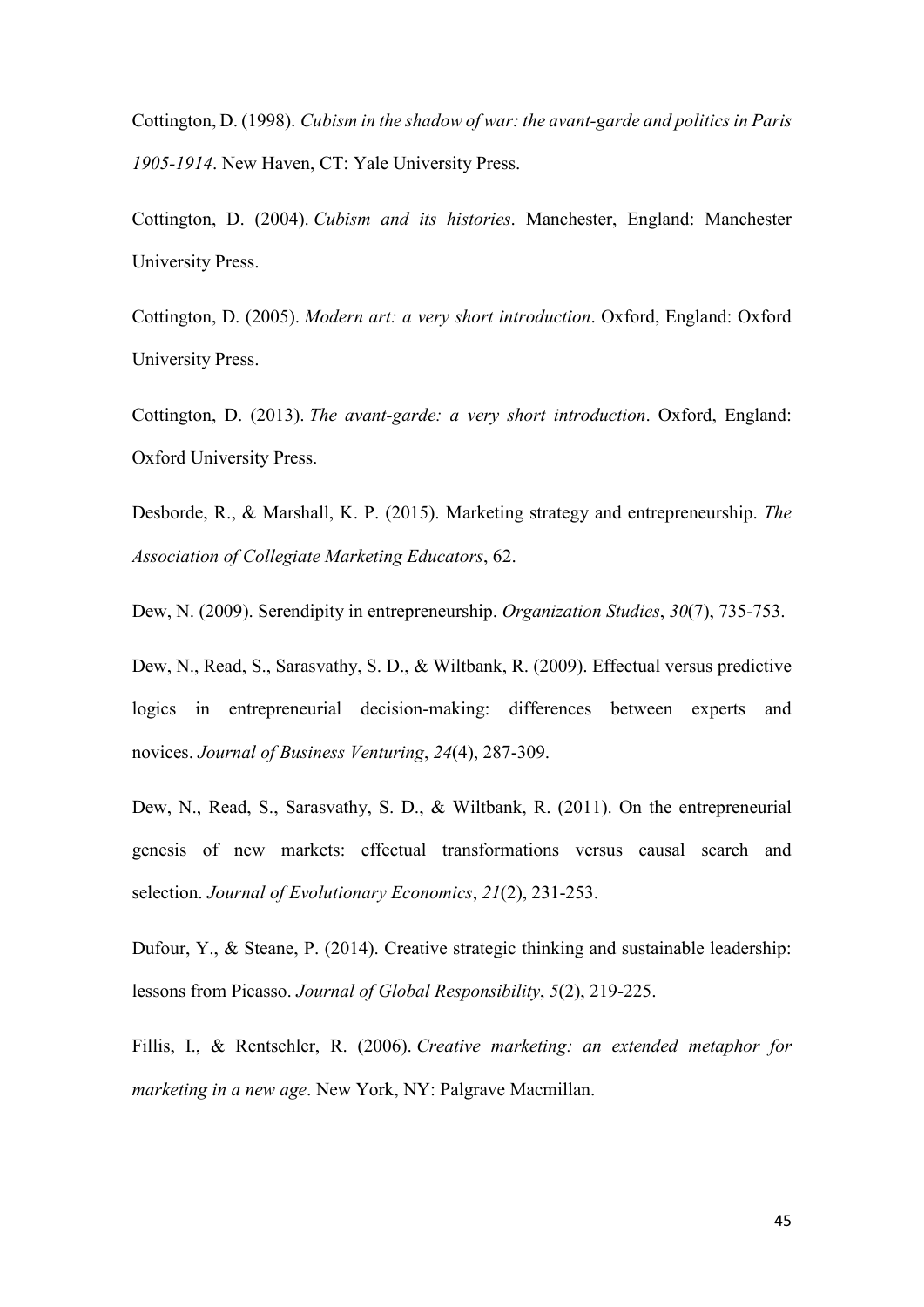Fillis, I., & Rentschler, R. (2010). The role of creativity in entrepreneurship. *Journal of Enterprising Culture*, *18*(01), 49-81.

Fisher, G. (2012). Effectuation, causation, and bricolage: a behavioral comparison of emerging theories in entrepreneurship research. *Entrepreneurship Theory and Practice*, *36*(5), 1019-1051.

Fitzgerald, M. C. (1996). *Making modernism: Picasso and the creation of the market for twentieth-century art*. Berkeley, CA: University of California Press.

Fredrickson, J. W. (1984). The comprehensiveness of strategic decision processes: extension, observations, future directions. *Academy of Management Journal, 27*(3), 445- 466.

Getzels, J. W., & Csikszentmihalyi, M. (1976). *The creative vision: a longitudinal study of problem finding in art*. New York, NY: John Wiley & Sons.

Gioia, D. A., Corley, K. G., and Hamilton, A. L. (2012). Seeking qualitative rigor in inductive research: notes on the Gioia Methodology. *Organizational Research Methods, 16*(1), 15–31.

Goodman, N. (1976). *Languages of art*. Indianapolis, IN: Hackett Publishing.

Gonin, M. (2012). Toward a paradox-enabling conception of organizations. Picasso's cubism and organization theory. *Paper presented at the European Group of Organization Studies (EGOS) Conference, Helsinki, July 5th-7th*.

Harmeling, S. (2011). Contingency as an entrepreneurial resource: how private obsession fulfills public need. *Journal of Business Venturing*, *26*(3), 293-305.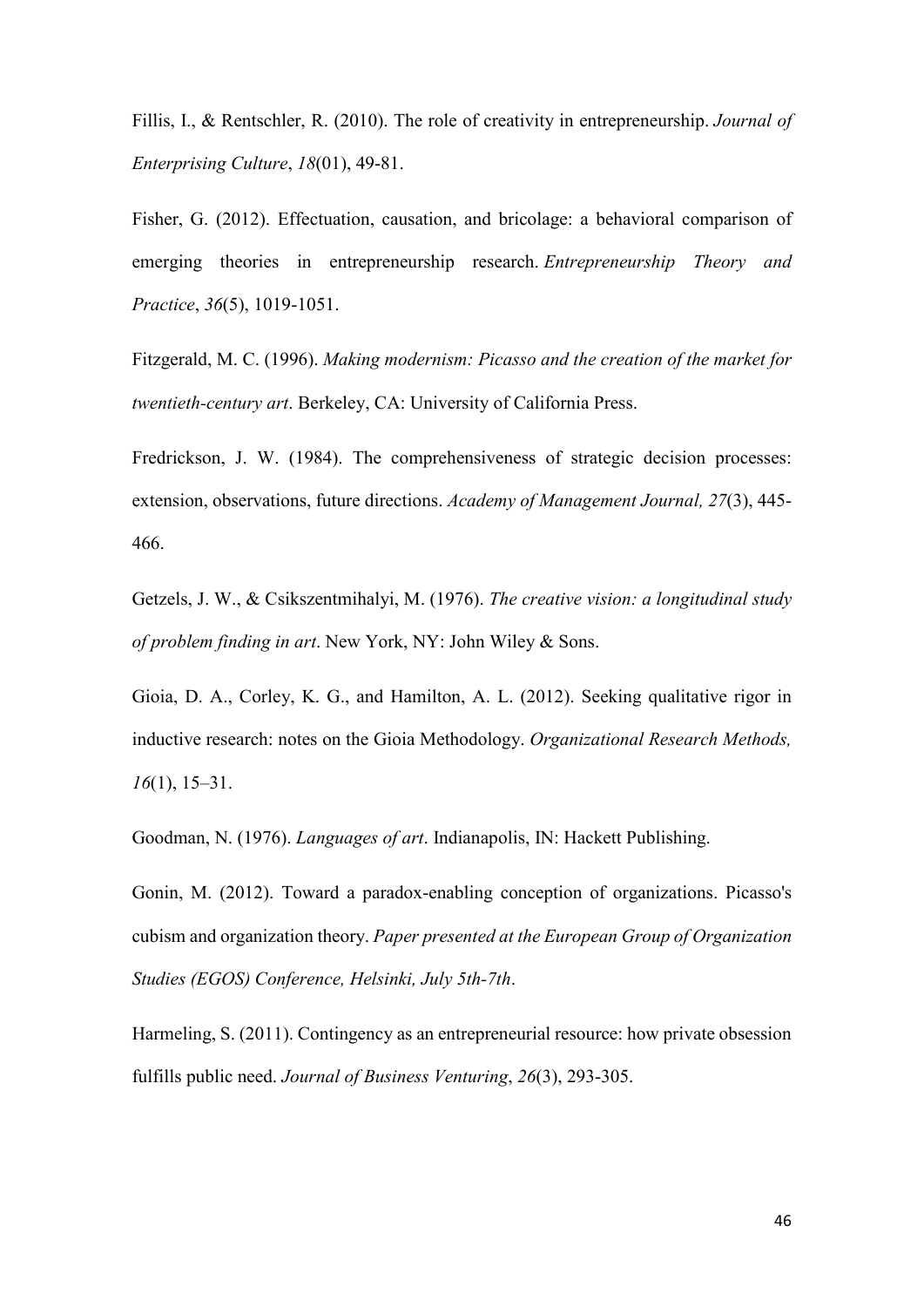Harmeling, S. S., & Sarasvathy, S. D. (2013). When contingency is a resource: educating entrepreneurs in the Balkans, the Bronx, and beyond. *Entrepreneurship Theory and Practice*, *37*(4), 713-744.

Hauser, A. (2005). *Social history of art, volume 4: Naturalism, Impressionism, the film age*. London, England: Routledge.

Hellmanzik, C. (2010). Location matters: estimating cluster premiums for prominent modern artists. *European Economic Review*, *54*(2), 199-218.

Hjorth, D. (2007). Lessons from Iago: narrating the event of entrepreneurship. *Journal of Business Venturing*, *22*(5), 712-732.

Hjorth, D., & Holt, R. (2016). It's entrepreneurship, not enterprise: Ai Weiwei as entrepreneur. *Journal of Business Venturing Insights*, *5*, 50-54.

Hook, P. (2012). *The ultimate trophy: how the impressionist painting conquered the world*. Munich, Germany: Prestel Verlag.

James, L. R., Demaree, R. G., & Wolf, G. (1993). r<sub>wg</sub>: an assessment of within-group interrater agreement. *Journal of Applied Psychology, 78*(2), 306-309.

Lampel, J., Lant, T., & Shamsie, J. (2000). Balancing act: learning from organizing practices in cultural industries. *Organization Science*, *11*(3), 263-269.

Lindqvist, K. (2011). Artist entrepreneurs. In M. Scherdin & I. Zander (Eds.), *Art entrepreneurship* (pp. 10-22). Cheltenham, England: Edward Elgar Publishing Limited.

Mace, M. A. (1997). Toward an understanding of creativity through a qualitative appraisal of contemporary art making. *Creativity Research Journal*, *10*(2-3), 265-278.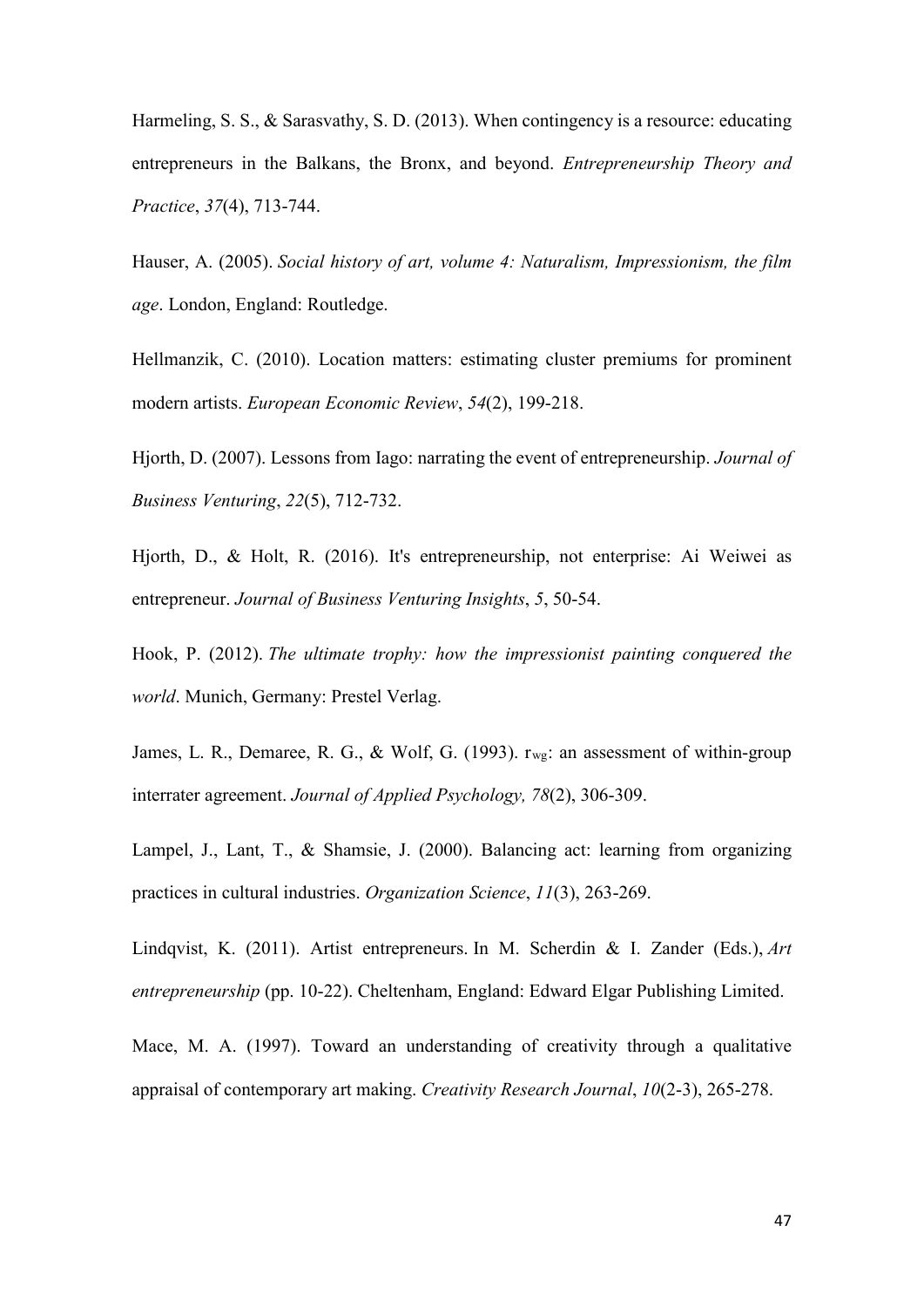Meisiek, S., & Haefliger, S. (2011). Inviting the unexpected: entrepreneurship and the arts. In M. Scherdin & I. Zander (Eds.), *Art entrepreneurship* (pp. 78-97). Cheltenham, England: Edward Elgar Publishing Limited.

Mintzberg, H. (1978). Patterns in strategy formation. *Management Science*, *24*(9), 934- 948.

Mintzberg, H. (1987). The strategy concept I: five Ps for strategy. *California Management Review*, *30*(1), 11-24.

Mintzberg, H., & Waters, J. A. (1985). Of strategies, deliberate and emergent. *Strategic Management Journal*, *6*(3), 257-272.

Muñiz Jr, A. M., Norris, T., & Alan Fine, G. (2014). Marketing artistic careers: Pablo Picasso as brand manager. *European Journal of Marketing*, *48*(1/2), 68-88.

Oberlin, K. C., & Gieryn, T. F. (2015). Place and culture-making: geographic clumping in the emergence of artistic schools. *Poetics*, *50*, 20-43.

Rao, H. (2008). *Market rebels: How activists make or break radical innovations*. Princeton, NJ: Princeton University Press.

Read, S., Sarasvathy, S. D., Dew, N., & Wiltbank, R. (2016). Response to Arend, Sarooghi, and Burkemper (2015): co-creating effectual entrepreneurship research. *Academy of Management Review, 41*(3), 528-536.

Read, S., Song, M., & Smit, W. (2009). A meta-analytic review of effectuation and venture performance. *Journal of Business Venturing*, *24*(6), 573-587.

Sarasvathy, S. D. (2001). Causation and effectuation: toward a theoretical shift from economic inevitability to entrepreneurial contingency. *Academy of Management Review*, *26*(2), 243-263.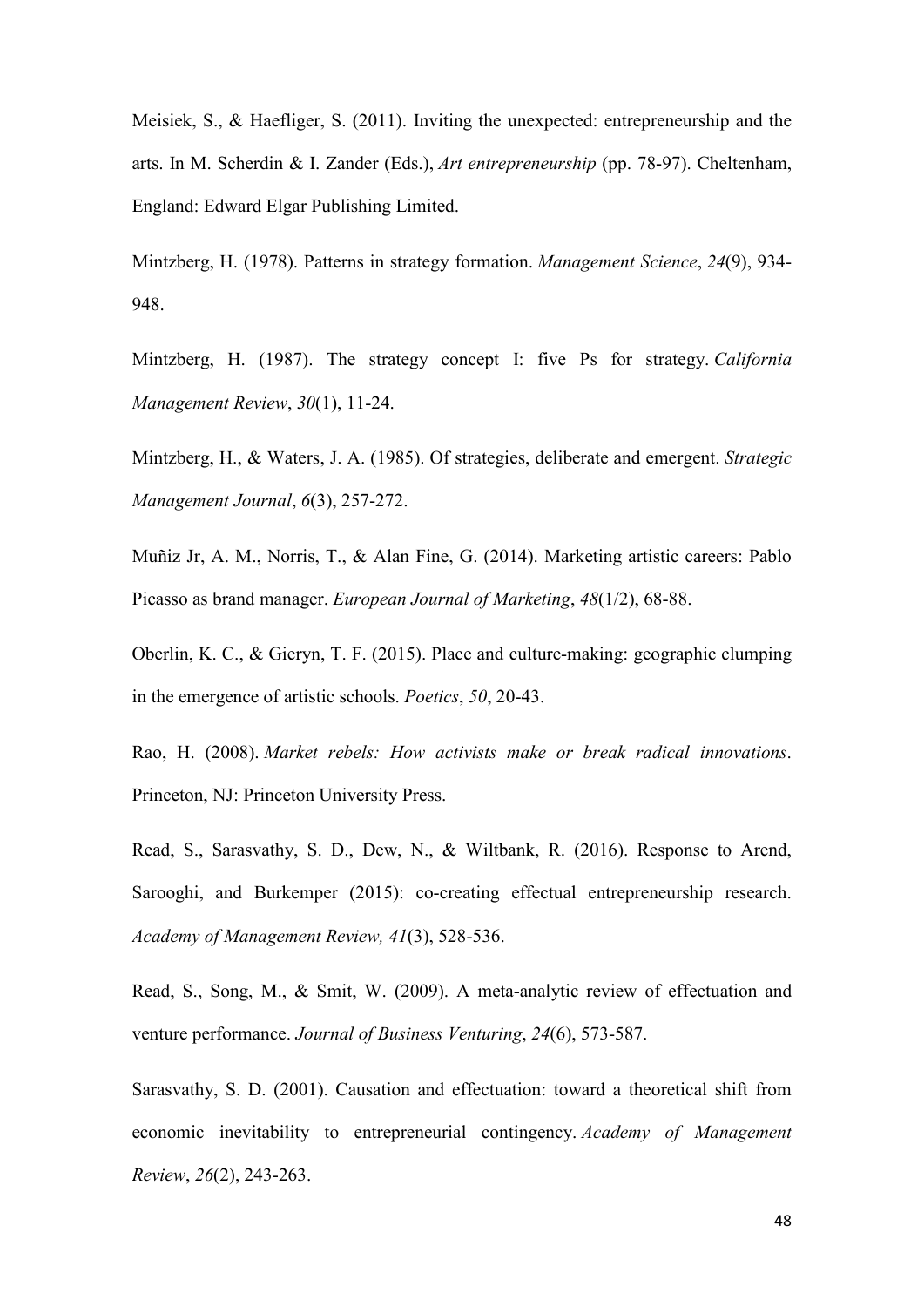Sarasvathy, S. D., Dew, N., Read, S., & Wiltbank, R. (2008). Designing organizations that design environments: lessons from entrepreneurial expertise. *Organization Studies*, *29*(3), 331-350.

Sarasvathy, S. D., & Dew, N. (2005). New market creation through transformation. *Journal of Evolutionary Economics*, *15*(5), 533-565.

Sarasvathy, S. D., & Venkataraman, S. (2011). Entrepreneurship as method: open questions for an entrepreneurial future. *Entrepreneurship Theory and Practice*, *35*(1), 113-135.

Sawyer, R. K. (2000). Improvisation and the creative process: Dewey, Collingwood, and the aesthetics of spontaneity. *The Journal of Aesthetics and Art Criticism*, *58*(2), 149-161.

Scherdin, M. (2011). Opportunity revelation: cogitative powers of the brain. In M. Scherdin & I. Zander (Eds.), *Art entrepreneurship* (pp. 50-77). Cheltenham, England: Edward Elgar Publishing Limited.

Scherdin, M., & Zander, I. (2011). Art entrepreneurship: an introduction. In M. Scherdin & I. Zander (Eds.), *Art entrepreneurship* (pp. 1-9). Cheltenham, England: Edward Elgar Publishing Limited.

Sgourev, S. V. (2013). How Paris gave rise to Cubism (and Picasso): ambiguity and fragmentation in radical innovation. *Organization Science*, *24*(6), 1601-1617.

Simonton, D. K. (2007). The creative process in Picasso's Guernica sketches: monotonic improvements versus nonmonotonic variants. *Creativity Research Journal*, *19*(4), 329- 344.

Suddaby, R., & Young, R. (2015). The art of the form: a configurational perspective. *Entrepreneurship Theory and Practice*, *39*(6), 1371-1377.

49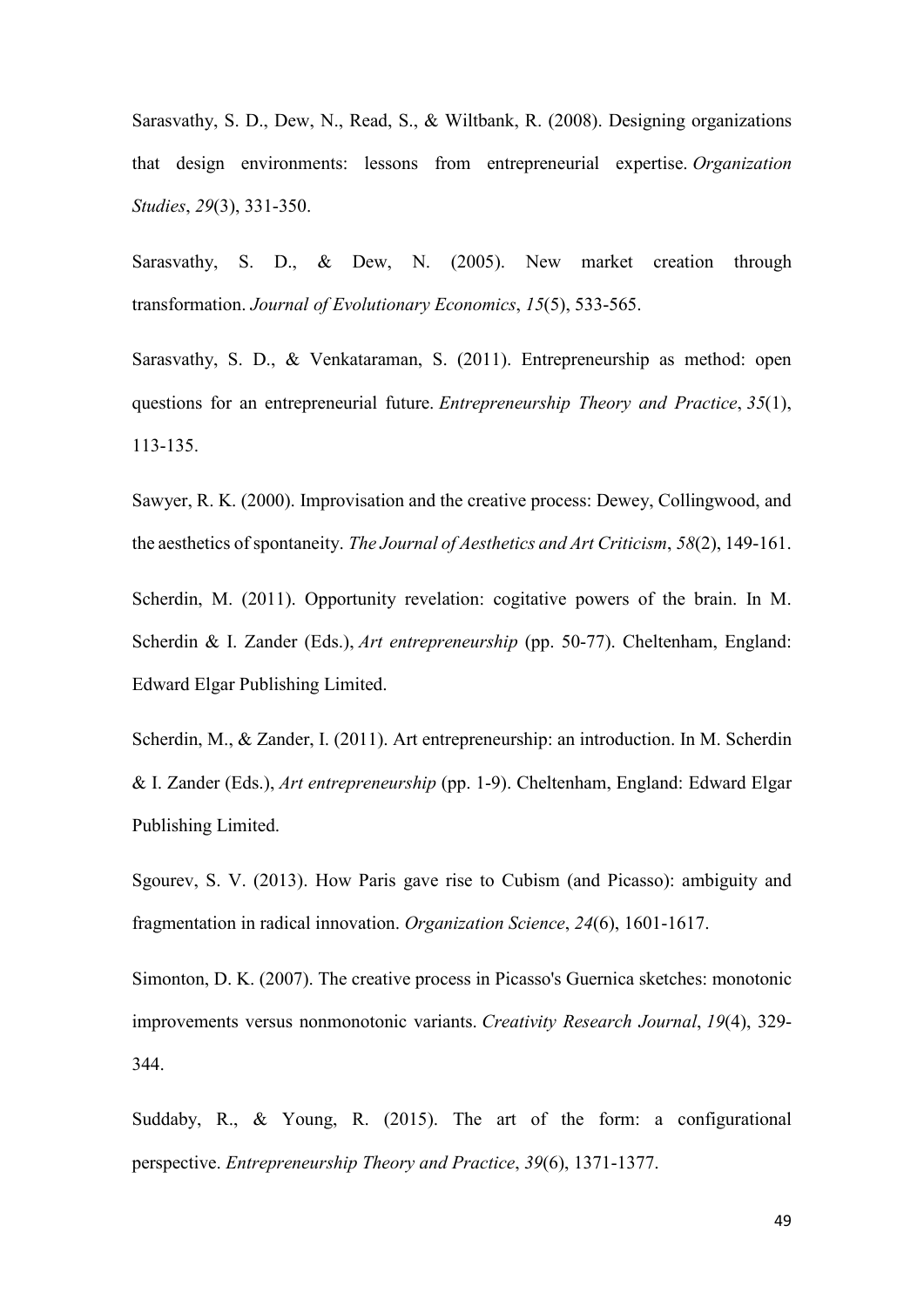Tsoukas, H. (1993). Analogical reasoning and knowledge generation in organization theory. *Organization Studies*, *14*(3), 323-346.

Vera, D., & Crossan, M. (2004). Theatrical improvisation: lessons for organizations. *Organization Studies*, *25*(5), 727-749.

Ward, T. B. (2004). Cognition, creativity, and entrepreneurship. *Journal of Business Venturing*, *19*(2), 173-188.

Welter, C., Mauer, R., & Wuebker, R. J. (2016). Bridging behavioral models and theoretical concepts: effectuation and bricolage in the opportunity creation framework. *Strategic Entrepreneurship Journal*, *10*(1), 5-20.

White, H. C., & White, C. A. (1993). *Canvases and careers: institutional change in the French painting world*. Chicago, IL: University of Chicago Press.

Wijnberg, N. M., & Gemser, G. (2000). Adding value to innovation: Impressionism and the transformation of the selection system in visual arts. *Organization Science*, *11*(3), 323-329.

Williams, R. (1992). The metropolis and the emergence of modernism. *Modernism/Postmodernism*, 82-94.

Wilson, S. (1983). *What is Cubism?* London, England: Tate Gallery Publications Department.

Wiltbank, R., Dew, N., Read, S., & Sarasvathy, S. D. (2006). What to do next? The case for non‐predictive strategy. *Strategic Management Journal*, *27*(10), 981-998.

Wiltbank, R., Read, S., Dew, N., & Sarasvathy, S. D. (2009). Prediction and control under uncertainty: outcomes in angel investing. *Journal of Business Venturing*, *24*(2), 116-133.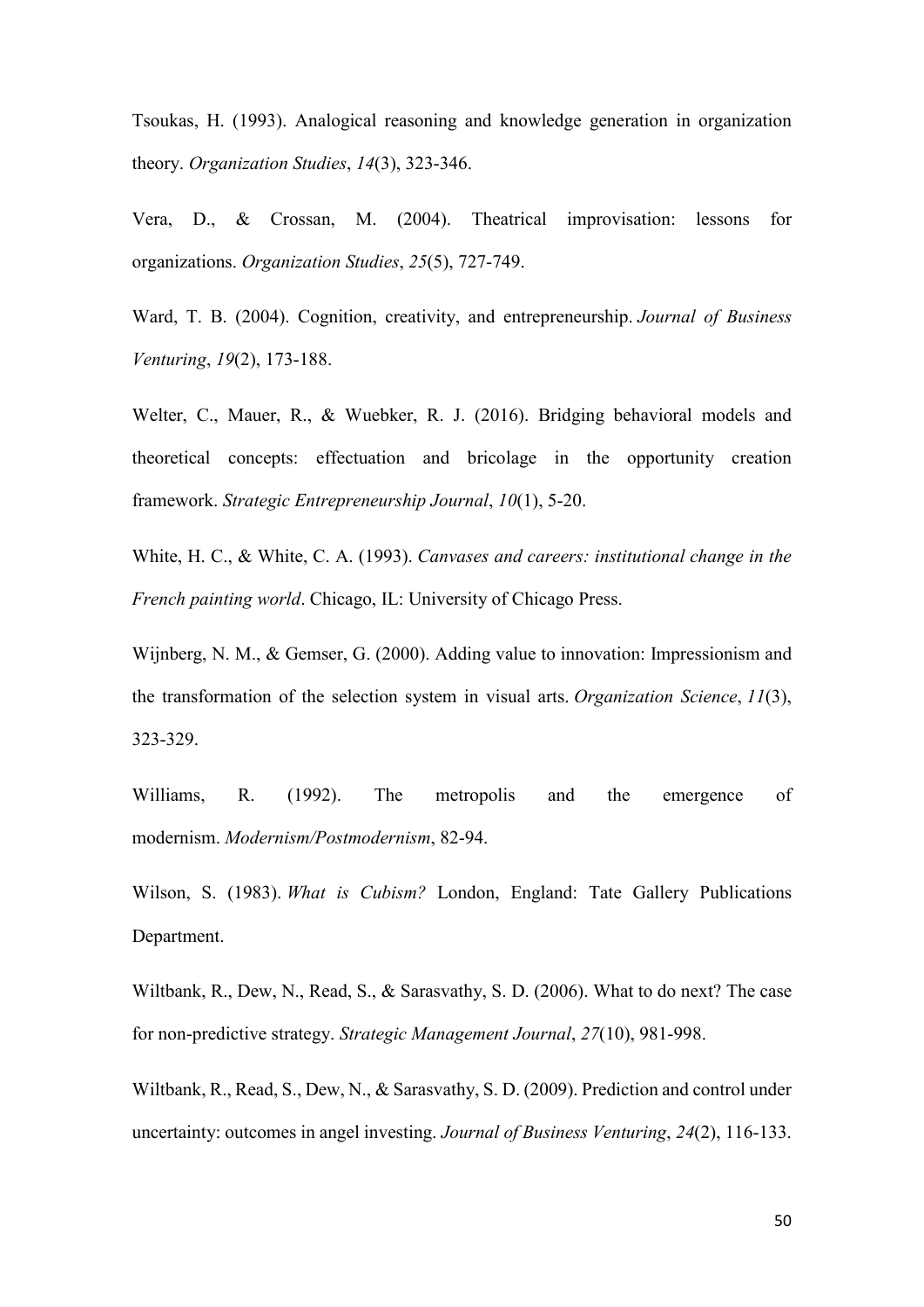Wolff, J. (1981). The social production of art. In *The Social Production of Art*. London, England: Palgrave.

Zhang, Z., & Arvey, R. D. (2009). Rule breaking in adolescence and entrepreneurial status: an empirical investigation. *Journal of Business Venturing*, *24*(5), 436-447.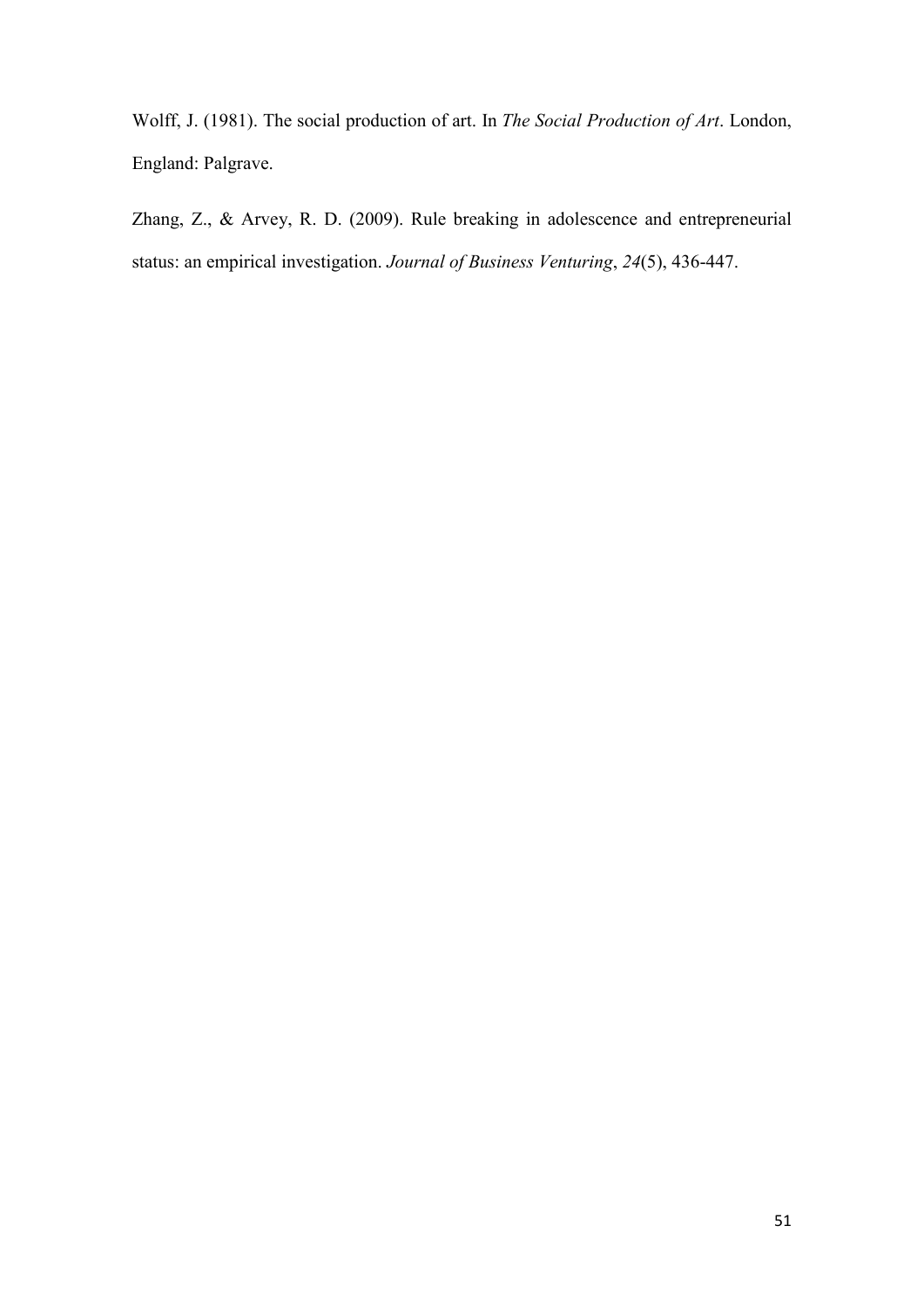## Table 1. Data structure

| <b>STATEMENTS</b>                                                                      | <b>CONSTRUCTS</b>             | <b>AGGREGATE</b><br><b>DIMENSIONS</b> |
|----------------------------------------------------------------------------------------|-------------------------------|---------------------------------------|
| Picasso and Braque had opposite personalities and temperaments                         | Who I am, what I know, whom I | Means                                 |
| Their temperaments influenced their work *                                             | know                          |                                       |
| Picasso's spirit was revolutionary and anarchic; he provoked and parodied              |                               |                                       |
| They followed differing working patterns                                               |                               |                                       |
| They had differing facilities and gifts                                                |                               |                                       |
| They had differing trainings (Picasso academic and Braque artisanal) *                 |                               |                                       |
| Picasso borrowed academic techniques                                                   |                               |                                       |
| Braque's innovations had artisanal origins                                             |                               |                                       |
| Picasso already had expertise, recognition, and market acceptance (in 1908)            |                               |                                       |
| Picasso alluded to works of other artists *                                            | Starting points               |                                       |
| Some of Picasso's works recall works of other artists                                  |                               |                                       |
| They followed other artists and borrowed from them *                                   |                               |                                       |
| Picasso adapted pictorial devices and techniques from other artists                    |                               |                                       |
| They took pictorial devices and techniques from other artists a stage further *        |                               |                                       |
| They gave new meanings to preexisting pictorial devices and techniques *               |                               |                                       |
| Previous artists guided their work                                                     |                               |                                       |
| Picasso inspired simultaneously in the work of many diverse artists *                  |                               |                                       |
| They scrutinized, disassembled, reconceived personal objects                           |                               |                                       |
| They revalued junk objects *                                                           | Bricolage                     |                                       |
| Some of their paintings were rejected by their peers *                                 | Contingencies                 | Contingencies                         |
| World War I had a tremendous impact in their lives and works *                         |                               |                                       |
| Personal affairs played a role in Picasso's painting *                                 |                               |                                       |
| Picasso's return to naturalism (in 1914) may be a response to a chauvinist call        |                               |                                       |
| They shared goals                                                                      | Strategic alliances           | Strategic alliances                   |
| They pooled their resources and skills                                                 |                               |                                       |
| They worked toward the solution of the same problems *                                 |                               |                                       |
| They had a friendly rivalry                                                            |                               |                                       |
| The environment favored the flourishing of the partnership                             |                               |                                       |
| Differences in personalities and priorities reasserted (from 1914)                     |                               |                                       |
| They no longer shared the same pictorial problems (from 1914)                          |                               |                                       |
| The situations in which they found themselves made the dialogue impossible (from 1914) |                               |                                       |
| Kahnweiler dictated the Cubist strategy *                                              |                               |                                       |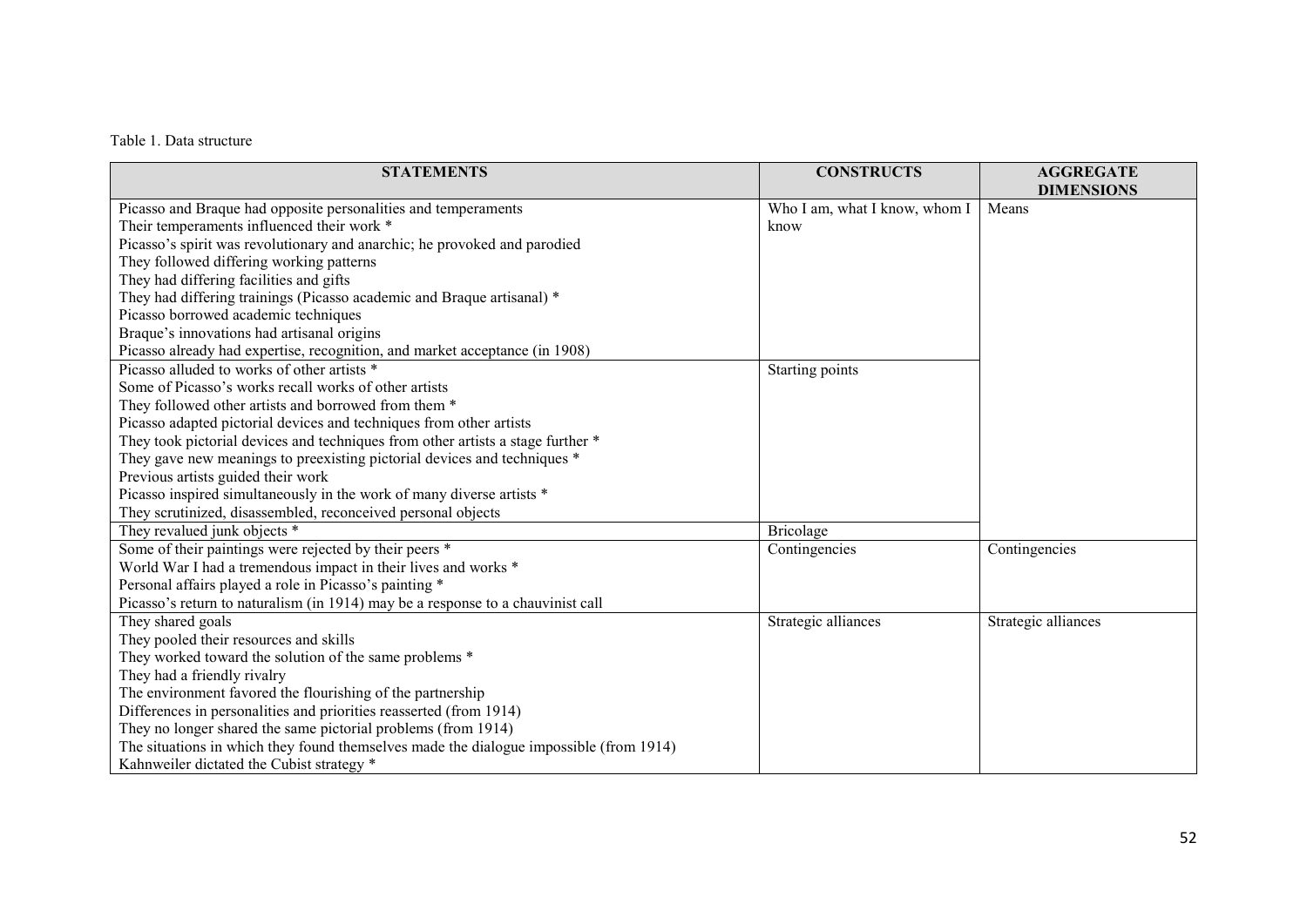| Picasso did preparatory work (collateral drawings and paintings) *                                      | Working method                  | Transformation of means into    |
|---------------------------------------------------------------------------------------------------------|---------------------------------|---------------------------------|
| Braque practiced reworking (revisions made directly on the canvas) *                                    |                                 | effects                         |
| Picasso produced a series of drawings or paintings in a process of repetition and variation *           |                                 |                                 |
| Each work of the sequence (repetition) modified its predecessor (variation) *                           |                                 |                                 |
| Previous works allowed for subsequent works *                                                           |                                 |                                 |
| Picasso built upon previous achievements *                                                              |                                 |                                 |
| One innovation led to another *                                                                         |                                 |                                 |
| They took something a step further *                                                                    |                                 |                                 |
| Picasso retroceded and applied in subsequent works ideas explored and rejected in previous works        |                                 |                                 |
| Picasso made sudden or gradual transformations of motive from one picture to the next                   |                                 |                                 |
| Techniques such as <i>papier collé</i> allowed them to quickly test different configurations            |                                 |                                 |
| Each work of the sequence was a provisional solution to a pictorial problem *                           | Problem finding and problem     |                                 |
| The final solution to the pictorial problem came at the end of the sequence *                           | solving                         |                                 |
| The solution to a problem revealed new problems *                                                       |                                 |                                 |
| Picasso solved two problems with the same device                                                        |                                 |                                 |
| Picasso pursued two solutions simultaneously                                                            |                                 |                                 |
| There was a give-and-take *                                                                             | Partnerships                    |                                 |
| They had theoretical conversations and discussions about art                                            |                                 |                                 |
| They exchanged pictorial ideas and applied them in their works                                          |                                 |                                 |
| The exchange of ideas influenced the other's outcome                                                    |                                 |                                 |
| They criticized each other's work                                                                       |                                 |                                 |
| They compared their pictures after having worked separately                                             |                                 |                                 |
| They reached mutual understanding even working separately                                               |                                 |                                 |
| They experimented together                                                                              |                                 |                                 |
| They responded to each other's innovations *                                                            |                                 |                                 |
| The dialogue made them to adapt and reinterpret the other's inventions                                  |                                 |                                 |
| They matched and embraced each other's latest innovations                                               |                                 |                                 |
| "A canvas wasn't finished unless both of us felt it was" (Picasso)                                      |                                 |                                 |
| The partnership made Picasso be more methodical                                                         |                                 |                                 |
| The partnership made Picasso stay focused on a single language                                          |                                 |                                 |
| Their Cubism pursued differentiated styles and systems of representation *                              | Variety of effects within       | Variety of effects from the set |
| Cubist styles had a beginning and an end                                                                | Cubism                          | of means                        |
| Their Cubism is characterized by versatility, extended repertory, extended range of effects, variety of |                                 |                                 |
| styles, variety of techniques, continuous change of language                                            |                                 |                                 |
| They pursued opposite pictorial effects                                                                 | Variety of effects among Cubist |                                 |
| They differed in their subjects                                                                         | artists                         |                                 |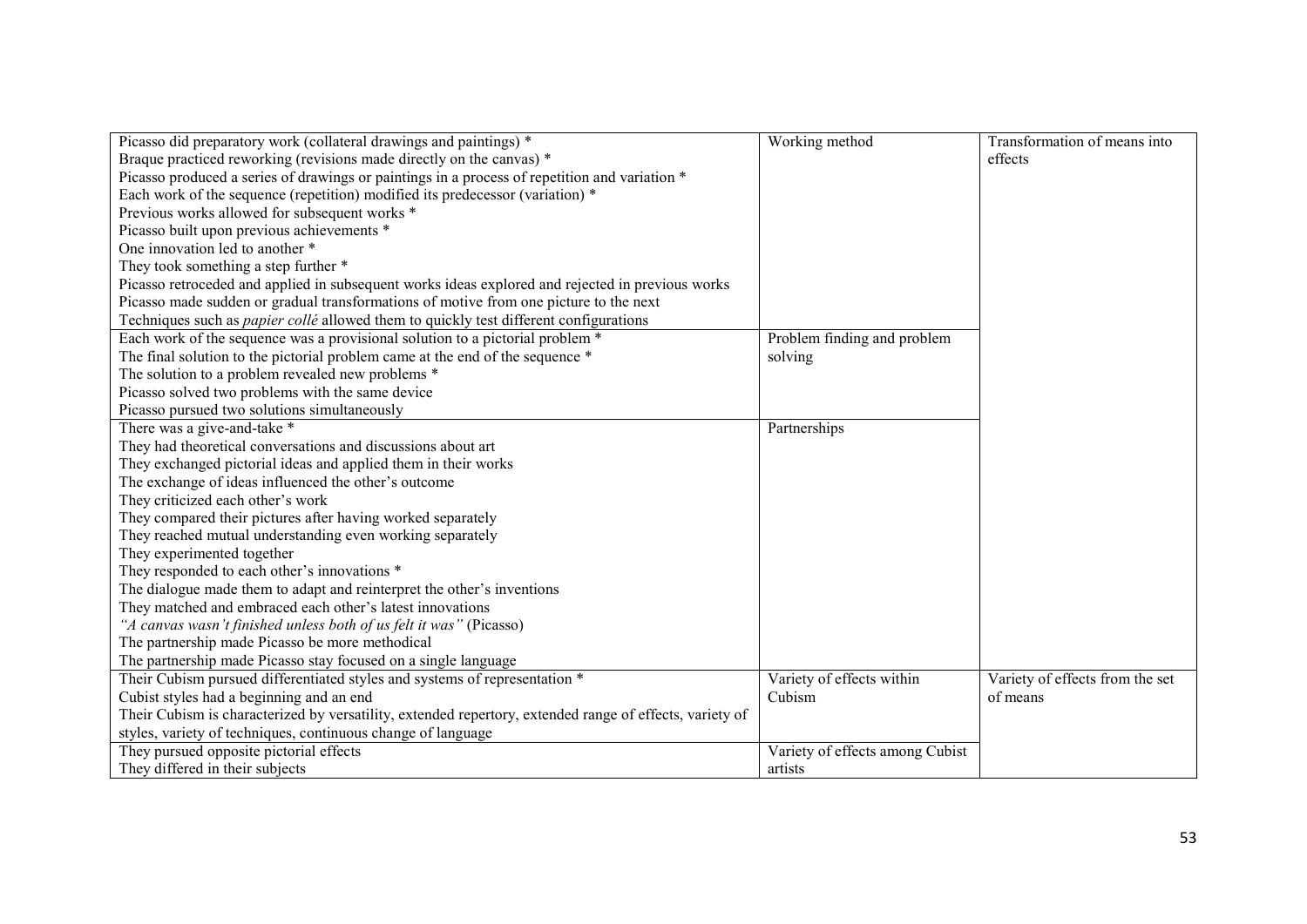| They went to opposite endpoints in style                                                       |                                |                    |
|------------------------------------------------------------------------------------------------|--------------------------------|--------------------|
| They derived their signs from different origins                                                |                                |                    |
| They approached the same technique (papier collé) differently                                  |                                |                    |
| The outcomes from this same technique (papier collé) differed                                  |                                |                    |
| Their personal preferences determined their use of the same technique (papier collé)           |                                |                    |
| The same technique (drawing) was a means to an end for Braque and an end in itself for Picasso |                                |                    |
| Picasso transitioned from one style to another in the same work and in separate works *        | Variety of effects within the  |                    |
| Picasso used two opposite approaches simultaneously or alternately *                           | same artists                   |                    |
| Picasso made some versions of the same painting *                                              |                                |                    |
| Picasso combined two lines of experimentation in the same picture                              |                                |                    |
| Picasso made two languages work together in the same picture                                   |                                |                    |
| Picasso used the same device in two different ways                                             |                                |                    |
| Picasso returned to naturalism                                                                 |                                |                    |
| Picasso combined Cubism with naturalism *                                                      |                                |                    |
| Cubism changed art forever                                                                     | Innovation as novelty          | Cubist innovations |
| They introduced something unprecedented (opposite of conventional, standard, academic) *       |                                |                    |
| They departed from what was considered usual                                                   |                                |                    |
| Picasso abandoned classical anatomy                                                            |                                |                    |
| They freed something new from something old                                                    |                                |                    |
| They removed vestiges of the old *                                                             |                                |                    |
| Picasso's purpose was subversion, reaction against previous works of art, provocation *        | Innovation as breaking with    |                    |
| They assaulted conventions *                                                                   | convention                     |                    |
| They broke assumptions *                                                                       |                                |                    |
| They deviated from norms *                                                                     |                                |                    |
| They reverted something time-honored                                                           |                                |                    |
| They discarded traditional techniques                                                          |                                |                    |
| They rethought something up-to-then taken for granted                                          |                                |                    |
| They approached something the other way around                                                 |                                |                    |
| The nature of their innovation was disruptive, manipulative, radical, revolutionary *          |                                |                    |
| They sought a right balance between two endpoints*                                             | Innovation as balancing act    |                    |
| They managed the tension between two endpoints                                                 | between novelty and convention |                    |
| They evolved from one endpoint to another                                                      |                                |                    |
| The new and the old co-existed in time *                                                       |                                |                    |
|                                                                                                |                                |                    |

\* Statements submitted to the consideration of experts.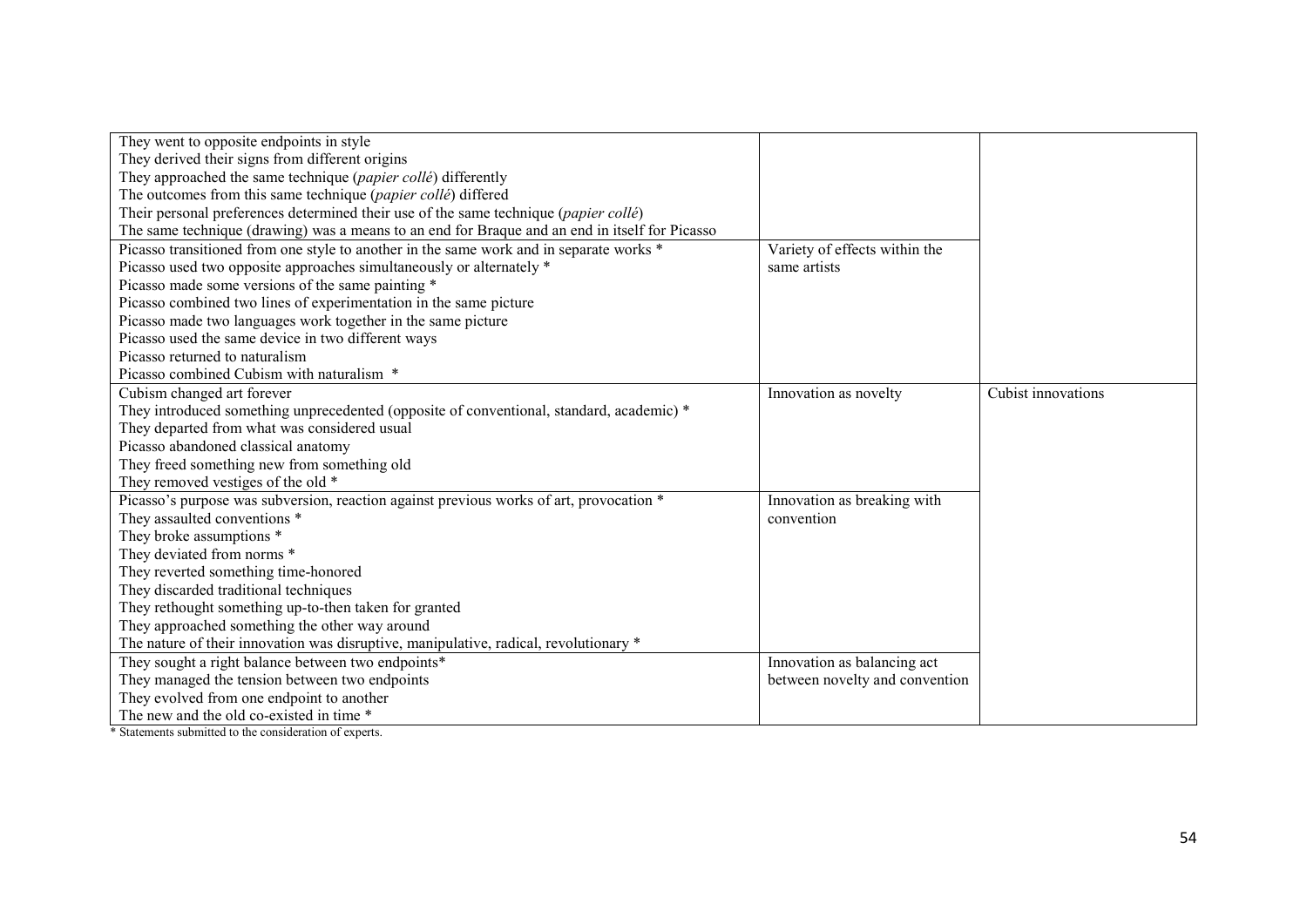Table 2. Within-group interrater agreement index  $r_{wg}$ 

| <b>STATEMENTS</b>                                                                           | Within-group          | Mean $(\%)$ |
|---------------------------------------------------------------------------------------------|-----------------------|-------------|
|                                                                                             | interrater            |             |
|                                                                                             | agreement             |             |
|                                                                                             | index r <sub>wg</sub> |             |
| They gave new meanings to preexisting pictorial devices and techniques                      | 1.00                  | 100         |
| They introduced something unprecedented (opposite of conventional, standard, academic)      | 1.00                  | 100         |
| They responded to each other's innovations                                                  | 0.89                  | 94          |
| Picasso did preparatory work (collateral drawings and paintings)                            | 0.87                  | 91          |
| They followed other artists and borrowed from them                                          | 0.87                  | 84          |
| Each work of the sequence (repetition) modified its predecessor (variation)                 | 0.86                  | 75          |
| Braque practiced reworking (revisions made directly on the canvas)                          | 0.75                  | 81          |
| The solution to a problem revealed new problems                                             | 0.75                  | 81          |
| Their Cubism pursued differentiated styles and systems of representation                    | 0.75                  | 81          |
| There was a give-and-take                                                                   | 0.72                  | 91          |
| They took something a step further                                                          | 0.72                  | 91          |
| They deviated from norms                                                                    | 0.72                  | 91          |
| One innovation led to another                                                               | 0.72                  | 84          |
| Picasso's purpose was subversion, reaction against previous works of art, provocation       | 0.72                  | 66          |
| Picasso inspired simultaneously in the work of many diverse artists                         | 0.71                  | 88          |
| They assaulted conventions                                                                  | 0.71                  | 88          |
| They broke assumptions                                                                      | 0.71                  | 88          |
| The nature of their innovation was disruptive, manipulative, radical, revolutionary         | 0.71                  | 88          |
| Previous works allowed for subsequent works                                                 | 0.65                  | 78          |
| Each work of the sequence was a provisional solution to a pictorial problem                 | 0.65                  | 78          |
| The new and the old co-existed in time                                                      | 0.65                  | 78          |
| Their temperaments influenced their work                                                    | 0.61                  | 81          |
| Some of their paintings were rejected by their peers                                        | 0.61                  | 81          |
| World War I had a tremendous impact in their lives and works                                | 0.61                  | 81          |
| Picasso built upon previous achievements                                                    | 0.61                  | 81          |
| Picasso produced a series of drawings or paintings in a process of repetition and variation | 0.61                  | 81          |
| Kahnweiler dictated the Cubist strategy                                                     | 0.51                  | 22          |
| They worked toward the solution of the same problems                                        | 0.51                  | 72          |
| They sought a right balance between two endpoints                                           | 0.51                  | 78          |
| Picasso used two opposite approaches simultaneously or alternately                          | 0.51                  | 72          |
| They took pictorial devices and techniques from other artists a stage further               | 0.43                  | 88          |